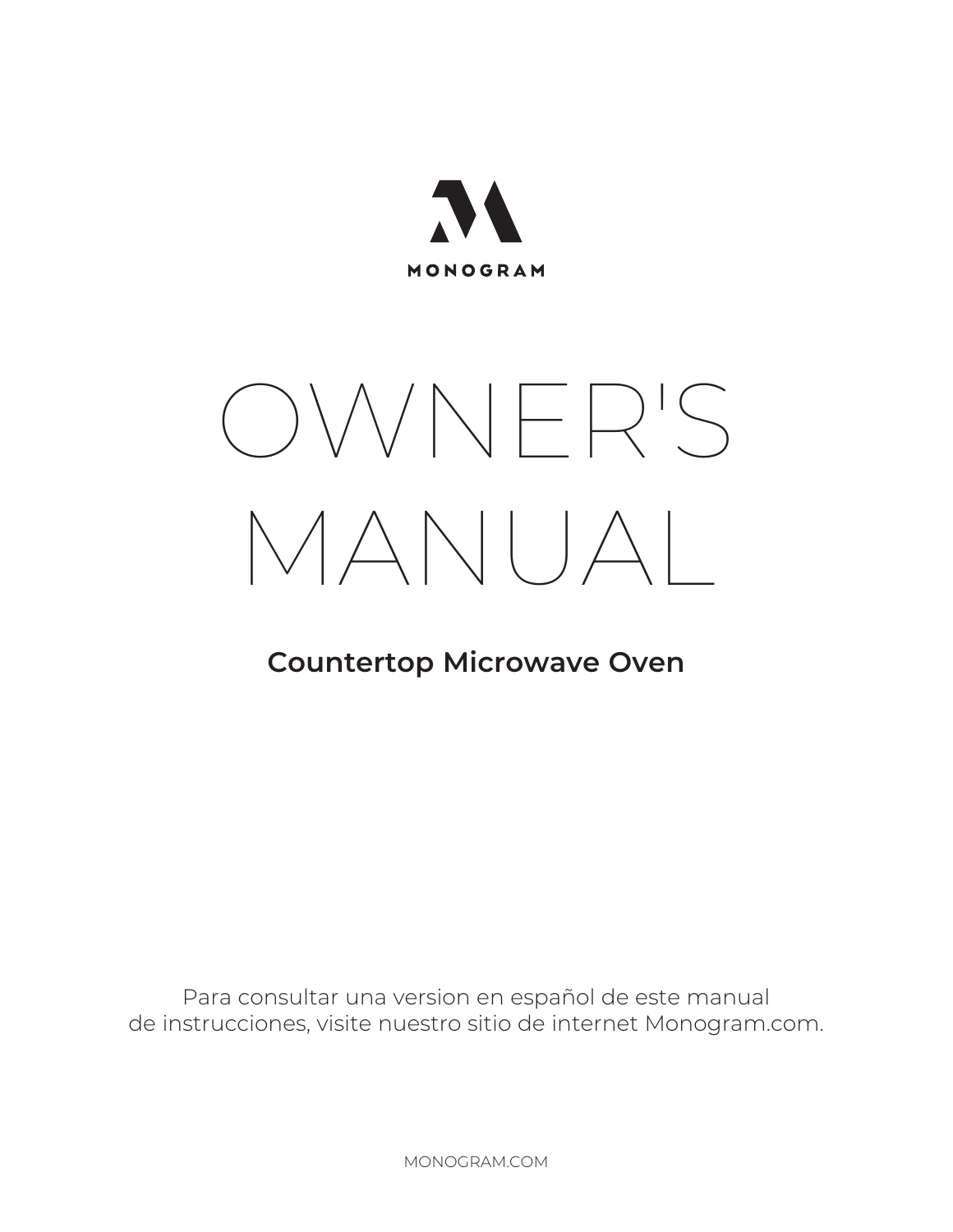# **TABLE OF CONTENTS**

# **MODEL INFORMATION**

### **MODEL NUMBERS**

**ZES1227 ZEB1227** 

### **WRITE DOWN THE MODEL AND SERIAL NUMBERS**

You'll find them on a label inside the oven.

These numbers are also on the Consumer Product Ownership Registration Card packed separately with your appliance

#### Please write these numbers here:

Model Number

**Serial Number** 

Use these numbers in any correspondence or service calls concerning your appliance.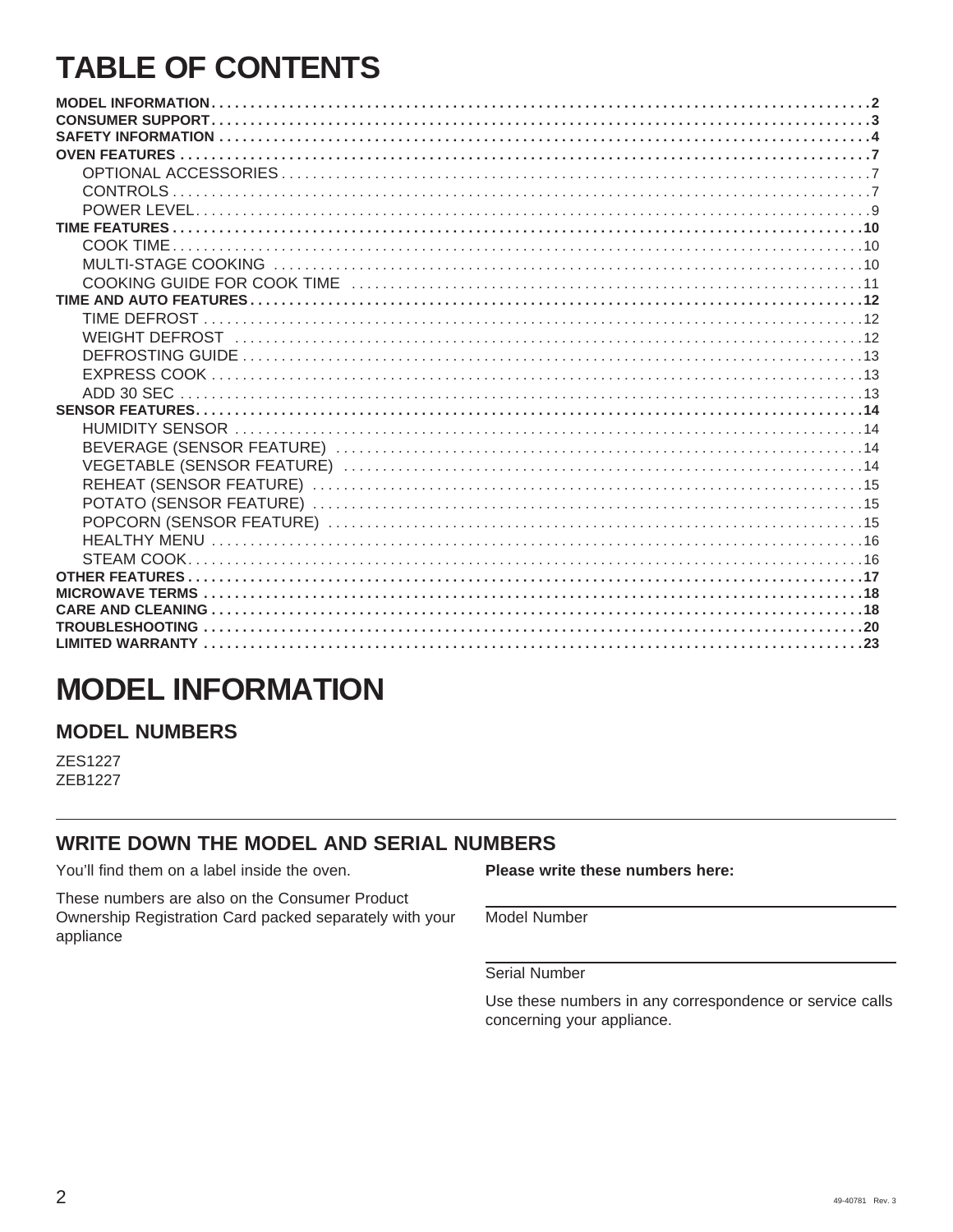# **CONSUMER SUPPORT**

### **MONOGRAM WEBSITE**

Have a question or need assistance with your appliance? Try the Monogram website 24 hours a day, any day of the year! You can also shop for more great Monogram products and take advantage of all our on-line support services designed for your convenience. In the US: **monogram.com**

### **REGISTER YOUR APPLIANCE**

Register your new appliance on-line at your convenience! Timely product registration will allow for enhanced communication and prompt service under the terms of your warranty, should the need arise. You may also mail in the pre-printed registration card included in the packing material. In the US: **monogram.com/register**

### **SCHEDULE SERVICE**

Expert Monogram repair service is only one step away from your door. To request service, call (800) 444-1845 or visit our website at **monogram.com/contact**

### **EXTENDED WARRANTIES**

Purchase a Monogram extended warranty and learn about special discounts that are available while your warranty is still in effect. You can purchase it on-line anytime. Monogram Service will still be there after your warranty expires. In the US: **monogram.com/extended-warranty**

### **REMOTE CONNECTIVITY**

For assistance with wireless network connectivity (for models with remote enable), visit our website at **monogram.com/connect**

### **PARTS AND ACCESSORIES**

Individuals qualified to service their own appliances can have parts or accessories sent directly to their homes (VISA, MasterCard and Discover cards are accepted). Order on-line today 24 hours every day. In the US: **monogram.com/parts**

**Instructions contained in this manual cover procedures to be performed by any user. Other servicing generally should be referred to qualified service personnel. Caution must be exercised, since improper servicing may cause unsafe operation.**

### **CONTACT US**

If you are not satisfied with the service you receive from Monogram, contact us on our website with all the details including your phone number, or write to:

In the US: General Manager, Customer Relations | Monogram Appliances, Appliance Park | Louisville, KY 40225 **monogram.com/contact**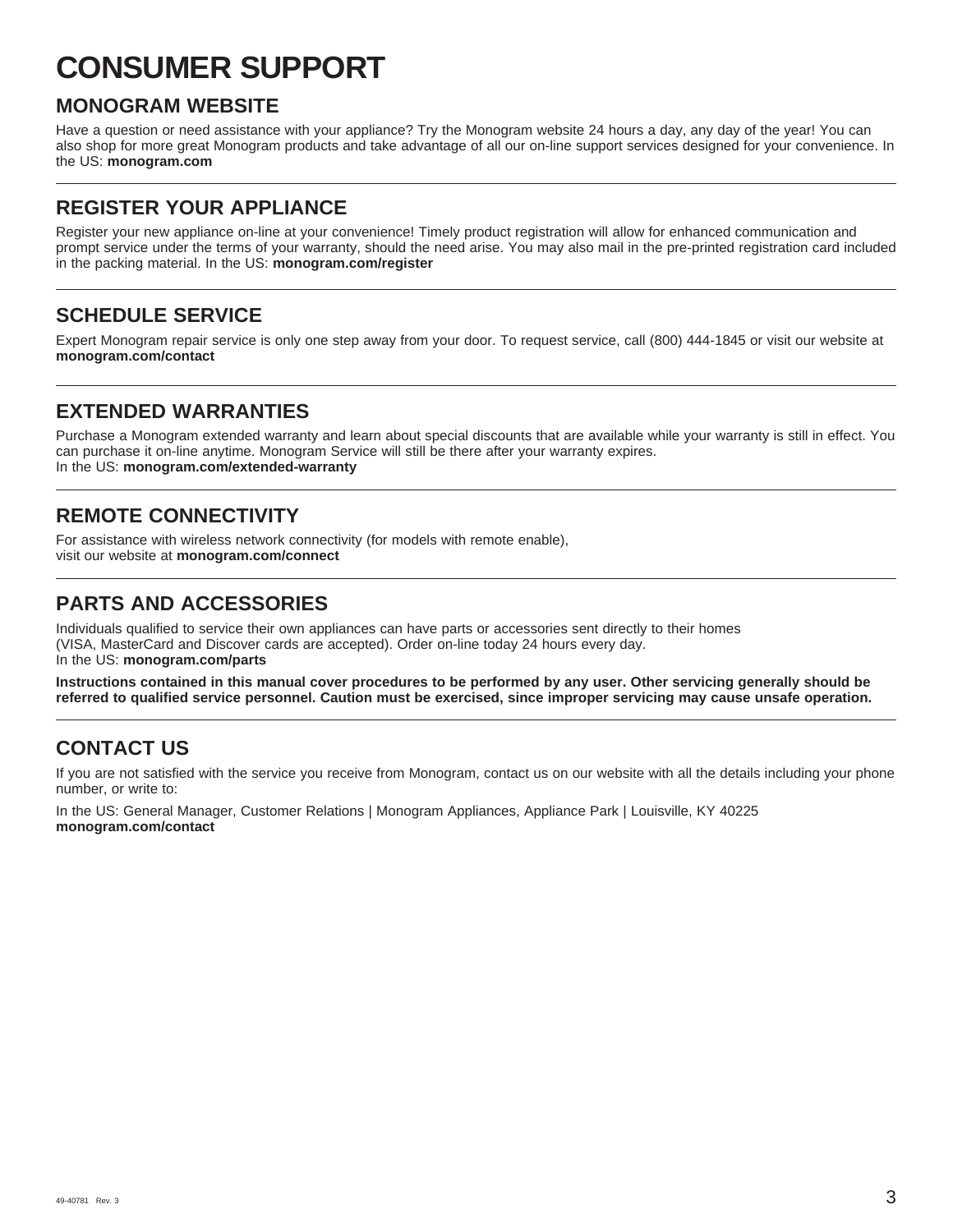# **IMPORTANT SAFETY INFORMATION READ ALL INSTRUCTIONS BEFORE USING THE APPLIANCE**

### **WARNING To reduce the risk of burns, electric shock, fire, injury to persons, or exposure to excessive microwave energy:**

When using electrical appliances, basic safety precautions should be followed, including the following:

- Read all instructions before using this appliance.
- Read and follow the specific precautions in the PRECAUTIONS TO AVOID POSSIBLE EXPOSURE TO EXCESSIVE MICROWAVE ENERGY section.
- $\blacksquare$  Use this appliance only for its intended use as described in this manual. Do not use corrosive chemicals or vapors in this appliance. This microwave oven is specifically designed to heat, dry or cook food, and is not intended for laboratory or industrial use.
- $\blacksquare$  This appliance should be serviced only by qualified service personnel. Contact nearest authorized service facility for examination, repair, or adjustment.

#### **INSTALLATION**

- $\blacksquare$  Install or locate this appliance only in accordance with the provided installation instructions.
- This appliance must be grounded. Connect only to a properly grounded outlet. See the GROUNDING INSTRUCTIONS section.
- $\blacksquare$  Be certain to place the front surface of the door 3 inches or more back from the counter top edge to avoid accidental tipping of the appliance in normal usage.
- Recommended clearances:  $3$  inches on each side,  $3$ inches on the top, and 1 inch in the rear.
- Do not operate this appliance if it has a damaged power cord or plug, if it is not working properly, or if it has been damaged or dropped.
- Keep power cord away from heated surfaces.
- Do not let cord hang over edge of table or counter.
- Do not immerse power cord or plug in water.
- Do not cover or block any opening on the appliance.
- Do not store this appliance outdoors. Do not use this product near water - for example, in a wet basement,

near a swimming pool, or in a similar location.

Do not mount over a sink.

#### **TO REDUCE THE RISK OF FIRE IN THE CAVITY:**

- Do not overcook food. Carefully attend appliance when paper, plastic or other combustible materials are placed inside the oven while cooking.
- Remove wire twist-ties and metal handles from paper or plastic containers before placing them in the oven.
- If materials inside the oven ignite, keep the oven door closed, turn the oven off and disconnect the power cord, or shut off power at the fuse or circuit breaker panel.
- $\blacksquare$  Do not store any materials in the oven when not in use. Do not leave paper products, cooking utensils, or food in the cavity when not in use. All racks should be removed from oven when not in use.
- Do not operate the microwave feature without food in the oven.

#### **TO REDUCE THE RISK OF BURNS**

- Be careful when opening containers of hot food. Use pot holders and direct steam away from face and hands.
- Vent, pierce, or slit containers, pouches or plastic bags to prevent build-up of pressure.
- Be careful when touching the turntable, door, rack or walls of the oven which may become hot during use.
- Liquids and certain foods heated in the microwave oven can present a risk of burn when removing them from the microwave. The potential for a burn is greater in young children, who should not be allowed to remove hot items from the microwave.

# **READ AND SAVE THESE INSTRUCTIONS**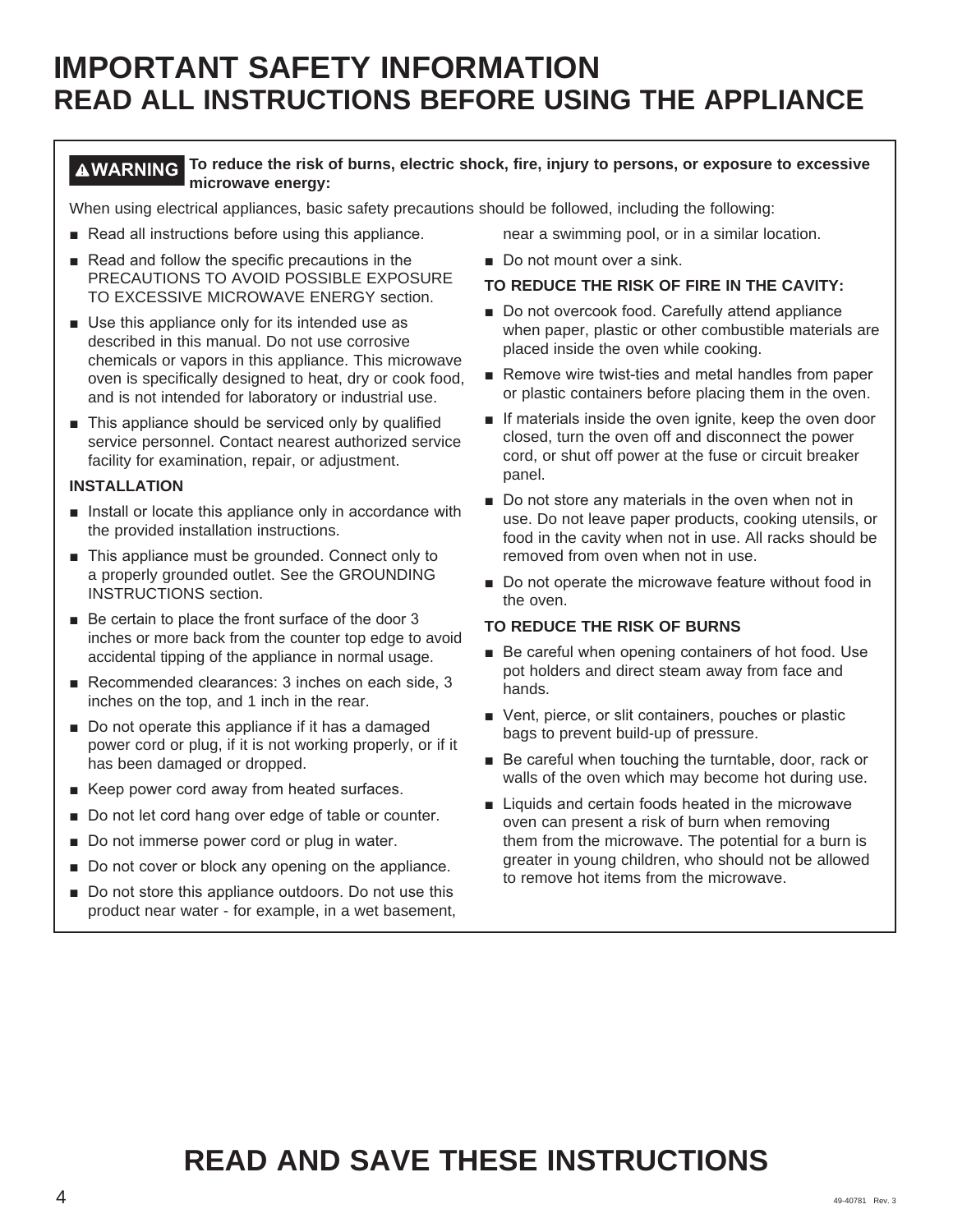### **WARNING**

#### **OPERATING**

- $\blacksquare$  As with any appliance, close supervision is necessary when used by children.
- $\blacksquare$  Do not operator the oven without the turntable in place. The turntable must be unrestricted so it can turn.
- $\blacksquare$  Make sure all cookware used in your microwave oven is suitable for microwaving. Most glass casseroles, cooking dishes, measuring cups, custard cups, pottery or china dinnerware which does not have metallic trim or glaze with a metallic sheen can be used in compliance with cookware manufacturers' recommendations.
- $\blacksquare$  Do not store anything directly on top of the microwave surface when the microwave is in operation.
- Some products such as whole eggs and sealed containers - for example, closed jars - are able to explode and should not be heated in the microwave oven.
- Do not overcook potatoes. The could dehydrate and catch fire.
- $\blacksquare$  Do not cover any other part of the oven with metal foil. This will cause overheating of the oven.
- Cook meat and poultry thoroughly—meat to at least an INTERNAL temperature of 160°F and poultry to at least an INTERNAL temperature of 180°F. Cooking to these temperatures usually protects against foodborne illness.
- $\blacksquare$  This oven is not approved or tested for marine use.

#### **CLEANING**

- Keep the oven free from grease buildup.
- Do not clean with metal scouring pads. Pieces can burn off the pad and touch electrical pars involving risk of electric shock.
- When cleaning surfaces of door and oven that comes together on closing the door, use only mild, nonabrasive soaps, or detergents applied with a clean sponge or soft cloth. Rinse well.

#### **SUPER HEATED WATER**

- Liquids, such as water, coffee, or tea, are able to be overheated beyond the boiling point without appearing to be boiling. Visible bubbling or boiling when the container is removed from the microwave oven is not always present. THIS COULD RESULT IN VERY HOT LIQUIDS SUDDENLY BOILING OVER WHEN THE CONTAINER IS DISTURBED OR A SPOON OR OTHER UTENSIL IS INSERTED INTO THE LIQUID.
- $\blacksquare$  To reduce the risk of injury to persons:
	- Do not overheat the liquid.
	- Stir the liquid both before and halfway through heating it.
	- Do not use straight-sided containers with narrow necks.
	- After heating, allow the container to stand in the microwave oven for a short time before removing the container.
	- Use extreme care when inserting a spoon or other utensil into the container.

# **READ AND SAVE THESE INSTRUCTIONS**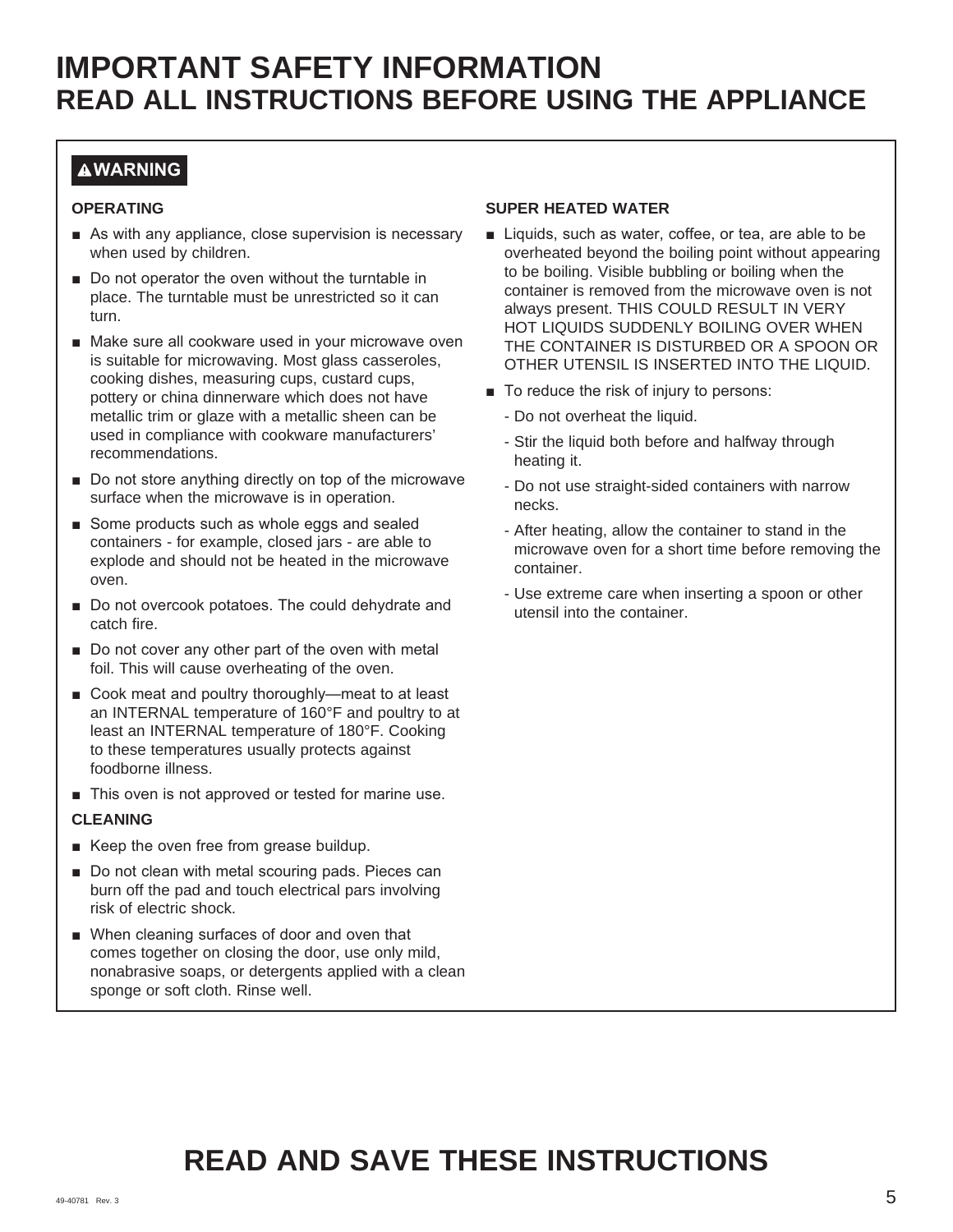# **IMPORTANT SAFETY INFORMATION READ ALL INSTRUCTIONS BEFORE USING THE APPLIANCE**

# **PRECAUTIONS TO AVOID POSSIBLE EXPOSURE TO EXCESSIVE MICROWAVE ENERGY**

- **(a) Do Not Attempt** to operate this oven with the door open since open-door operation can result in harmful exposure to microwave energy. It is important not to defeat or tamper with the safety interlocks.
- **(b) Do Not Place** any object between the oven front face and the door or allow soil or cleaner residue to accumulate on sealing surfaces.
- **(c) Do Not Operate** the oven if it is damaged. It is particularly important that the oven door close properly and that there is no damage to the:
	- (1) door (bent),
	- (2) hinges and latches (broken or loosened),
	- (3) door seals and sealing surfaces.
- **(d) The Oven Should Not** be adjusted or repaired by anyone except properly qualified service personnel.

# **GROUNDING INSTRUCTIONS**

**WARNING Improper use of the grounding plug can result in a risk of electric shock.**



exists before use.

This appliance must be grounded. In the event of an electrical short circuit, grounding reduces the risk of electric shock by providing an escape wire for the electric current.

This appliance is equipped

with a power cord having a grounding wire with a grounding plug. The plug must be plugged into an outlet that is properly installed and grounded.

Consult a qualified electrician or service technician if the GROUNDING INSTRUCTIONS are not completely understood, or if doubt exists as to whether the appliance is properly grounded.

If the outlet is a standard 2-prong wall outlet, it is your personal responsibility and obligation to have it replaced with a properly grounded 3-prong wall outlet.

Do not under any circumstances cut or remove the third (ground) prong from the power cord.

Do not use an extension cord. If the power cord is too short, have a qualified electrician or service technician install an outlet near the appliance.

For best operation, plug this appliance into its own electrical outlet to prevent flickering of lights, blowing of fuse or tripping of circuit breaker.

### **NOTICE: PACEMAKERS**

Most pacemakers are shielded from interference from electronic products, including microwaves. However, patients with pacemakers may wish to consult their physicians if they have concerns.

# **READ AND SAVE THESE INSTRUCTIONS**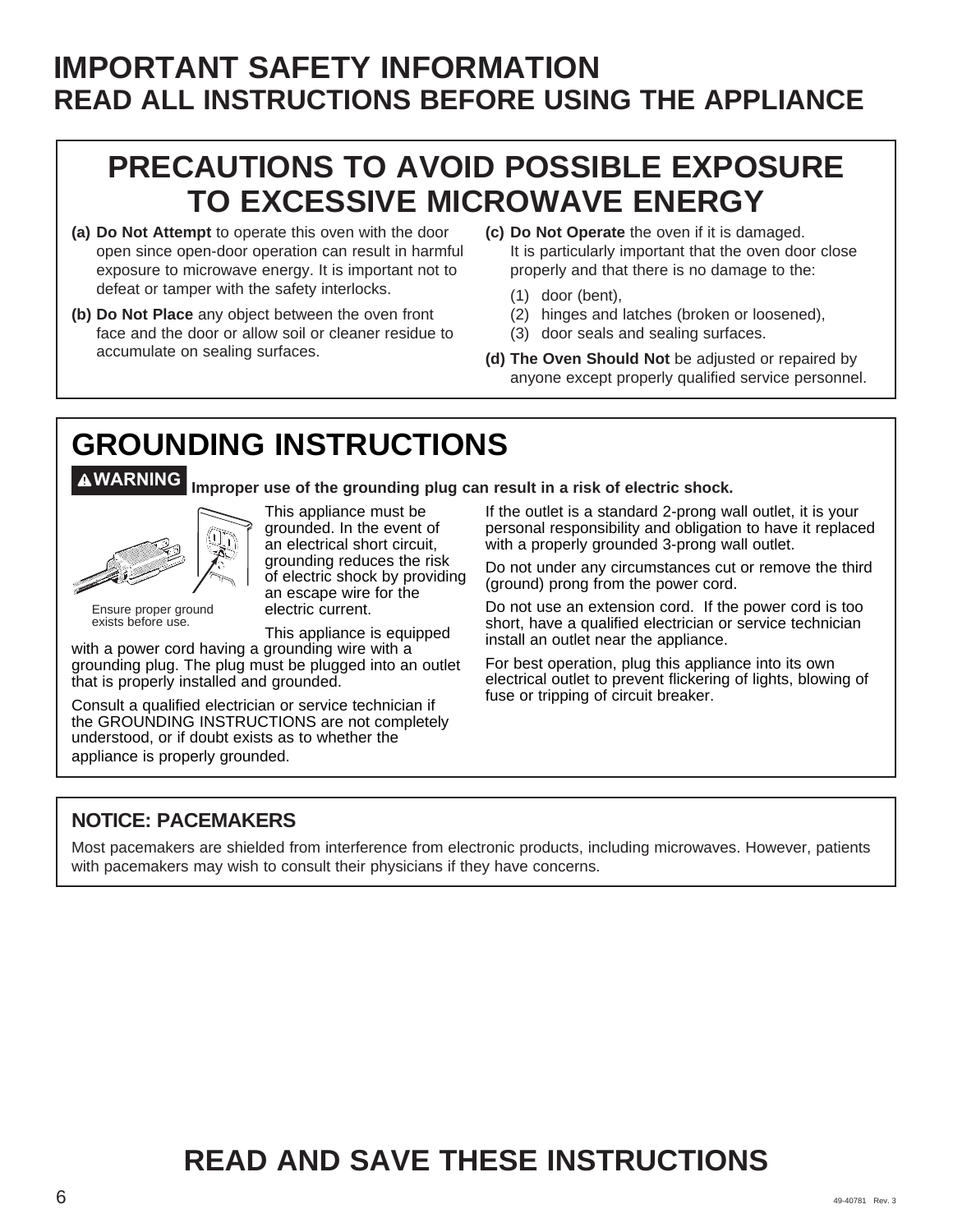# **OVEN FEATURES**

### **1100 Watts**



- **1 Door Latches**
- **2 Window with Metal Shield.** Screen allows cooking to be viewed while keeping microwaves confined in the oven.
- **3 Convenience Guide**
- **4 Touch Control Panel Display**
- **5 Door Latch Release.** Press latch release to open door.
- **6 Removable Turntable.** Turntable and support must be in place when using the oven. The turntable may be removed for cleaning.

### **OPTIONAL ACCESSORIES**

Available at extra cost from your Monogram supplier. Choose the appropriate Installation Kit to convert this oven to a built-in wall oven. Installation Kits are only available for models starting with the letters "ZEB".

#### **For 27" Installation**

Model ZEB1227SLSS Kit ZX2127SLSS

#### **For 30" Installation**

Model ZEB1227SLSS Kit ZX2130SLSS

**7 Removable Turntable Support.** The turntable support must be in place when using the oven. The turntable support may be removed for cleaning.

#### **8 Rating Plate**

**NOTE:** Rating plate, oven vent(s) and oven light are located on the inside walls of the microwave oven.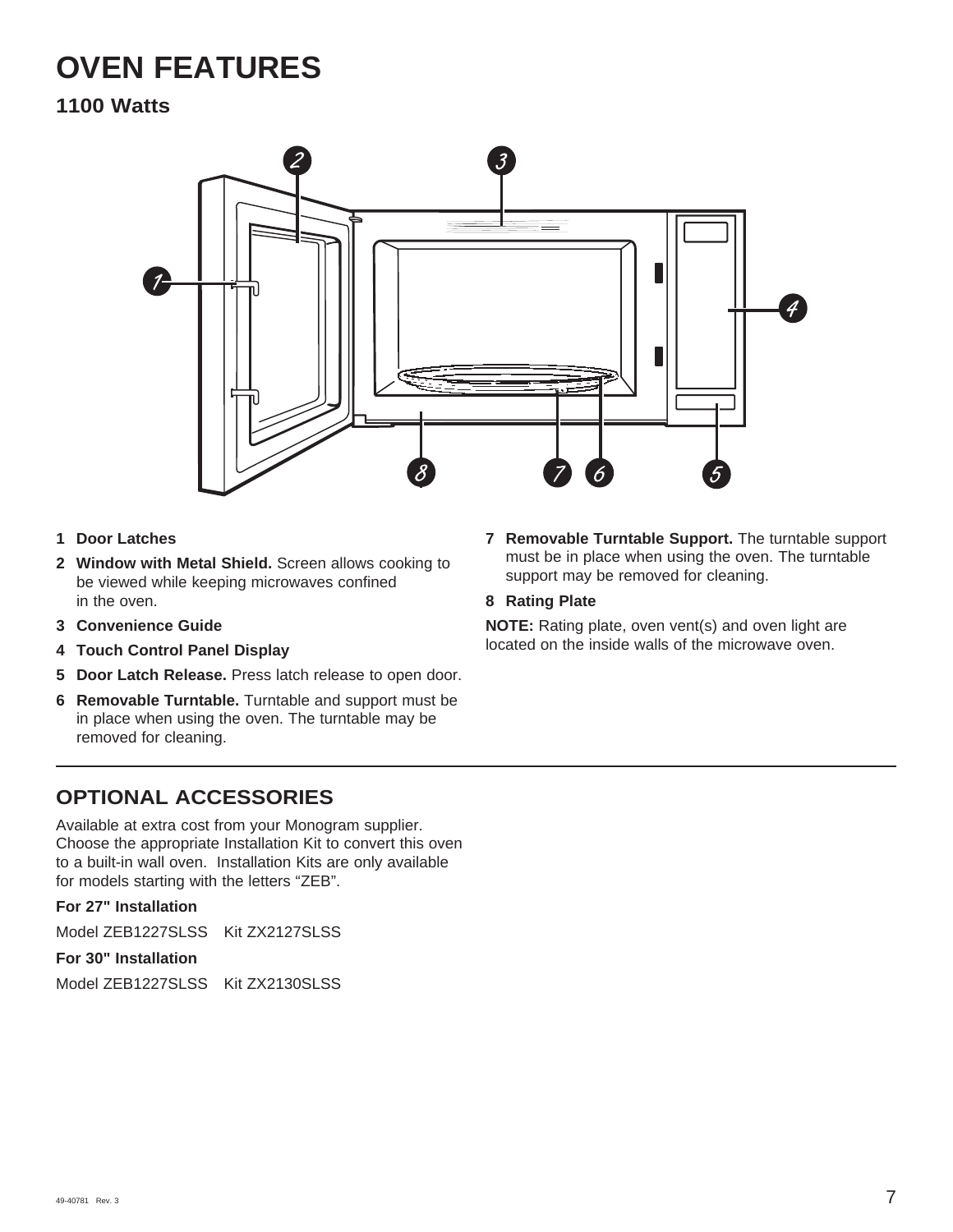# **OVEN FEATURES**

### **CONTROLS**

**You can microwave by time or with the convenience features.**

| <b>STEAM</b><br>LOCK                  |        | FIF1.F<br>i in t<br>SENSOR AUTO COOK TIME<br>WEIGHT DEFROST | <b>MUTE</b><br><b>TIMER</b>              |
|---------------------------------------|--------|-------------------------------------------------------------|------------------------------------------|
|                                       |        | <b>Sensor Cooking</b>                                       |                                          |
| Healthy<br>Menu                       |        | Steam<br>Cook                                               | Defrost<br>Weight/Time                   |
| Reheat                                |        | Potato                                                      | Popcorn                                  |
| 1<br>4                                | 5      | <b>Express Cook</b><br>6                                    | Add<br>30 Sec<br>Timer<br>On/Off<br>Cook |
| Power<br>Level                        | 8<br>ი | Set<br>Clock                                                | Time<br>Clock<br><b>Display</b>          |
| Cancel<br>Off<br><b>Lock Controls</b> |        | <b>Start</b><br>Pause                                       | Sound                                    |

Control buttons' functions are explained on the following pages.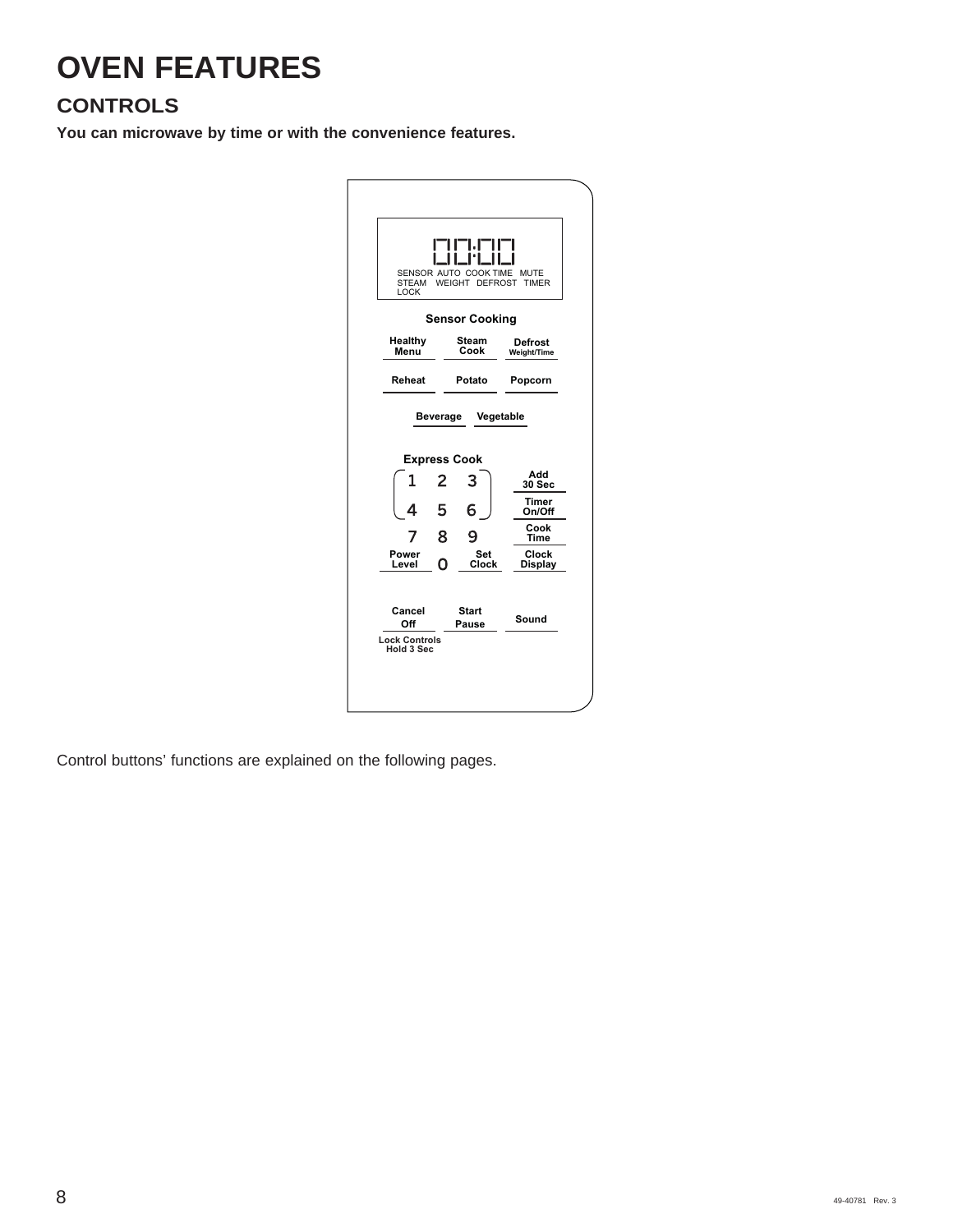# **OVEN FEATURES**

### **POWER LEVEL**

The power level may be entered or changed immediately after entering the feature time for **Cook Time** the power level may also be changed during the cooking.

- 1. Press **Cook Time** and enter cooking time.
- 2. Press the **Power Level** button and select power level 1-10.
- 3. Press the **Start/Pause** button to start cooking.

Variable power levels add flexibility to microwave cooking. The power levels on the microwave oven can be compared to the surface units on a range. Each power level gives you microwave energy a certain percent of the time. Power level 7 is microwave energy 70% of the time. Power level 3 is energy 30% of the time. Most cooking will be done on Power level 10 which gives you 100% power.

Power Level 10 will cook faster but food may need more frequent stirring, rotating or turning over. A lower setting will cook more evenly and need less stirring or rotating of the food.

Some foods may have better flavor, texture or appearance if one of the lower settings is used. Use a lower power level when cooking foods that have a tendency to boil over, such as scalloped potatoes.

Rest periods (when the microwave energy cycles off) give time for the food to "equalize" or transfer heat to the inside of the food. An example of this is shown with power level 3-the defrost cycle. If microwave energy did not cycle off, the outside of the food would cook before the inside was defrosted.

Here are some examples of uses for various power levels:

**Power Level 10:** Fish, bacon, vegetables, heating liquids.

**Med-High 7:** Gentle cooking of meat and poultry; baking casseroles and reheating.

**Medium 5:** Slow cooking and tenderizing for stews and less tender cuts of meat.

**Low 2 or 3:** Defrosting; simmering; delicate sauces.

**Warm 1:** Keeping food warm; softening butter.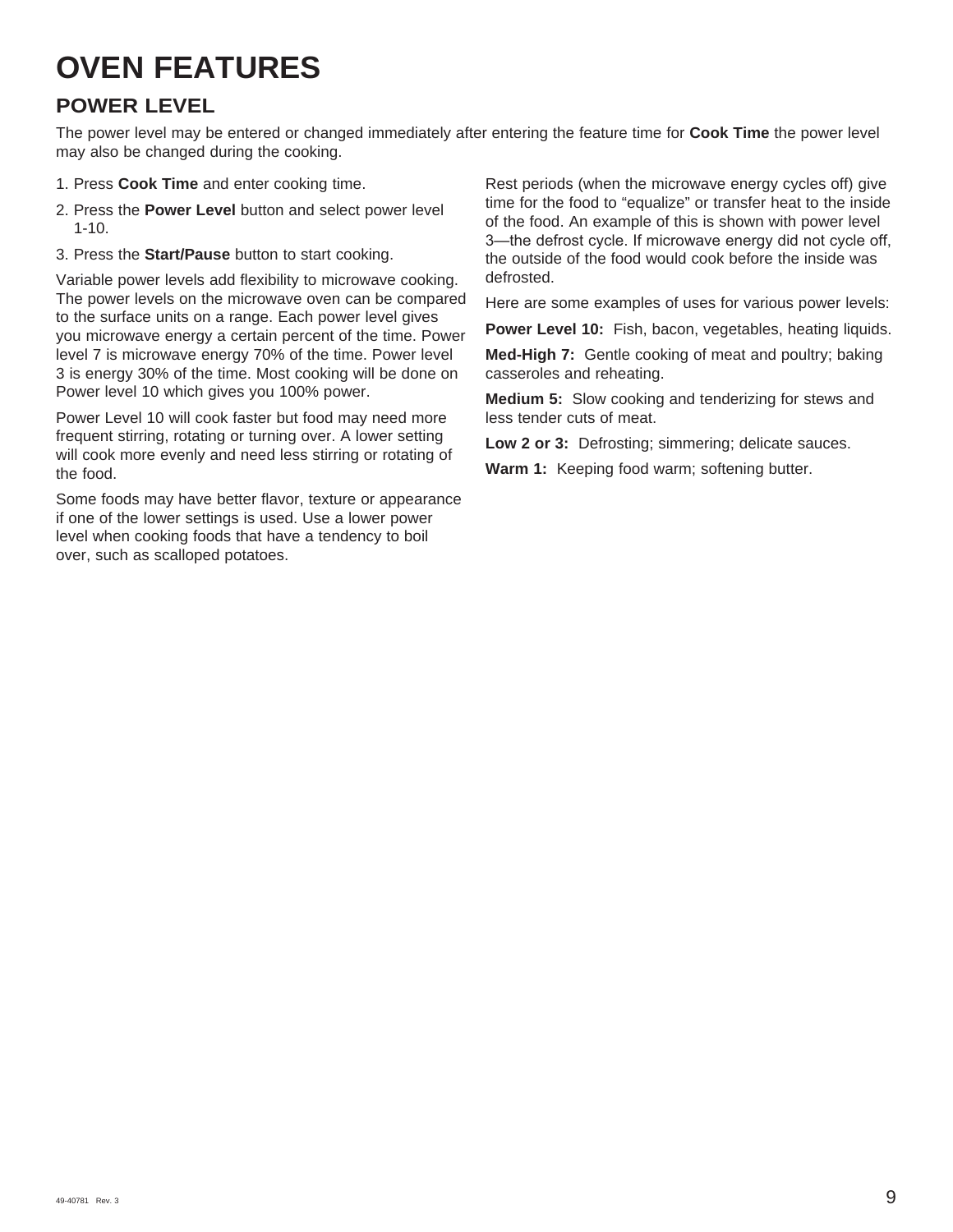# **TIME FEATURES**

## **COOK TIME**

Allows you to microwave for any time up to 99 minutes and 99 seconds.

- 1. Press **Cook Time.**
- 2. Enter cooking time.
- 3. The power level is automatically set to 10. If you want to reduce it, press **Power Level** and select a level from 1 to 9.
- 4. Press **Start/Pause**.

### **MULTI-STAGE COOKING**

At most 2 stages can be set for cooking. In multi-stage cooking, if one stage is defrosting, then defrosting shall be placed at the first stage automatically.

**NOTE:** Auto cooking cannot work in the multi-stage cooking.

Example: if you want to cook with 80% microwave power for 5 minutes + 60% microwave power for 10 minutes. The cooking steps are as following:

1. Press **Time Cook** once, then press "5","0","0" to set the cooking time;

You may open the door during Cook Time to check the food. Close the door and press Start/Pause to resume cooking.

- 2. Press **Power** once,then press "8" to select 80% microwave power.
- 3. Press **Time Cook** once,then press "1","0","0","0" to set the cooking time;
- 4. Press **Power** once,then press "6" to select 60% microwave power.
- 5. Press **Start/Pause.**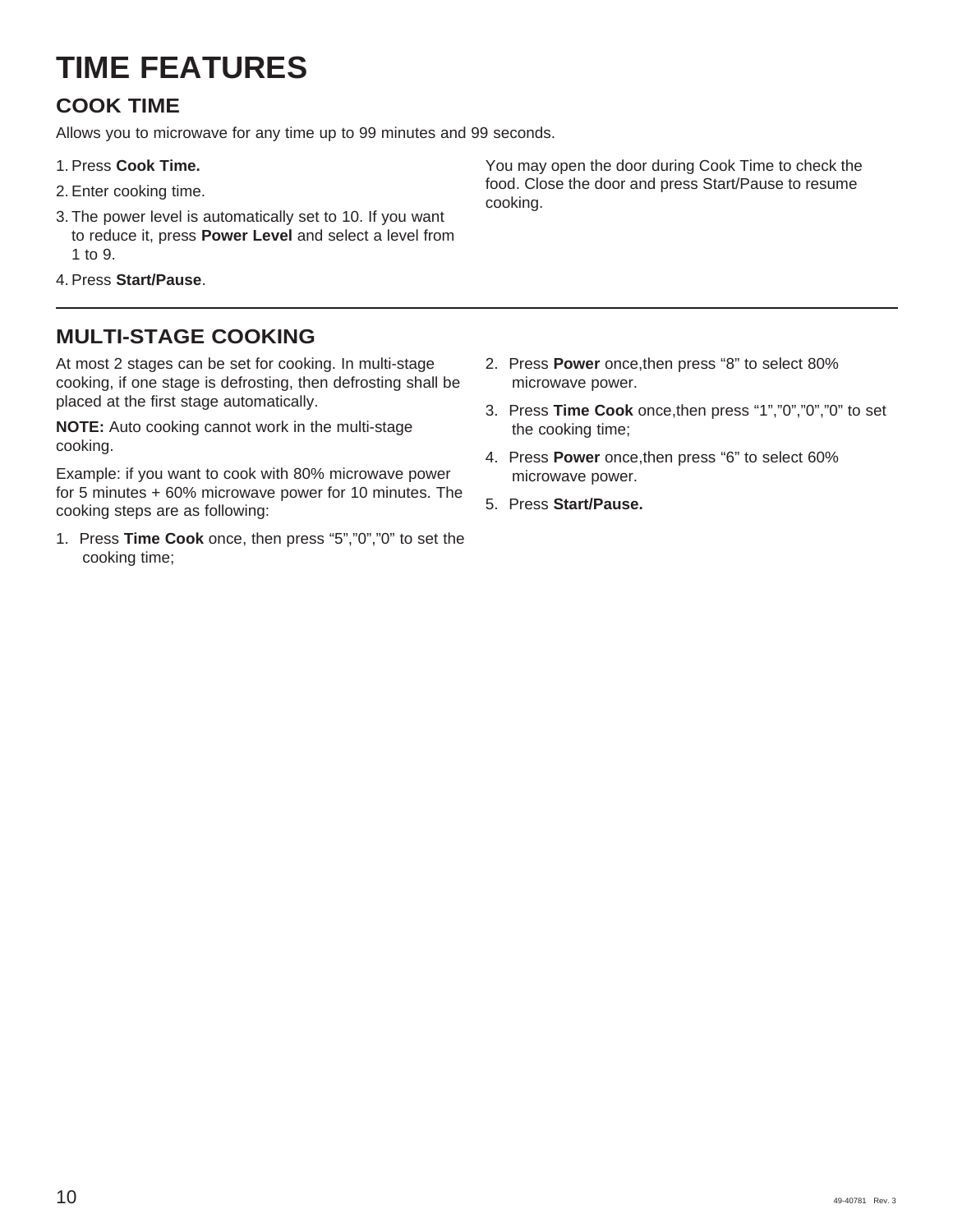# **TIME FEATURES**

### **COOKING GUIDE FOR COOK TIME**

#### **NOTE:** Use power level 10 (High) unless otherwise noted.

| Vegetable                                                                        | <b>Amount</b>                                                                                                           | <b>Time</b>                                                                | <b>Comments</b>                                                                                                                                                                                                         |
|----------------------------------------------------------------------------------|-------------------------------------------------------------------------------------------------------------------------|----------------------------------------------------------------------------|-------------------------------------------------------------------------------------------------------------------------------------------------------------------------------------------------------------------------|
| <b>Asparagus</b><br>(fresh spears)<br>(frozen spears)                            | $1$ lb.<br>10-oz. package                                                                                               | 5 to 8 min.,<br>Med-High (7)<br>4 to 7 min.                                | In 1¼-qt. oblong glass baking dish, place 1/4 cup water.<br>Rotate dish after half of time.<br>In 1-gt. casserole.                                                                                                      |
| <b>Beans</b><br>(fresh green)<br>frozen green)<br>(frozen lima)                  | 1 lb. cut in half<br>10-oz. package<br>10-oz. package                                                                   | 10 to 14 min.<br>4 to 8 min.<br>$4$ to 8 min.                              | In 1¼-qt. casserole, place 1/2 cup water.<br>In 1-qt. casserole, place 2 tablespoons water.<br>In 1-qt. casserole, place 1/4 cup water.                                                                                 |
| <b>Beets</b><br>(fresh, whole)                                                   | 1 bunch                                                                                                                 | 16 to 21 min.                                                              | In 2-qt. casserole, place 1/2 cup water.                                                                                                                                                                                |
| <b>Broccoli</b><br>(fresh cut)<br>(fresh spears)<br>(frozen, chopped)            | 1 bunch (1 $\frac{1}{4}$ to 1 $\frac{1}{4}$ lbs.)<br>1 bunch ( $1\frac{1}{4}$ to $1\frac{1}{4}$ lbs.)<br>10-oz. package | 5 to 9 min.<br>7 to 10 min.<br>4 to 7 min.                                 | In 2-qt. casserole, place 1/2 cup water.<br>In 2-qt. oblong glass baking dish, place 1/4 cup water.<br>Rotate dish after half of time.<br>In 1-gt. casserole.                                                           |
| (frozen spears)                                                                  | 10-oz. package                                                                                                          | 4 to 7 min.                                                                | In 1-qt. casserole, place 3 tablespoons water.                                                                                                                                                                          |
| Cabbage<br>(fresh)<br>(wedges)                                                   | 1 medium head (about 2 lbs.)                                                                                            | 6 to 9 min.<br>5 to 9 min.                                                 | In 1¼- or 2-qt. casserole, place 1/4 cup water.<br>In 2- or 3-qt. casserole, place 1/4 cup water.                                                                                                                       |
| <b>Carrots</b><br>(fresh, sliced)<br>(frozen)                                    | 1 lb.<br>10-oz. package                                                                                                 | 4 to 8 min.<br>3 to 7 min.                                                 | In 1¼-qt. casserole, place 1/4 cup water.<br>In 1-qt. casserole, place 2 tablespoons water.                                                                                                                             |
| <b>Cauliflower</b><br>(flowerets)<br>(fresh, whole)<br>(frozen)                  | 1 medium head<br>1 medium head<br>10-oz. package                                                                        | 7 to 10 min.<br>7 to 14 min.<br>3 to 7 min.                                | In 2-qt. casserole, place 1/2 cup water.<br>In 2-qt. casserole, place 1/2 cup water.<br>In 1-qt. casserole, place 2 tablespoons water.                                                                                  |
| Corn<br>(frozen kernel)                                                          | 10-oz. package                                                                                                          | $2$ to 6 min.                                                              | In 1-qt. casserole, place 2 tablespoons water.                                                                                                                                                                          |
| Corn on the cob<br>(fresh)<br>(frozen)                                           | 1 to 5 ears<br>1 ear                                                                                                    | $2-1/4$ to 4 min. per<br>ear<br>$3$ to $6$ min.                            | In 2-qt. oblong glass baking dish, place corn. If corn is<br>in husk, use no water; if corn has been husked, add 1/4<br>cup water. Rearrange after half of time.<br>Place in 2-qt. oblong glass baking dish. Cover with |
|                                                                                  | 2 to 6 ears                                                                                                             | 2 to 3 min. per ear                                                        | vented plastic wrap. Rearrange after half of time.                                                                                                                                                                      |
| <b>Mixed vegetables</b><br>(frozen)                                              | 10-oz. package                                                                                                          | $2$ to 6 min.                                                              | In 1-qt. casserole, place 3 tablespoons water.                                                                                                                                                                          |
| Peas<br>(fresh, shelled)<br>(frozen)                                             | 2 lbs. unshelled<br>10-oz. package                                                                                      | 7 to 9 min.<br>$2$ to 6 min.                                               | In 1-qt. casserole, place 1/4 cup water.<br>In 1-qt. casserole, place 2 tablespoons water.                                                                                                                              |
| <b>Potatoes</b><br>(fresh, cubed,<br>white)<br>(fresh, whole, sweet<br>or white) | 4 potatoes<br>(8 oz. each)<br>1 $(8 oz.)$<br>2 (8 oz. each)<br>3<br>4                                                   | 9 to 11 min.<br>2 to 4 min.<br>6 to 7 min.<br>8 to 9 min.<br>11 to 12 min. | Peel and cut into 1 inch cubes. Place in 2-qt. casserole<br>with 1/2 cup water. Stir after half of time.<br>Pierce with cooking fork. Place in the oven, 1 inch<br>apart, in circular arrangement. Let stand 5 minutes. |
| <b>Spinach</b><br>(fresh)<br>(frozen, chopped<br>and leaf)                       | 10 to 16 oz.<br>10-oz. package                                                                                          | $3$ to 6 min.<br>3 to 6 min.                                               | In 2-qt. casserole, place washed spinach.<br>In 1-qt. casserole, place 3 tablespoons water.                                                                                                                             |
| Squash<br>(fresh, summer and<br>yellow)                                          | 1 lb. sliced                                                                                                            | 3 to 5 min.                                                                | In 1¼-qt. casserole, place 1/4 cup water.                                                                                                                                                                               |
| (winter, acorn or<br>butternut)                                                  | 1 to 2 squash<br>(about 1 lb. each)                                                                                     | 5 to 9 min.                                                                | Cut in half and remove fibrous membranes. In 2-qt.<br>oblong glass baking dish, place squash cut-side-down.                                                                                                             |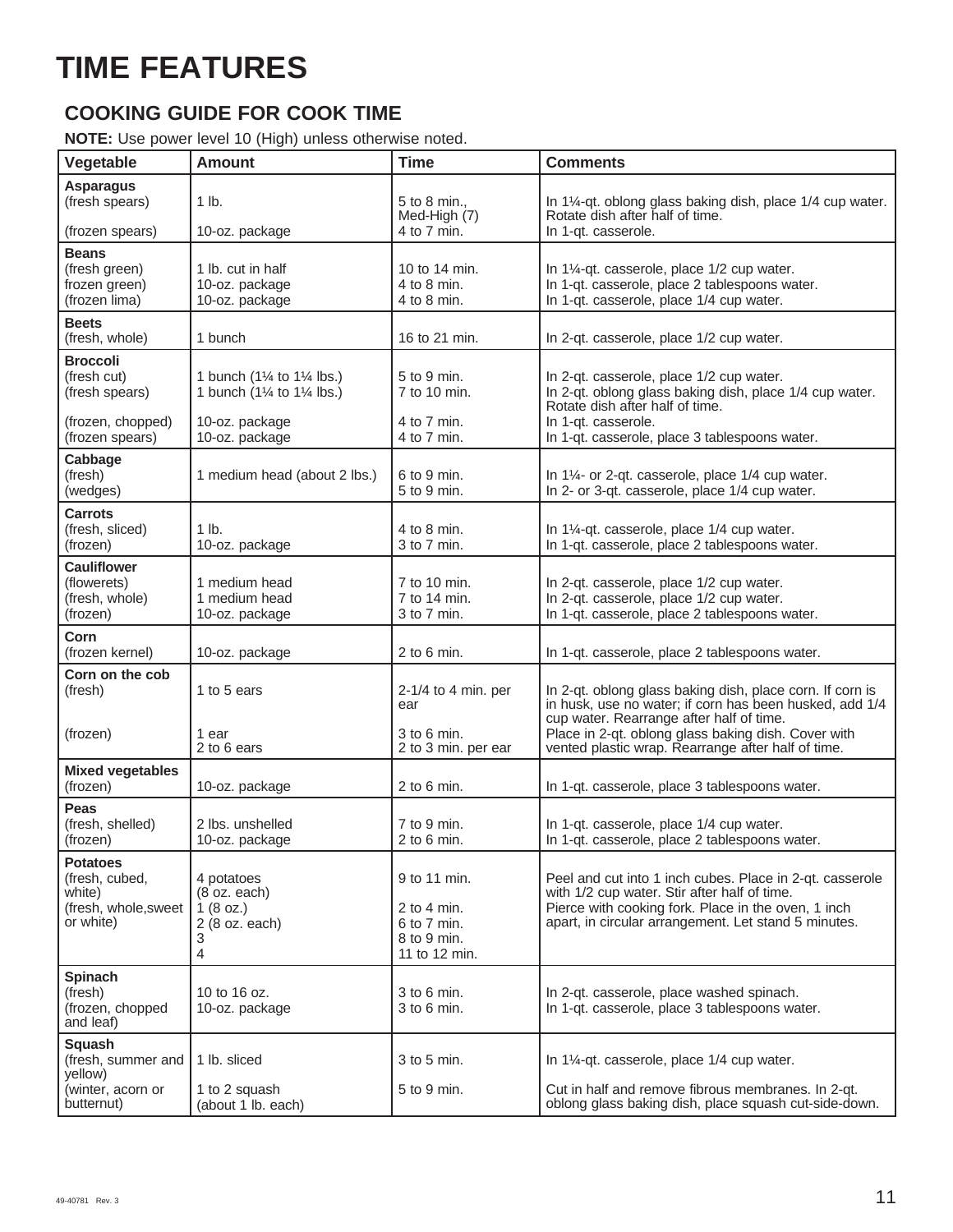# **TIME AND AUTO FEATURES**

### **TIME DEFROST**

Time Defrost allows you to defrost for a selected length of time. See the Defrosting Guide for suggested times.

- 1. Press **Defrost** twice (display must show Time Defrost).
- 2. Enter defrosting time.

#### 3. Press **Start/Pause**.

When the oven signals, turn food over and break apart or rearrange pieces for more even defrosting. Shield any warm areas with small pieces of foil. The oven will continue to defrost if you don't open the door and turn the food.

Power level is automatically set at 3, but can be changed. You can defrost small items quickly by raising the power level after entering the time. Power level 7 cuts the total defrosting time in about half; power level 10 cuts the total time to approximately 1/3. However, food will need more frequent attention than usual.

A dull thumping noise may be heard during defrosting. This is normal when oven is not operating at High power.

#### **Defrosting Tips**

- Foods frozen in paper or plastic can be defrosted in the package. Closed packages should be slit, pierced or vented AFTER food has partially defrosted. Plastic storage containers should be partially uncovered.
- Family-size, prepackaged frozen dinners can be defrosted and microwaved. If the food is in a foil container, transfer it to a microwave-safe dish.
- For more even defrosting of larger foods, such as roasts, use Defrost Weight. Be sure large meats are completely defrosted before cooking.
- Foods that spoil easily should not be allowed to sit out for more than one hour after defrosting. Room temperature promotes the growth of harmful bacteria.
- When defrosted, food should be cool but softened in all areas. If still slightly icy, return to the microwave very briefly, or let it stand for a few minutes.

### **WEIGHT DEFROST**

Weight defrost automatically sets the defrosting times and power levels to give even defrosting results for meats, poultry and fish weighing up to six pounds.

- 1. Press **Defrost** (display must show Weight Defrost).
- 2. Using the conversion guide, enter food weight. For example, press pads 1 and 2 for 1.2 pounds (1 pound, 3 ounces).
- 3. Press Start/Pause.

There is a cooking guide located on the inside front of the oven.

- Remove meat from package and place on microwavesafe dish.
- When the oven signals, turn the food over. Remove defrosted meat or shield warm areas with small pieces of foil.
- After defrosting, most meats need to stand 5 minutes to complete defrosting. Large roasts should stand for about 30 minutes.

| If the weight of food is stated in<br>pounds and ounces, the ounces must<br>be converted to tenths (.1) of a pound. |               |  |
|---------------------------------------------------------------------------------------------------------------------|---------------|--|
| <b>Ounces</b>                                                                                                       | <b>Pounds</b> |  |
| $1 - 2$                                                                                                             | .1            |  |
| 3                                                                                                                   | $\cdot$       |  |
| $4 - 5$                                                                                                             | .3            |  |
| $6 - 7$                                                                                                             | .4            |  |
| 8                                                                                                                   | .5            |  |
| $9 - 10$                                                                                                            | .6            |  |
| 11<br>$\cdot$                                                                                                       |               |  |
| $12 - 13$<br>.8                                                                                                     |               |  |
| $14 - 15$                                                                                                           | .9            |  |

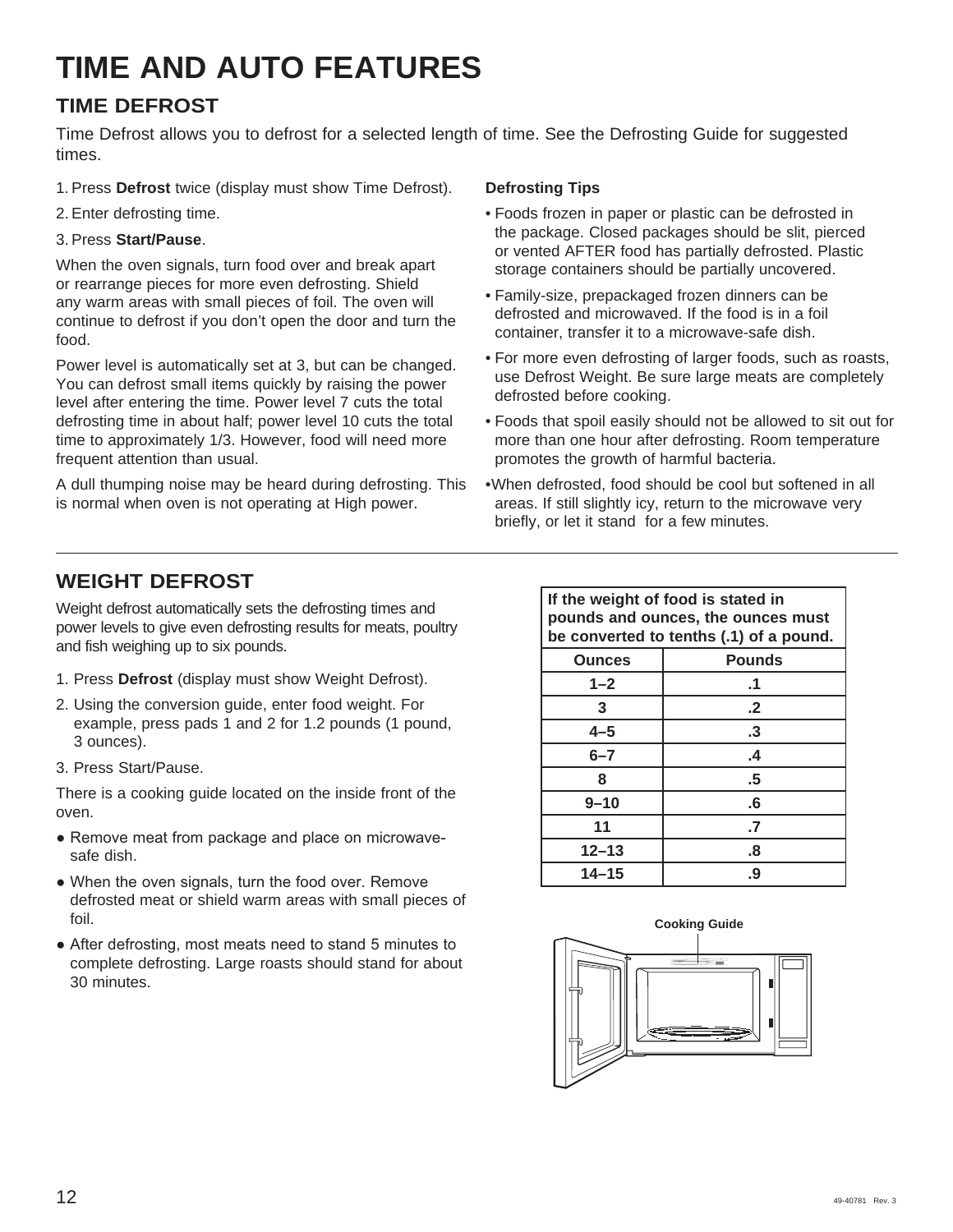# **TIME AND AUTO FEATURES**

| <b>DEFROSTING GUIDE</b>                               |                      |                                                                                                                                                                                                                                                         |  |
|-------------------------------------------------------|----------------------|---------------------------------------------------------------------------------------------------------------------------------------------------------------------------------------------------------------------------------------------------------|--|
| Food                                                  | <b>Time</b>          | <b>Comments</b>                                                                                                                                                                                                                                         |  |
| <b>Breads, Cakes</b>                                  |                      |                                                                                                                                                                                                                                                         |  |
| Bread, buns or rolls (1 piece)                        | $1/4$ min.           |                                                                                                                                                                                                                                                         |  |
| Sweet rolls (approx. 12 oz.)                          | $2$ to 4 min.        | Rearrange after half of time.                                                                                                                                                                                                                           |  |
| <b>Fish and Seafood</b>                               |                      |                                                                                                                                                                                                                                                         |  |
| Fillets, frozen (1 lb.)                               | 6 to 9 min.          |                                                                                                                                                                                                                                                         |  |
| Shellfish, small pieces (1 lb.)                       | 3 to 7 min.          | Place block in casserole. Turn over and break up after first half of time.                                                                                                                                                                              |  |
| <b>Fruit</b>                                          |                      |                                                                                                                                                                                                                                                         |  |
| Plastic pouch-1 or 2                                  | 1 to 5 min.          |                                                                                                                                                                                                                                                         |  |
| (10-oz. package)                                      |                      |                                                                                                                                                                                                                                                         |  |
| <b>Meat</b>                                           |                      |                                                                                                                                                                                                                                                         |  |
| Bacon (1 lb.)                                         | $2$ to 5 min.        | Place unopened package in oven. Let stand 5 minutes after defrosting.                                                                                                                                                                                   |  |
| Franks (1 lb.)                                        | $2$ to 5 min.        | Place unopened package in oven. Microwave just until franks can be<br>separated. Let stand 5 minutes, if necessary, to complete defrosting.                                                                                                             |  |
| Ground meat (1 lb.)                                   | $4$ to 6 min.        | Turn meat over after first half of time.                                                                                                                                                                                                                |  |
| Roast: beef, lamb, veal, pork                         | 9 to 12 min. per lb. | Use power level Warm (1).                                                                                                                                                                                                                               |  |
| Steaks, chops and cutlets                             | 4 to 8 min. per lb.  | Place unwrapped meat in cooking dish. Turn over after first half of time and<br>shield warm areas with foil. After second half of time, separate pieces with<br>table knife. Let stand to complete defrosting.                                          |  |
| <b>Poultry</b>                                        |                      |                                                                                                                                                                                                                                                         |  |
| Chicken, broiler-fryer, cut up<br>$(21/42 to 3 lbs.)$ | 14 to 19 min.        | Place wrapped chicken in dish. Unwrap and turn over after first half of<br>time. After second half of time, separate pieces and place in cooking dish.<br>Microwave 2 to 4 minutes more, if necessary. Let stand a few minutes to<br>finish defrosting. |  |
| Chicken, whole $(2^{1}/4)$ to 3 lbs.)                 | 20 to 24 min.        | Place wrapped chicken in dish. After first half of time, unwrap and turn<br>chicken over. Shield warm areas with foil. To complete defrosting, run cool<br>water in cavity until giblets can be removed.                                                |  |
| Cornish hen                                           | 7 to 12 min. per lb. | Place unwrapped hen in oven breast-side-up. Turn over after first half of<br>time. Run cool water in cavity until giblets can be removed.                                                                                                               |  |
| Turkey breast (4 to 6 lbs.)                           | 3 to 8 min. per lb.  | Place unwrapped breast in microwave-safe dish breast-side-down. After<br>first half of time, turn breast-side-up and shield warm areas with foil. Defrost<br>for second half of time. Let stand 1 to 2 hours in refrigerator to complete<br>defrosting. |  |

### **EXPRESS COOK**

This is a quick way to set cooking time from 1-6 minutes.

Press one of the **Express Cook** pads (from 1-6) for 1-6 minutes of cooking at power level 10. For example, press the **2** pad for 2 minutes of cooking time.

The power level can be changed as time is counting down. Press **Power Level** and enter 1-10.

**NOTE:** Express Cook function pertains to pads 1-6 only.

### **ADD 30 SEC**

It will add 30 seconds to the time counting down each time the pad is pressed. Each touch will add 30 seconds, up to 99 minutes and 99 seconds.

The oven will start immediately when pressed.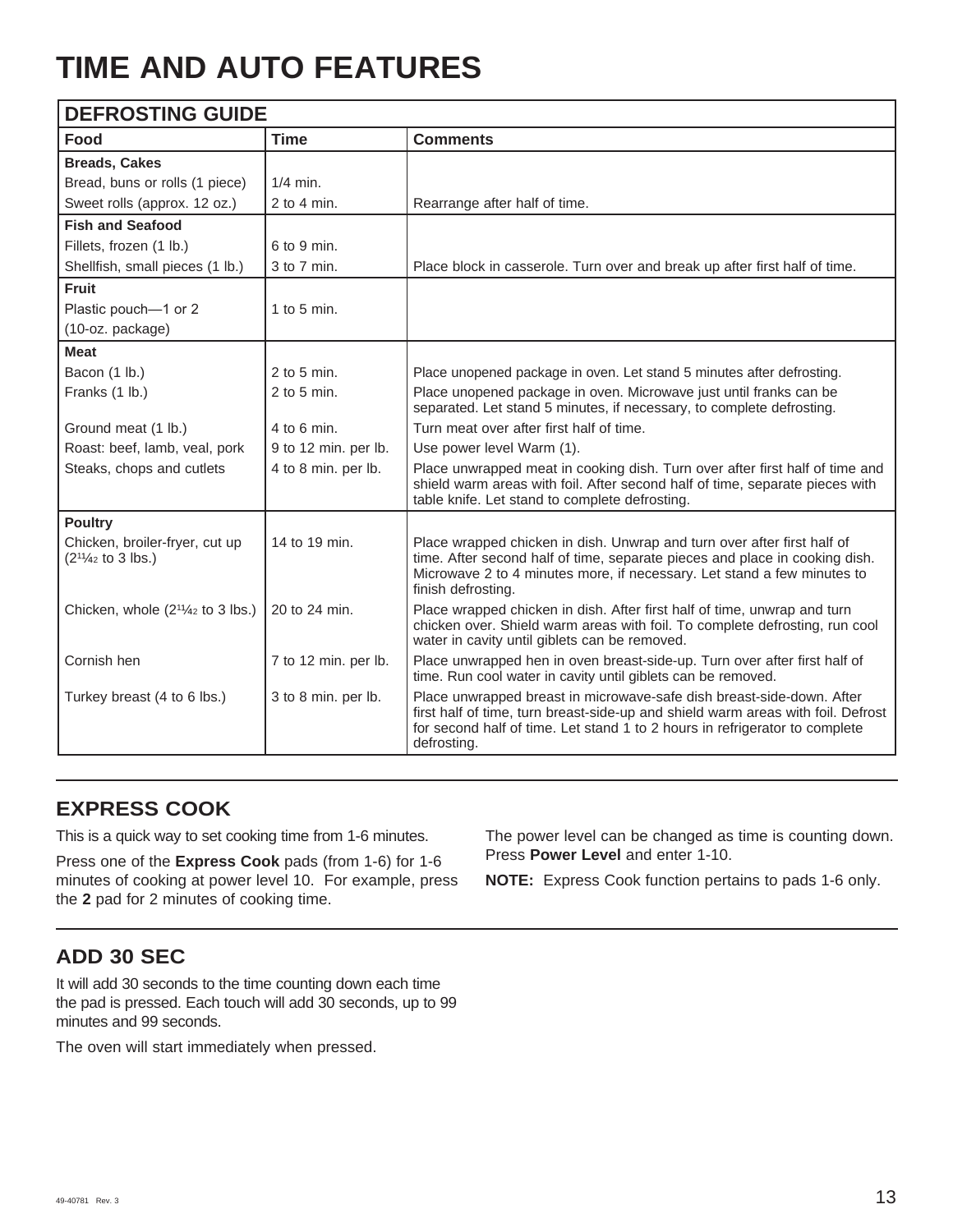# **SENSOR FEATURES**

### **HUMIDITY SENSOR**

The Sensor Features detect the increasing humidity released during cooking. The oven automatically adjusts the cooking time to various types and amounts of food.

Do not use the Sensor Features twice in succession on the same food portion-it may result in severely overcooked or burnt food. Be sure to let the oven cool down for 5-10 minutes before starting the next sensor cook.

If food is undercooked after the countdown, use Cook Time for additional cooking time.

- The proper containers and covers are essential for best sensor cooking.
- Always use microwave-safe containers and cover them with lids or vented plastic wrap. Never use tight sealing plastic containers - they can prevent steam from escaping and cause food to overcook.
- $\blacksquare$  Be sure the outside of the cooking containers and the inside of the microwave oven are dry before placing food in the oven. Beads of moisture turning into steam can mislead the sensor.







Dry off dishes so they don't mislead the sensor.

### **BEVERAGE (SENSOR FEATURE)**

Press **Beverage** to select 1 or 2 cups (8 to 10 oz each).

**Drinks heated with the Beverage feature may be very hot. Remove the container with care.**

### **VEGETABLE (SENSOR FEATURE)**

#### **Use the Vegetable feature to cook 4–16 ounces of fresh or frozen vegetables.**

- 1. For fresh vegetables, add 2 tablespoons of water per serving. For frozen vegetables, follow package instructions for adding water. Cover with lid or plastic wrap. Place vegetables in the oven.
- 2. Press **Vegetable** once for fresh vegetables or twice for frozen vegetables.

If beverage is not hot enough for you, do not use the **Beverage** button again to continue heating it. Use the **Cook Time** button for further heating.

If you open the door "ERR" will appear. It will scroll until Cancel/Off is pressed.

If the vegetables are not cooked to your satisfaction, do not use the Vegetable button again. Use **Cook Time**.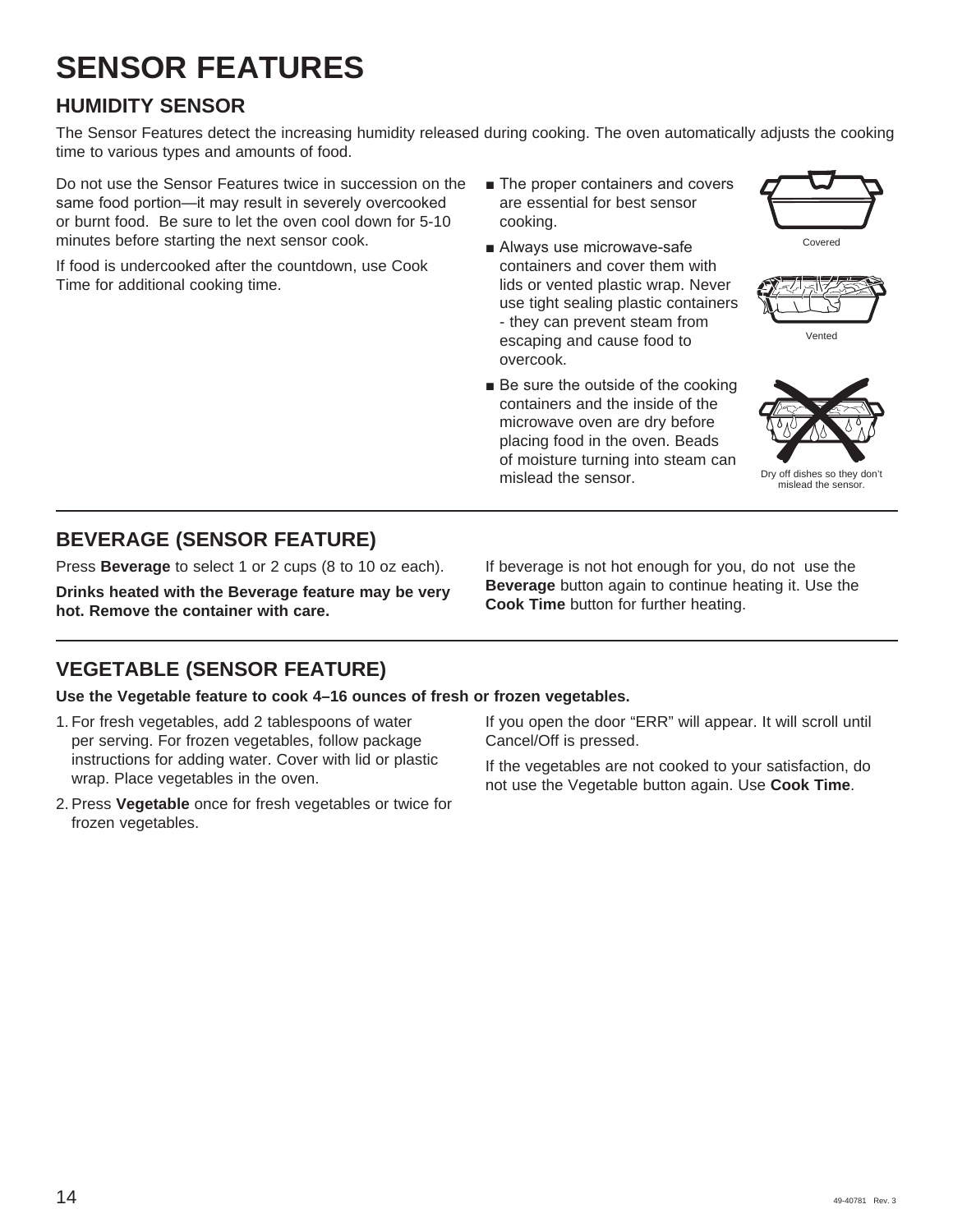# **SENSOR FEATURES**

### **REHEAT (SENSOR FEATURE)**

### **The Reheat feature reheats 8-24 ounces of previously cooked foods or a plate of leftovers.**

- 1. Place covered food in the oven. Press **Reheat**. The display will show **REH**. Press **Start**.
- 2. When the Reheat cycle is almost complete, the control will beep and display the remaining seconds until the Reheat cycle is complete.

**If you open the door during the Reheat cycle, the oven will turn off and the display will show ERR. You must press Cancel/Off to clear the display and then you can use the oven again.**

**After removing food from the oven, stir, if possible, to even out the temperature. If the food is not hot enough, don't use the Reheat button again. Use Cook Time to reheat. Reheated foods may have wide variations in temperature. Some areas may be extremely hot. Some Foods Not Recommended for Use With Reheat.**

## **POTATO (SENSOR FEATURE)**

### **The Potato feature cooks one or two 8 oz. potatoes.**

- 1. Pierce skin with fork and place potatoes on the turntable. If cooking three or more potatoes, arrange in a star pattern.
- 2. Press **Potato** button. The display will show POT. Press the Potato button to select **1** or **2** potatoes. Then press **Start**.

### **POPCORN (SENSOR FEATURE)**

- 1. If you want to cook a package that is less than 1.75 oz or more than 3.5 oz, use **Cook Time** and follow the instructions on the package. Place the package of popcorn in the center of the microwave.
- 2. Press **Popcorn** to select ounces and then press **Start/ Pause.**

It is best to use **Cook Time** for these foods:

- $\blacksquare$  Bread products.
- Foods that must be reheated uncovered.
- Foods that need to be stirred or rotated.
- Foods calling for a dry look or crisp surface after reheating.

**If you open the door during the Potato cycle, the oven will turn off and display will show ERR. You must press Cancel/Off to clear the display and then you can use the oven again.**

**If the potatoes are not cooked to your satisfaction, do not use the Potato button again. Use Cook Time.**

If the popcorn is not to your satisfaction, do not use the **Popcorn** button again to continue cooking. Use the **Cook Time** button for further cooking.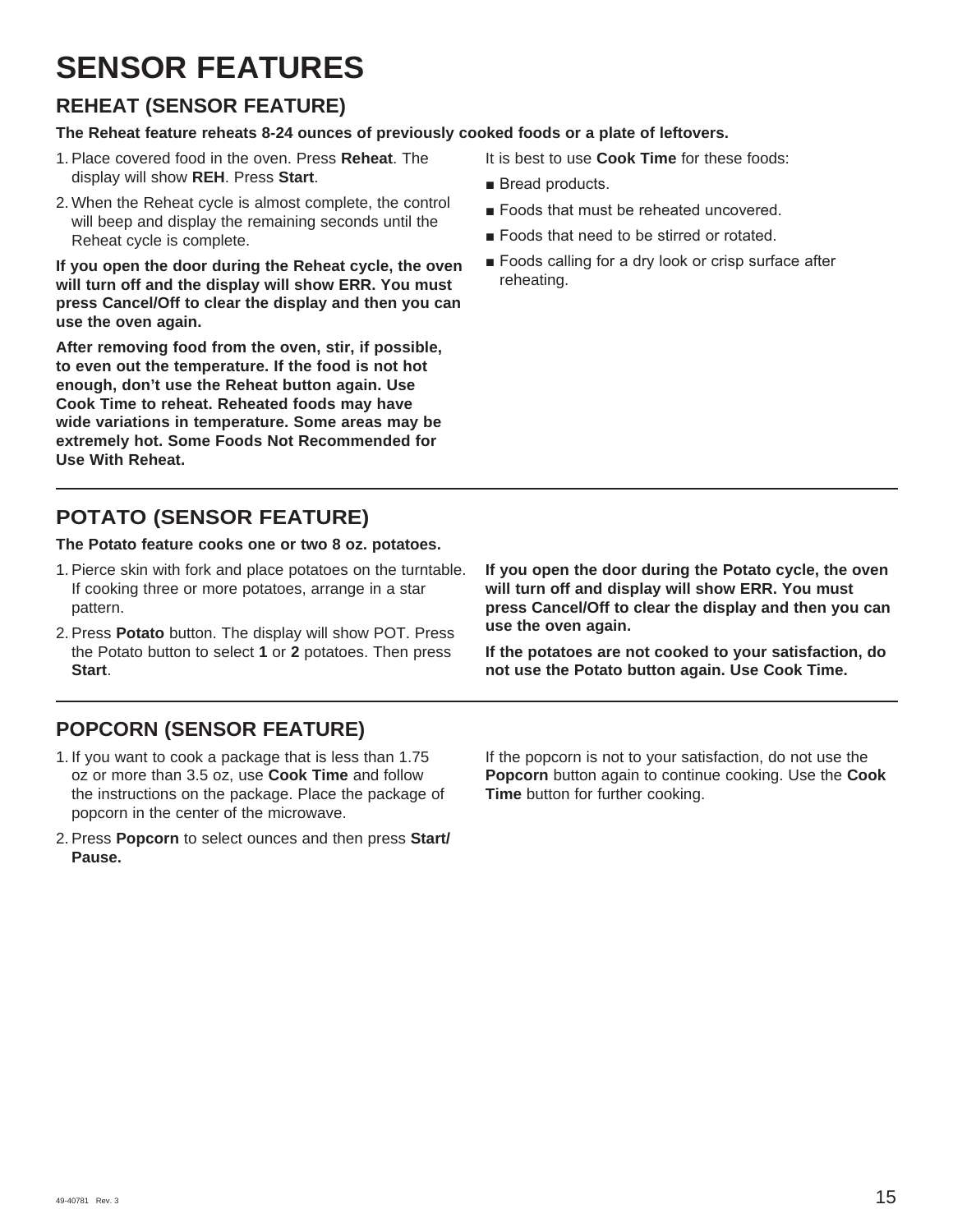# **SENSOR FEATURES**

### **HEALTHY MENU**

Use Healthy Menu feature to cook healthy food choices by servings or with sensor.

- 1. Place food in the oven and press Healthy Menu pad.
- 2. Enter the food code. See Cooking Guide for Healthy Menu for codes.
- 3. Enter the number of servings (1-4) for codes 1-3.

 For Code 4-10, the oven can start with no serving selection needed.

4. Press **Start/Pause** pad.

If you open the door while the food code of Healthy Menu feature is displayed, "ERR" will appear. It will scroll until Cancel/Off is pressed.

#### **Cooking Guide for Healthy Menu Feature**

**NOTE:** Use power level 10 unless otherwise noted.

| <b>Enter</b> | Food            | <b>Weight Setting</b>                            |
|--------------|-----------------|--------------------------------------------------|
| Code         | <b>Choice</b>   |                                                  |
|              | Rice            | 1-4 Servings<br>(Power Level 7 for 1<br>Serving) |
| 2            | Oatmeal         | 1-4 Servings                                     |
| 3            | Pasta           | 1-4 Servings                                     |
| 4            | Asparagus       | <b>Sensor Menu</b>                               |
| 5            | <b>Broccoli</b> | Sensor Menu                                      |
| 6            | Green<br>Beans  | Sensor Menu                                      |
|              | Carrots         | <b>Sensor Menu</b>                               |
| 8            | Green<br>Peas   | Sensor Menu                                      |
| 9            | Spinach         | <b>Sensor Menu</b>                               |
| 10           | Potato          | <b>Sensor Menu</b>                               |

### **STEAM COOK**

Use Steam Cook feature to steam cook food choices by servings, cups, or sensor.

- 1. Place food in the oven and press **Steam Cook** pad.
- 2. Enter the food code. See *Cooking Guide for Steam Cook* for codes.
- 3. Enter the number of servings for codes S-1 to S-15.
- 4. Press **Start/Pause** pad.

### **Cooking Guide for Steam Cook Feature**

**Note:** Use power level 10 unless otherwise noted.

Press **Steam Cook** twice for codes to sensor steam SS-1 to SS-8. The oven can start with no serving selection needed.

If you open the door while Healthy Menu is displayed, "ERR" will appear and will scroll until **Cancel/Off** is pressed.

| <b>Press Steam Cook ONCE to select Food Code:</b> |                              |             | <b>Press Steam Cook TWICE to select Food Code:</b> |
|---------------------------------------------------|------------------------------|-------------|----------------------------------------------------|
| $S-1$                                             | Asparagus (1-3 Cups)         | $SS-1$      | Asparagus (1-4 Cups)                               |
| $S-2$                                             | Broccoli (1-3 Cups)          | $SS-2$      | <b>Brussels Sprouts (1-4 Cups)</b>                 |
| $S-3$                                             | Brussels Sprouts (1-3 Cups)  | $SS-3$      | Carrots (1-4 Cups)                                 |
| $S-4$                                             | Carrots (1-3Cups)            | $SS-4$      | Cauliflower (1-4 Cups)                             |
| $S-5$                                             | Cauliflower (1-3 Cups)       | $SS-5$      | Potatoes (1-4 Cups)                                |
| $S-6$                                             | Chicken Breast (1-4 Servings | $SS-6$      | Rice (1-4 Cups)                                    |
| $S-7$                                             | Fish (1-6 Servings)          | <b>SS-7</b> | Squash (1-4 Cups)                                  |
| $S-8$                                             | Green Beans (1-3 Cups)       | $SS-8$      | Zucchini (1-4 Cups)                                |
| $S-9$                                             | Potatoes (1-3 Cups)          |             |                                                    |
| $S-10$                                            | Quinoa (1 Cup)               |             |                                                    |
| $S-11$                                            | Rice (1 Cup)                 |             |                                                    |
| $S-12$                                            | Scallops (1-4 Servings)      |             |                                                    |
| $S-13$                                            | Shrimp (1-2 Servings)        |             |                                                    |
| $S-14$                                            | Squash (1-3 Cups)            |             |                                                    |
| $S-15$                                            | Zucchini (1-3 Cups)          |             |                                                    |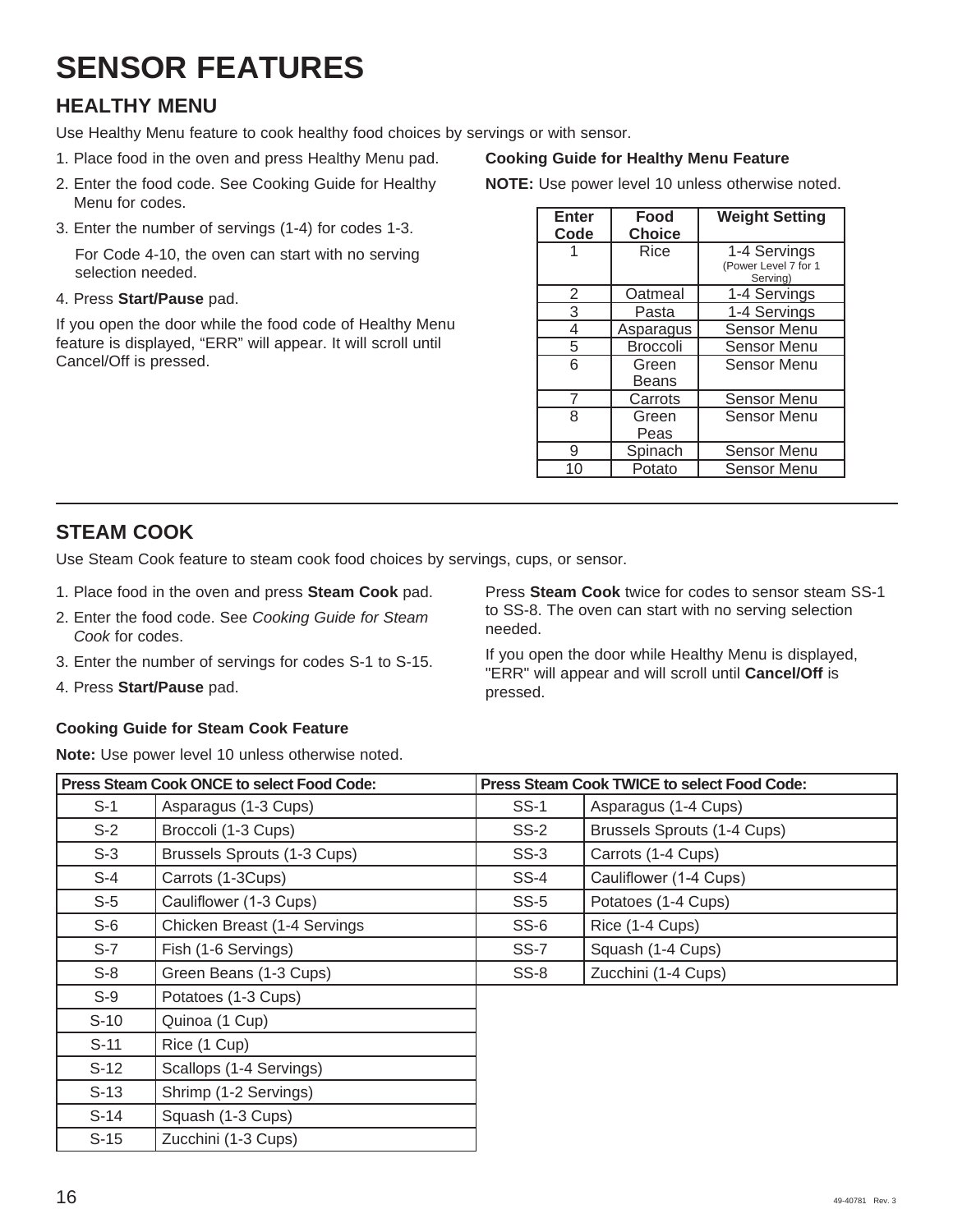# **OTHER FEATURES**

### **COOKING COMPLETE REMINDER**

To remind you that you have food in the oven, the oven will display "END" and beep once a minute until you either open the oven door or press the **Cancel/Off** button.

### **LOCK CONTROLS**

You may lock the control panel to prevent the microwave from being accidentally started or used by children.

To lock or unlock the controls, press and hold **Cancel/Off**  for about three seconds. When the control panel is locked, "LOC" will appear in the display.

### **CLOCK DISPLAY**

To turn the clock display on or off, press **Clock Display.** The Display On/Off feature cannot be used while a cooking feature is in use.

### **SET CLOCK**

Press to enter the time of day or to check the time of day while microwaving.

- 1. Press **Set Clock**.
- 2. Enter time of day.
- 3. Press **Start** or **Set Clock**.

### **START/PAUSE**

In addition to starting many functions, Start/Pause allows you to stop cooking without opening the door or clearing the display. Press **Start/Pause** again to restart the oven.

### **TIMER ON/OFF**

Timer On/Off operates as a minute timer and can be used at any time, even when the oven is operating.

- 1. Press **Timer On/Off**.
- 2. Enter the amount of time you want to count down.
- 3. Press **Timer On/Off** to start.

When the time is up, the oven will signal. To turn off the timer signal, press **Timer On/Off.** After the timer signal turns off, the display will return to any cook/defrost time countdown or the time of day display. The Cancel/Off button will not turn off the timer signal.

The display shows the Timer countdown time even when the oven is operating.

### **SOUND**

You can turn off all beeping sounds by pressing the Sound button so that MUTE shows on the display. Pressing the Sound button again will remove MUTE from the display and turns all beeping sounds back on.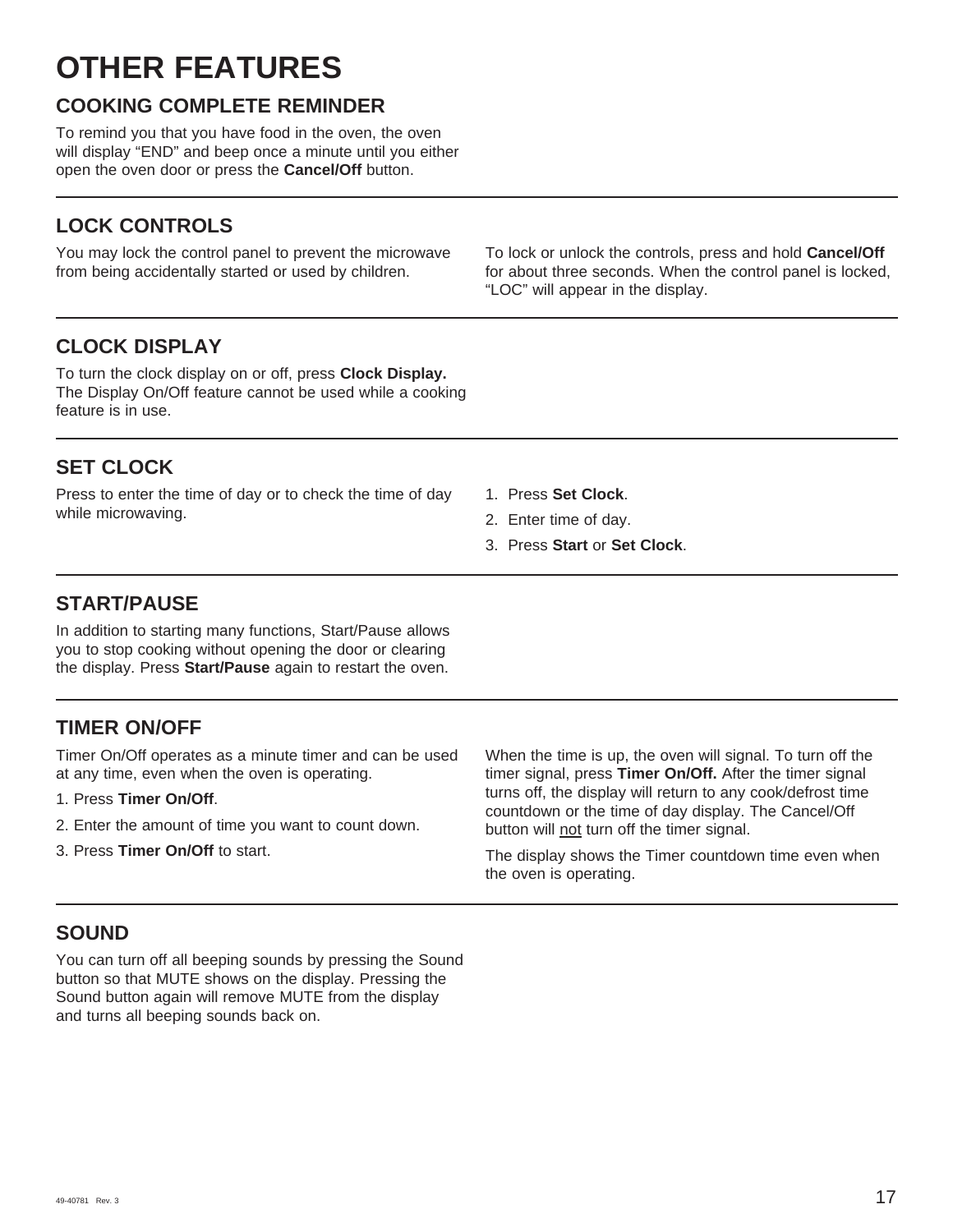# **MICROWAVE TERMS**

### **ARCING**

Arcing is the microwave term for sparks in the oven. Arcing is caused by:

- $\blacksquare$  Metal or foil touching the side of the oven.
- $\blacksquare$  Foil that is not molded to food (upturned edges act like antennas).
- $\blacksquare$  Metal such as twist-ties, poultry pins, gold-rimmed dishes.
- Recycled paper towels containing small metal pieces.
- Plates or dishes with a metallic trim or glaze with a metallic sheen.

### **COVERING**

Covers hold in moisture, allow for more even heating and reduce cooking time.

Venting plastic wrap or covering with wax paper allows excess steam to escape.

### **SHIELDING**

In a regular oven, you shield chicken breasts or baked foods to prevent over-browning. When microwaving, you use small strips of foil to shield thin parts, such as the tips of wings and legs on poultry, which would cook before larger parts.

### **STANDING TIME**

When you cook with regular ovens, foods such as roasts or cakes are allowed to stand to finish cooking or to set.

### **VENTING**

After covering a dish with plastic wrap, you vent the plastic wrap by turning back one corner so excess steam can escape.

Standing time is especially important in microwave cooking. Note that a microwaved cake is not placed on a cooling rack.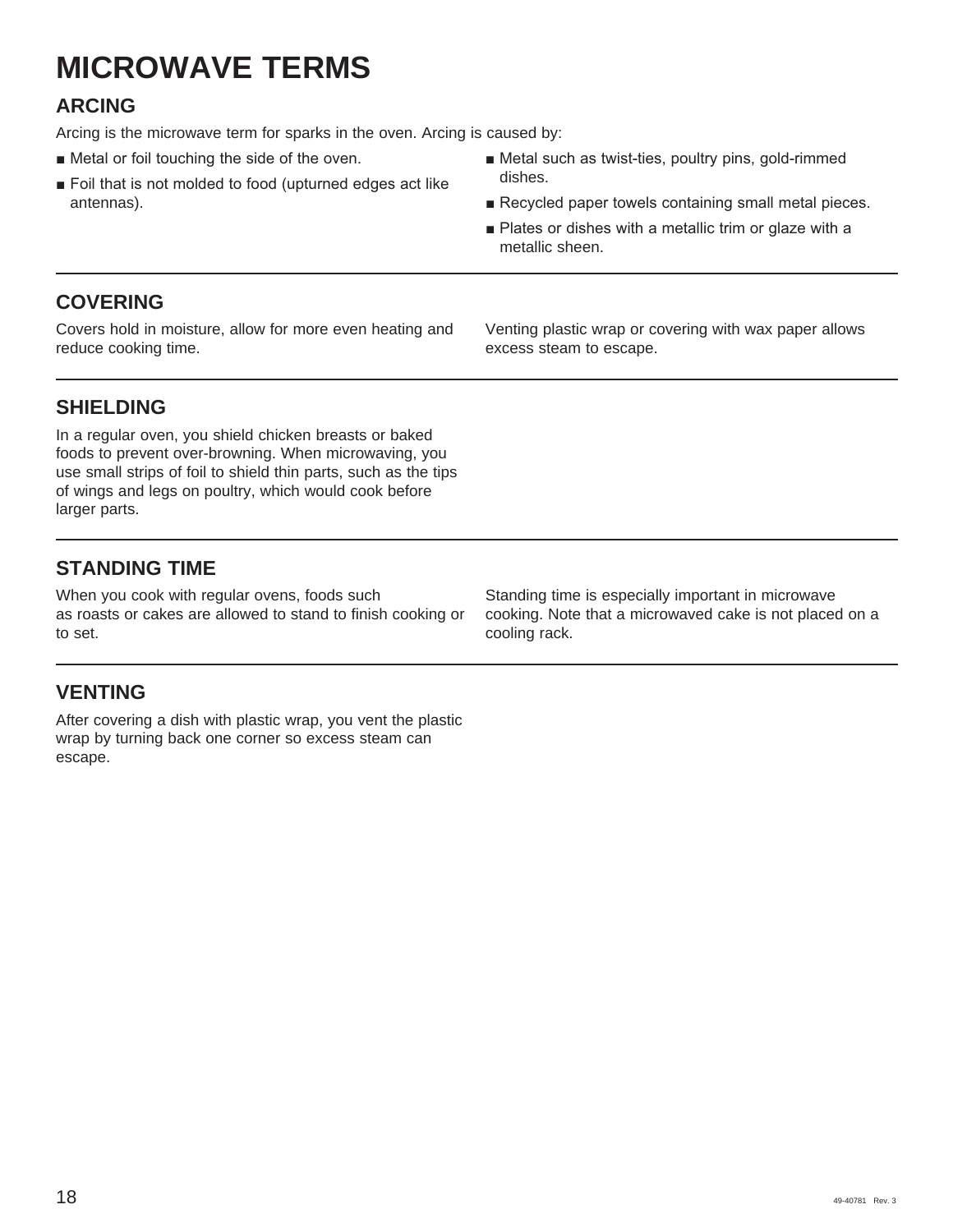# **CARE AND CLEANING**

### **HELPFUL HINTS**

An occasional thorough wiping with a solution of baking soda and water keeps the inside fresh.

### **HOW TO CLEAN THE INSIDE**

#### **Walls, Floor, Inside Window, Metal and Plastic Parts on the Door**

Some spatters can be removed with a paper towel; others may require a damp cloth. Remove greasy spatters with a sudsy cloth, then rinse with a damp cloth. Do not use abrasive cleaners or sharp utensils on oven walls.

To clean the surface of the door and the surface of the oven that come together upon closing, use only mild,

nonabrasive soaps or detergents using a sponge or soft cloth.

Rinse with a damp cloth and dry.

Never use a commercial oven cleaner on any part of your microwave.



### **HOW TO CLEAN THE OUTSIDE**

Do not use cleaners containing ammonia or alcohol on the microwave oven. Ammonia or alcohol can damage the appearance of the microwave.

#### **Case**

Clean the outside of the microwave with a sudsy cloth. Rinse with a damp cloth and then dry. Wipe the window clean with a damp cloth.

#### **Control Panel and Door**

Wipe with a damp cloth. Dry thoroughly. Do not use cleaning sprays, large amounts of soap and water, abrasives or sharp objects on the panel—they can damage it. Some paper towels can also scratch the control panel.

#### **Door Surface**

It is important to keep the area clean where the door seals against the microwave. Use only mild, non-abrasive detergents applied with a clean sponge or soft cloth. Rinse well.

Be certain the oven control is turned off before cleaning any part of this oven.

#### **Removable Turntable and Turntable Support**

To prevent breakage, do not place the turntable into water just after cooking. Wash it carefully in warm, sudsy water or in the dishwasher. The turntable

and support can be broken if dropped. Remember, do not operate the oven without the turntable and support in place.



#### **Power Cord**

If the cord becomes soiled, unplug and wash with a damp cloth. For stubborn spots, sudsy water may be used, but be certain to rinse with a damp cloth and dry thoroughly before plugging cord into outlet.

#### **Stainless Steel (on some models)**

Do not use a steel-wood pad; it will scratch the surface.

To clean the stainless steel surface, use a hot, damp cloth with a mild detergent suitable for stainless steel surfaces. Use a clean, hot, damp cloth to remove soap. Dry with a dry, clean cloth. Always scrub lightly in the direction of the grain.

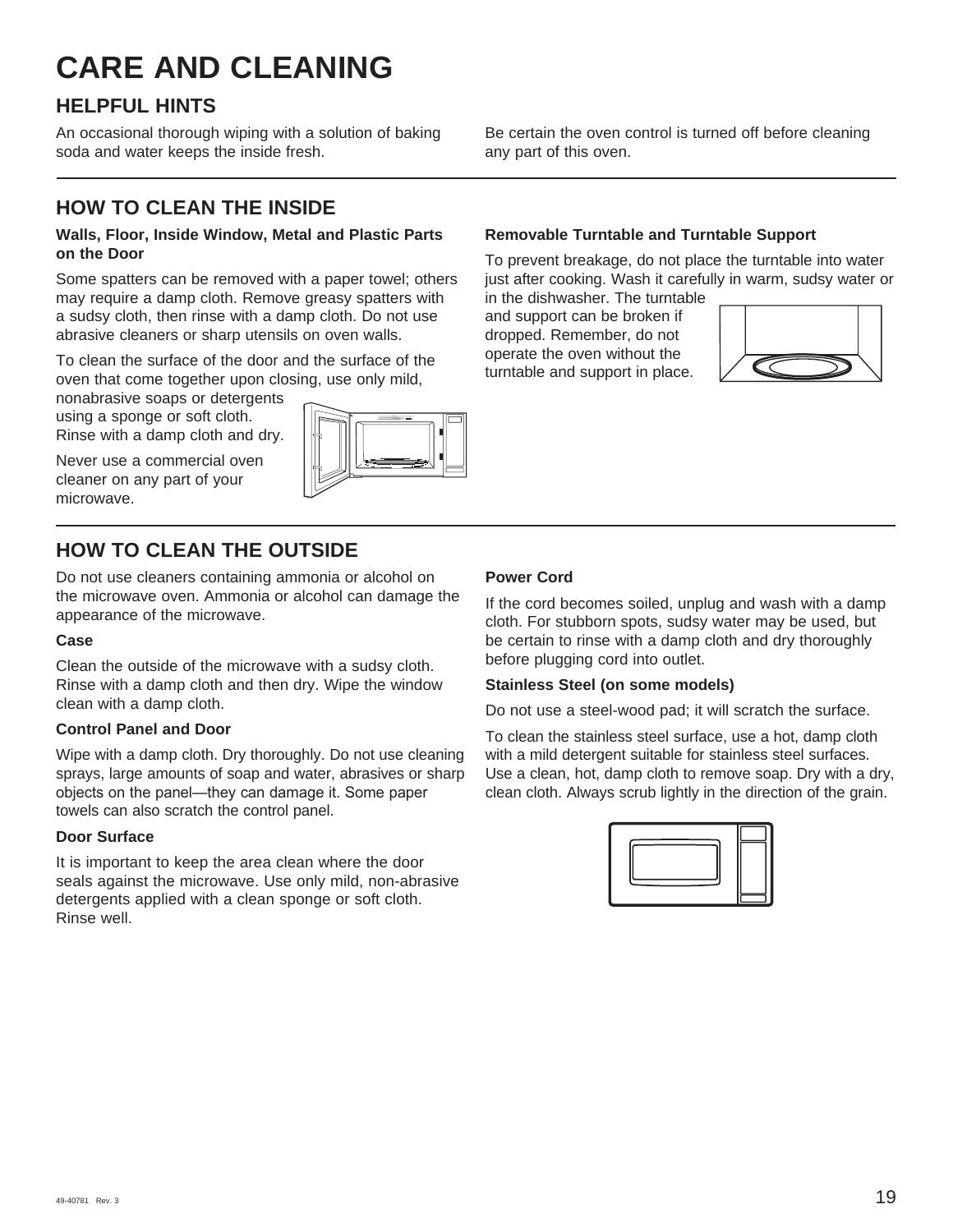# **TROUBLESHOOTING**

Save time and money! Review the charts on the following pages first and you may not need to call for service.

| <b>Problem</b>                             | <b>Possible Causes</b>                                                                                                                                                                           |  |  |
|--------------------------------------------|--------------------------------------------------------------------------------------------------------------------------------------------------------------------------------------------------|--|--|
| Oven will not come on                      | A fuse in your home may be blown or the circuit breaker tripped. Replace fuse or reset circuit breaker.                                                                                          |  |  |
|                                            | Unplug your microwave oven, then plug it back in.                                                                                                                                                |  |  |
|                                            | Make sure 3-prong plug on oven is fully inserted into wall receptacle.                                                                                                                           |  |  |
| Control panel lighted, yet                 | Door not securely closed.                                                                                                                                                                        |  |  |
| oven will not start                        | Start/Pause must be pressed after entering cooking selection.                                                                                                                                    |  |  |
|                                            | Another selection entered already in oven and Cancel/Off not pressed to cancel it.                                                                                                               |  |  |
|                                            | Make sure you have entered cooking time after pressing Cook Time.                                                                                                                                |  |  |
|                                            | Cancel/Off was pressed accidentally. Reset cooking program and press Start/Pause.                                                                                                                |  |  |
|                                            | Make sure you entered food weight after pressing Defrost Weight.                                                                                                                                 |  |  |
|                                            | Oven was paused accidentally. Press Start/Pause to restart the cooking program.                                                                                                                  |  |  |
| "ERR" appears on display                   | During a Sensor Cooking program, the door was opened before steam could be detected. "ERR" will<br>display until Cancel/Off is pressed.                                                          |  |  |
|                                            | Steam was not detected in maximum time. Use Cook Time to heat for more time.                                                                                                                     |  |  |
| "LOC" appears on display                   | The control panel has been locked. (When the control panel is locked, "LOC" will be displayed.)<br>Press and hold Cancel/Off for about 3 seconds to unlock the control panel.                    |  |  |
| Food amount too large for<br>sensor reheat | Sensor Reheat is for single servings of recommended foods. Use Cook Time for large amounts of food.                                                                                              |  |  |
| "FOOD" appears on<br>display               | The control detected that the door has not been opened (food/beverage has not been placed inside).                                                                                               |  |  |
| "PF" appears on display                    | A Power Failure has occurred. Press Cancel/Off to clear the display.                                                                                                                             |  |  |
| "F3" appears on display                    | A key has been activated for more than 60 seconds. Press Cancel/Off to clear the display. This can<br>happen if liquid is on the control panel. Dry the control panel thoroughly after cleaning. |  |  |

### **THINGS THAT ARE NORMAL WITH YOUR MICROWAVE OVEN**

- Steam or vapor escaping from around the door.
- **Example Light reflection around door or outer case.**
- **Dimming oven light and change in the blower sound at** power levels other than high.
- Dull thumping sound while oven is operating.
- TV/radio interference might be noticed while using the microwave. Similar to the interference caused by other small appliances, it does not indicate a problem with the microwave. Plug the microwave into a different electrical circuit, move the radio or TV as far away from the microwave as possible, or check the position and signal of the TV/radio antenna.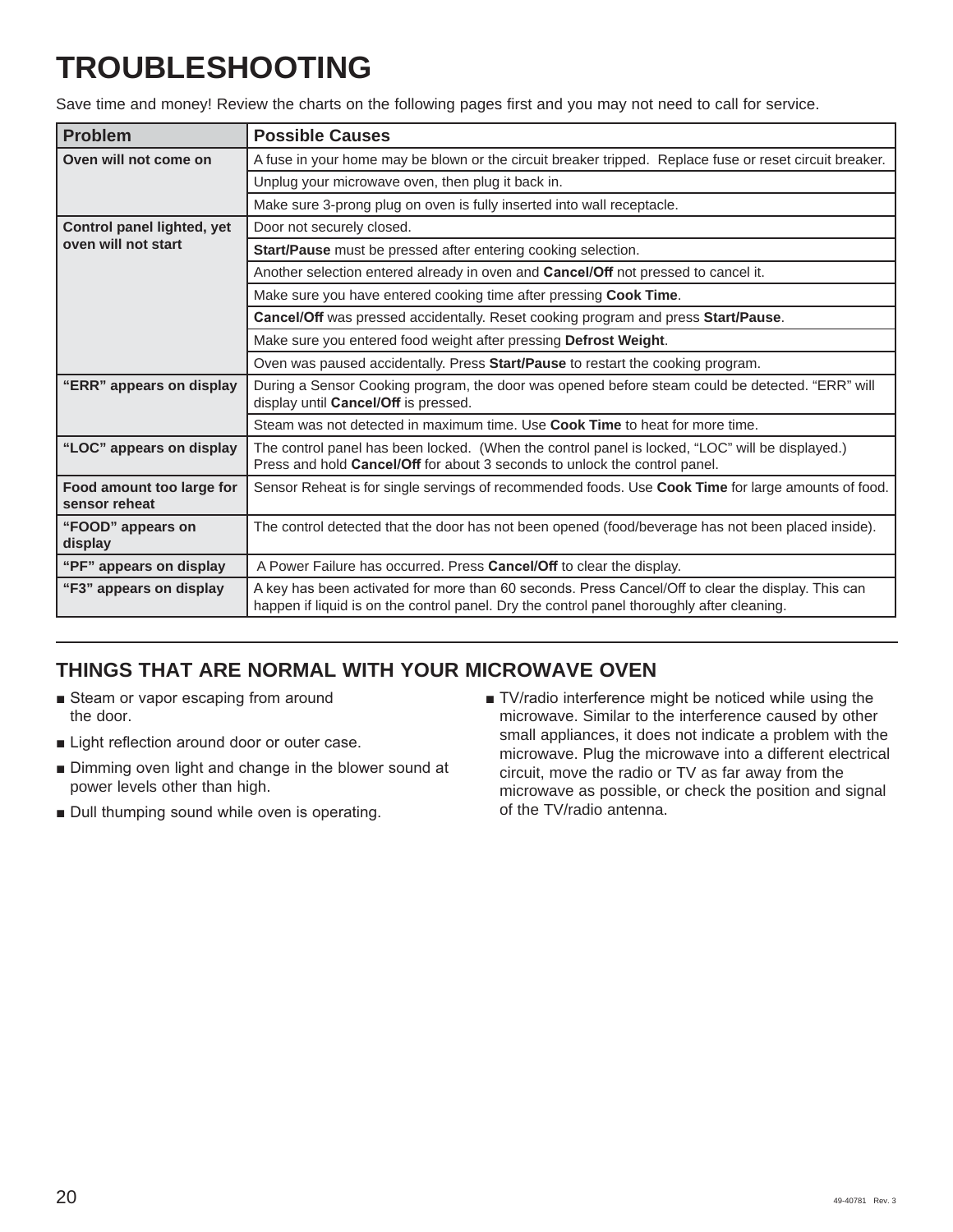# **NOTES**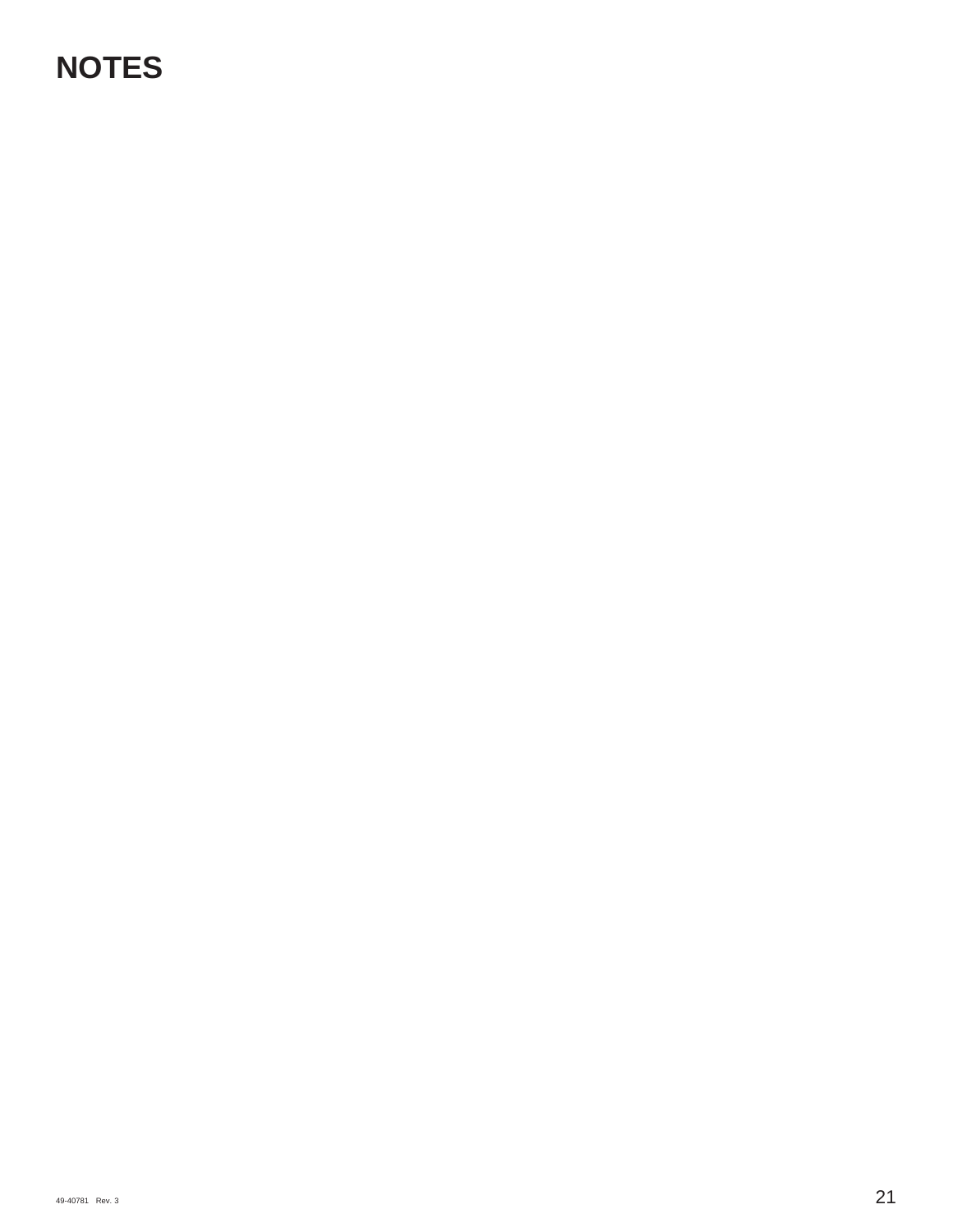# **NOTES**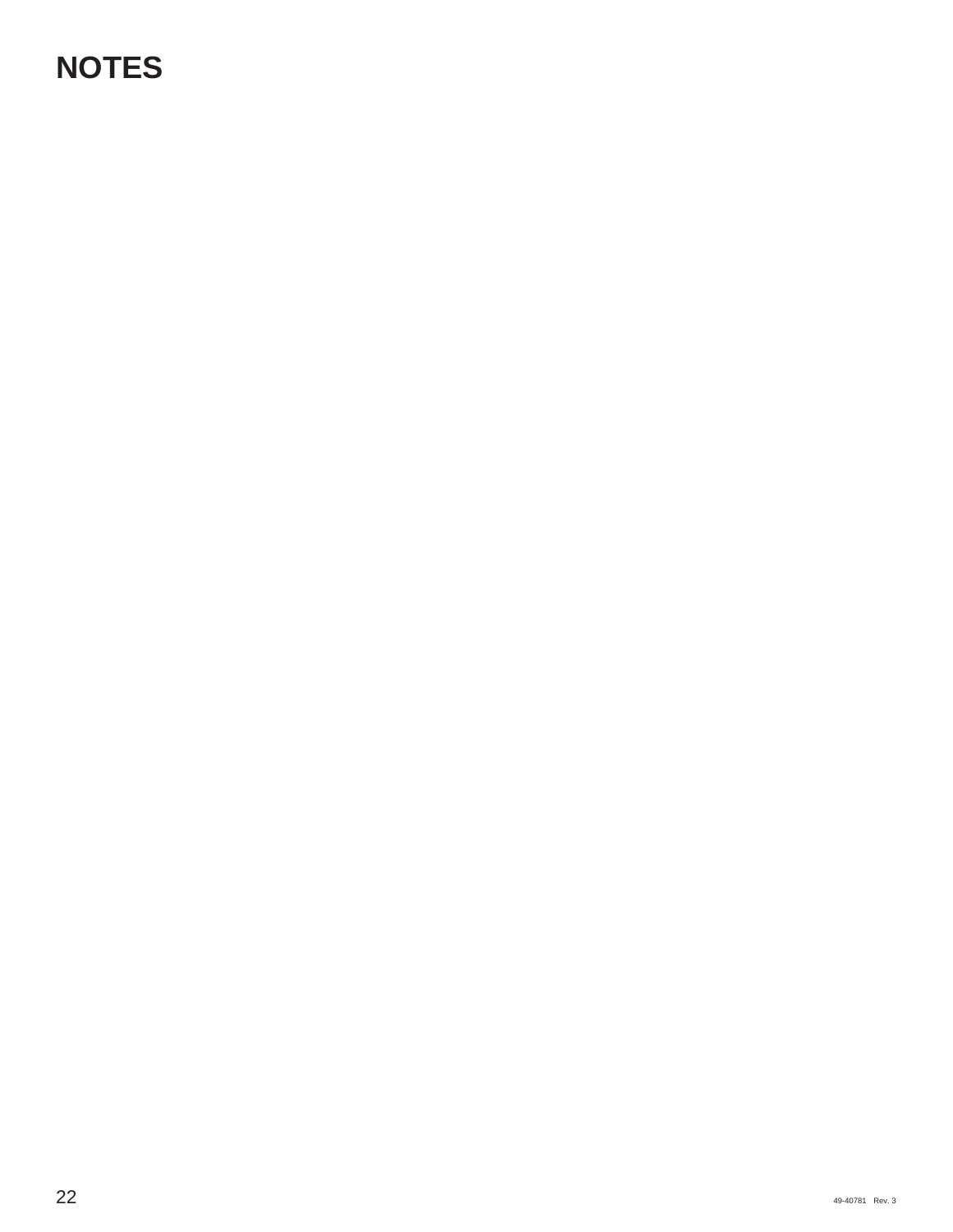# **LIMITED WARRANTY**

#### **Monogram.com**

All warranty service is provided by our Factory Service Centers, or an authorized Customer Care® technician. To schedule service online, visit us at **monogram.com** or call Monogram Preferred Service (800.444.1845). Please have your serial number and your model number available when calling for service. In Canada, visit **monogram.ca.**

| For the period of                                      | <b>Monogram Appliances will replace</b>                                                                                                                                                                                                                                                                                      |
|--------------------------------------------------------|------------------------------------------------------------------------------------------------------------------------------------------------------------------------------------------------------------------------------------------------------------------------------------------------------------------------------|
| <b>Limited two-year</b><br>warranty                    | For two years from the date of the original purchase, Monogram will replace any part<br>of the microwave oven which fails due to a defect in materials or workmanship. During<br>this limited two-year warranty, Monogram will also provide, free of charge, all labor and<br>related service to replace the defective part. |
| <b>Third through</b><br>fifth-year limited<br>warranty | For the third through fifth years from the date of the original purchase, Monogram will<br>replace the magnetron tube, if the magnetron tube fails due to a defect in materials<br>or workmanship. During this third through fifth-year limited warranty, you will be<br>responsible for any labor or in-home service costs. |

### **What Monogram will not cover:**

- $\blacksquare$  Service trips to your home to teach you how to use the product. Replacement of house fuses or resetting of circuit breakers.
- **I** Improper installation, delivery or maintenance.
- **Product not accessible to provide required service.**
- E Failure of the product if it is abused, misused. modified or used for other than the intended purpose or used commercially.
- 
- Damage to the product caused by accident, fire, floods or acts of God.
- **n** Incidental or consequential damage caused by possible defects with this appliance.
- Damage caused after delivery.

#### **EXCLUSION OF IMPLIED WARRANTIES**

Your sole and exclusive remedy is product repair as provided in this Limited Warranty. Any implied warranties, including the implied warranties of merchantability or fitness for a particular purpose, are limited to one year or the shortest period allowed by law.

This warranty is extended to the original purchaser and any succeeding owner for products purchased for home use within the USA. If the product is located in an area where service by a Monogram Authorized Servicer is not available, you may be responsible for a trip charge or you may be required to bring the product to an Authorized Monogram Service Location for service. In Alaska, the warranty excludes the service calls to your home.

Some states do not allow the exclusion or limitation of incidental or consequential damages, so the above limitation or exclusion may not apply to you. This warranty gives you specific legal rights, and you may also have other rights which vary from state to state. To know what your legal rights are in your state, consult your local or state consumer affairs office or your state's Attorney General.

**Extended Warranties:** Purchase a Monogram extended warranty and learn about special discounts that are available while your warranty is still in effect. Visit **Monogram.com** or call 800.444.1845 to learn more on how to purchase.

**Warrantor: GE Appliances,** *a* **Haier** *company,* **Louisville KY,40225**

**Warrantor in Canada: MC Commercial, Burlington, ON, L7R 5B6**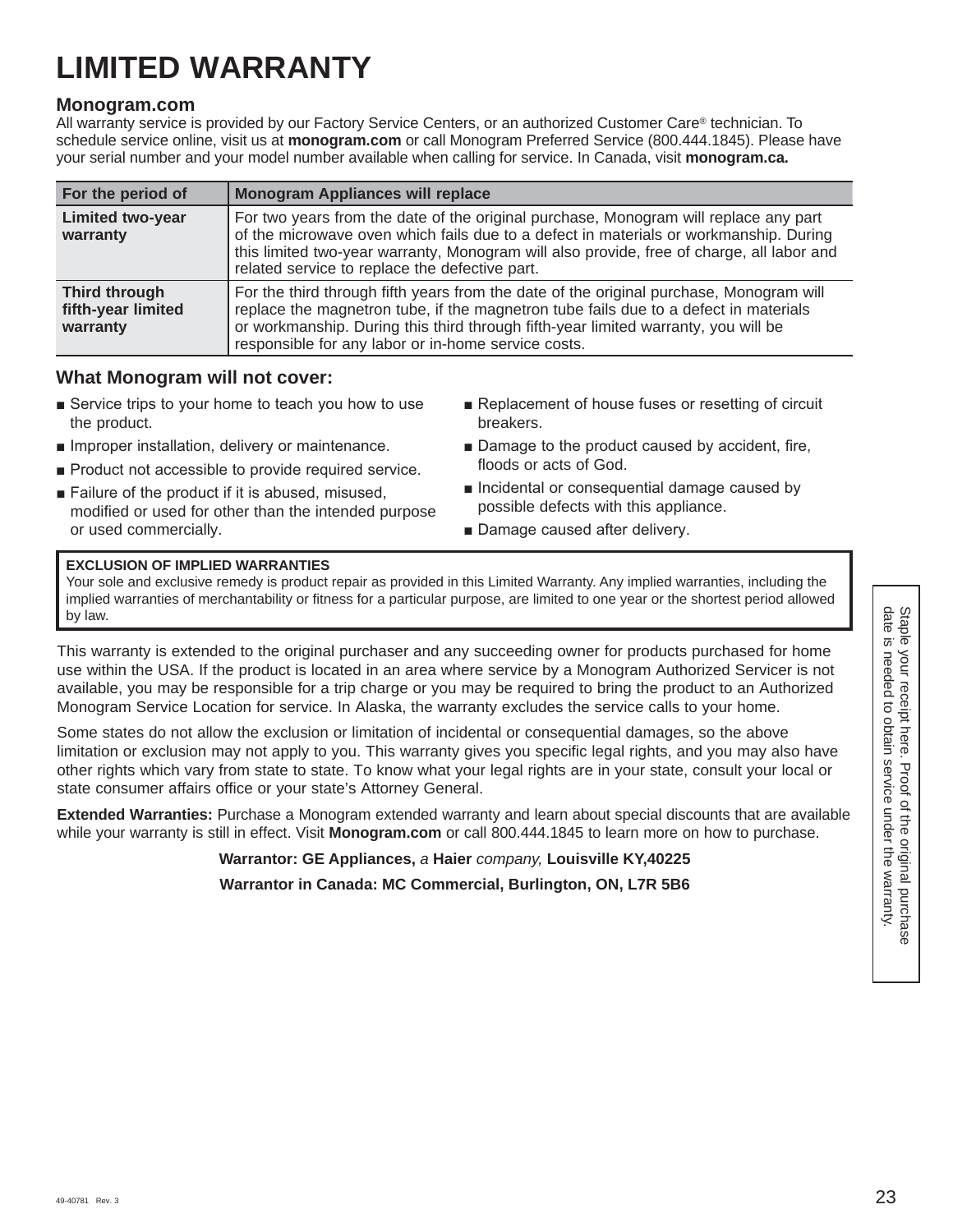49-40781 Rev. 3 06-20 GEA Printed in Korea

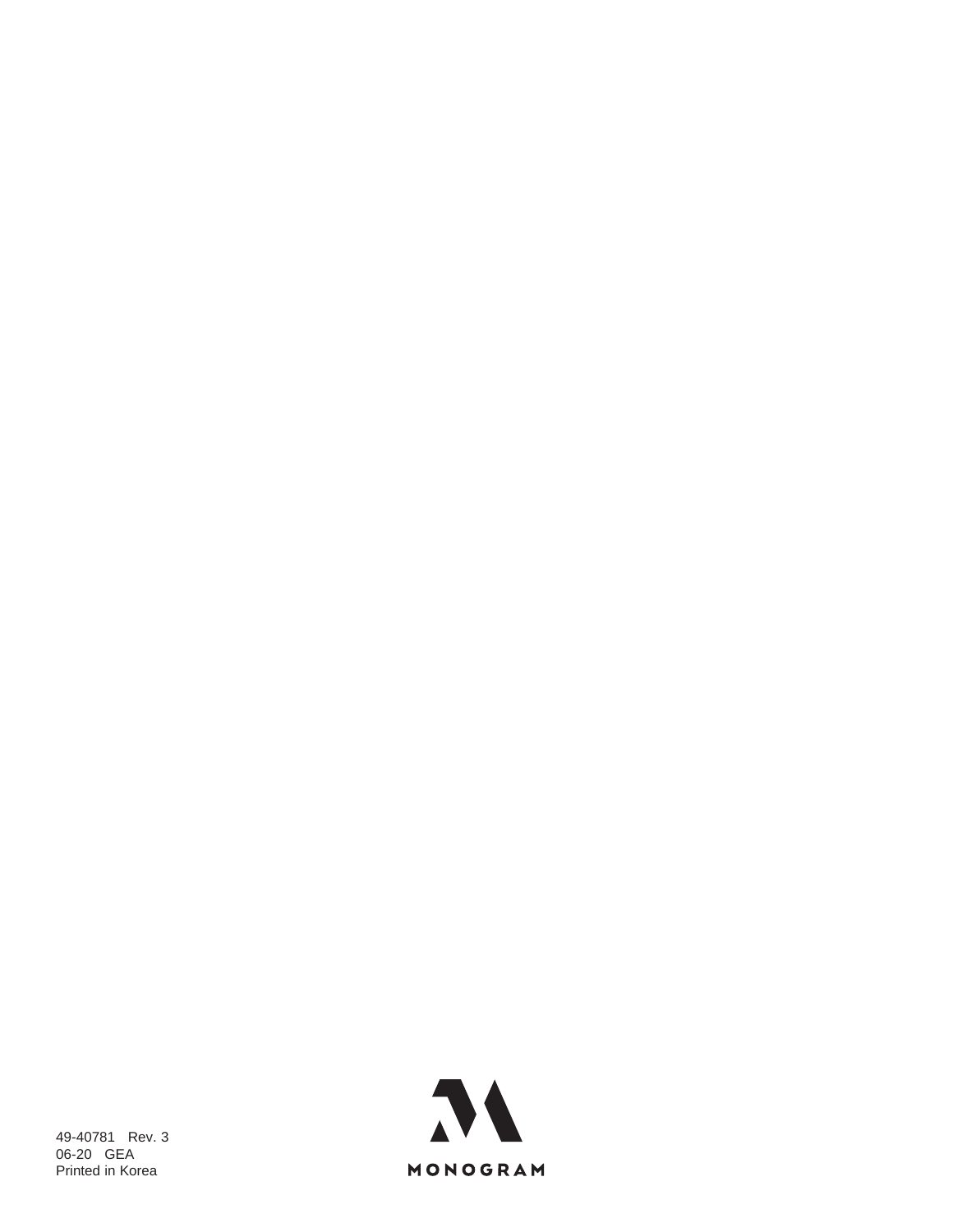

# MANUAL DEL PROPIETARIO

# **Horno Microondas de Mesada**

ESPAÑOL.

MONOGRAM.COM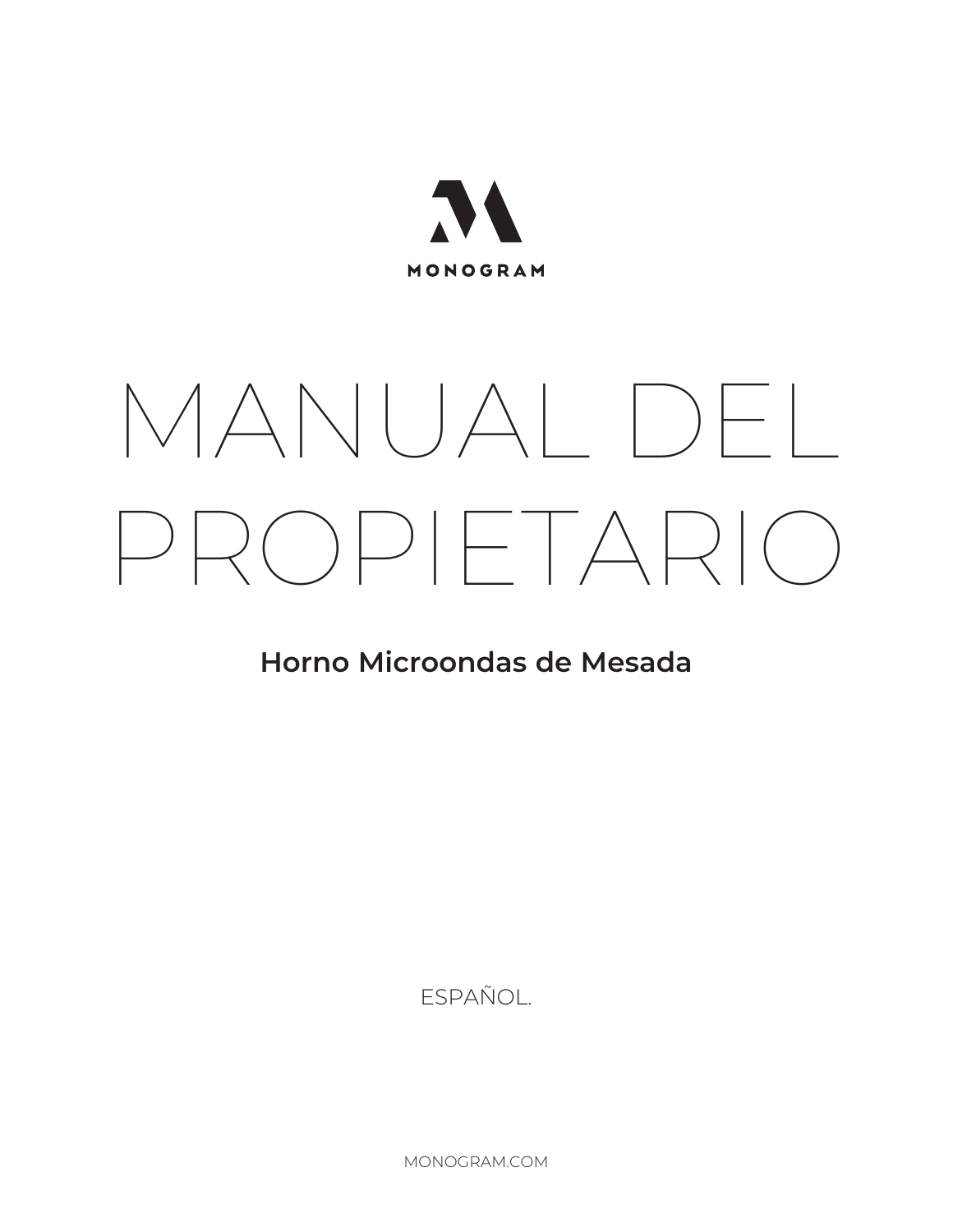# **TABLE DES MATIÈRES**

# **INFORMACIÓN DEL MODELO**

### **NÚMEROS DE MODELO**

ZES1227 ZEB1227

### **ANOTE LOS NÚMEROS DE MODELO Y SERIE**

Los encontrará en una etiqueta dentro del horno.

Estos números también se encuentran en la Tarjeta de Registro de Posesión del Producto del Consumidor, embalada de forma separada con su electrodoméstico.

**Antes de enviar la tarjeta, tenga a bien escribir los números aquí:**

Número de modelo

Número de serie

Use estos números en cualquier correspondencia o llamadas al servicio técnico relacionadas con su electrodoméstico.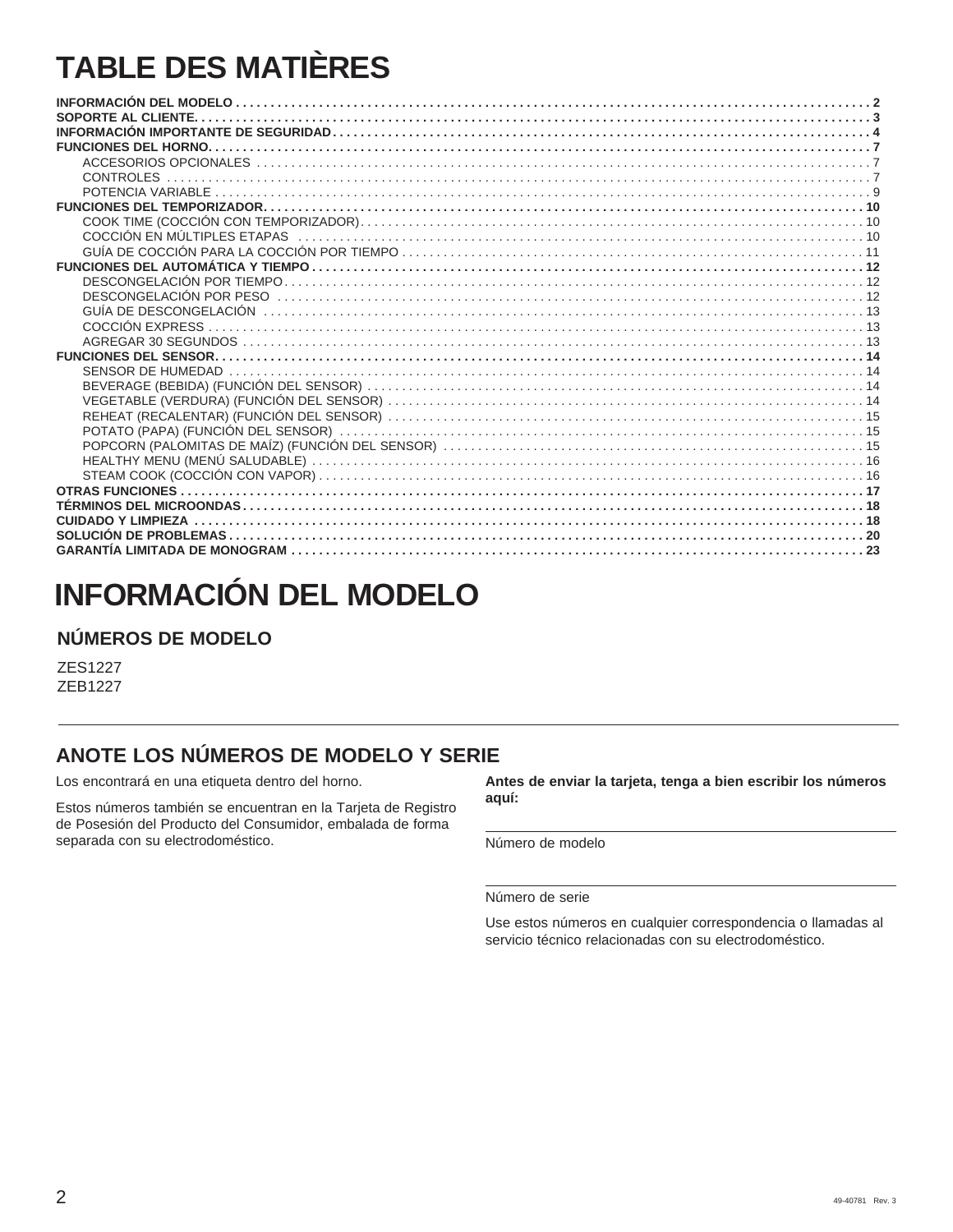# **SOPORTE AL CLIENTE**

### **SITIO WEB DE MONOGRAM**

¿Desea realizar una consulta o necesita ayuda con su electrodoméstico? ¡Intente a través del sitio Web de Mongram las 24 horas del día, cualquier día del año! También puede comprar más grandiosos productos de Monogram y sacar ventaja de todos nuestros servicios de soporte a través de Internet, diseñados para su conveniencia. En EE.UU.: **monogram.com**

### **REGISTRE SU ELECTRODOMÉSTICO**

¡Registre su electrodoméstico nuevo a través de Internet, según su conveniencia! Un registro puntual de su producto permitirá una mejor comunicación y un servicio más puntual de acuerdo con los términos de su garantía, en caso de surgir la necesidad. También puede enviar una carta en la tarjeta de inscripción pre impresa que se incluye con el material embalado. En EE.UU.: **monogram.com.** 

### **SERVICIO PROGRAMADO**

El servicio de reparación de expertos de Monogram está a sólo un paso de su puerta. Conéctese a través de Internet y programe el servicio a su conveniencia cualquier día del año. En EE.UU.: **Monogram.com** 

### **CONECTIVIDAD REMOTA**

Para recibir asistencia en relación a la conectividad de su red inalámbrica (para modelos con activación remota), visite nuestro sitio web en **monogram.com/connect**

### **PIEZAS Y ACCESORIOS**

Individuos calificados para realizar el servicio técnico de sus propios electrodomésticos podrán solicitar el envío de piezas o accesorios directamente a sus hogares (se aceptan las tarjetas VISA, MasterCard y Discover). Ordene a través de Internet durante las 24 horas del día.

En EE.UU.: **monogram.com/use-and-care/parts**

**Las instrucciones que figuran en este manual cubren los procedimientos que serán realizados por cualquier usuario. Otros servicios técnicos generalmente deberán ser derivados a personal calificado del servicio técnico. Se deberá tener cuidado, ya que una reparación indebida podrá hacer que el funcionamiento no sea seguro.**

### **CONTÁCTENOS**

Si no se encuentra satisfecho con el servicio que recibió de Monogram, comuníquese con nosotros a través de nuestro sitio Web con todos los detalles, incluyendo su número telefónico, o escriba a:

En EE.UU.: General Manager, Customer Relations | Monogram Appliances, Appliance Park | Louisville, KY 40225 **monogram.com/contact**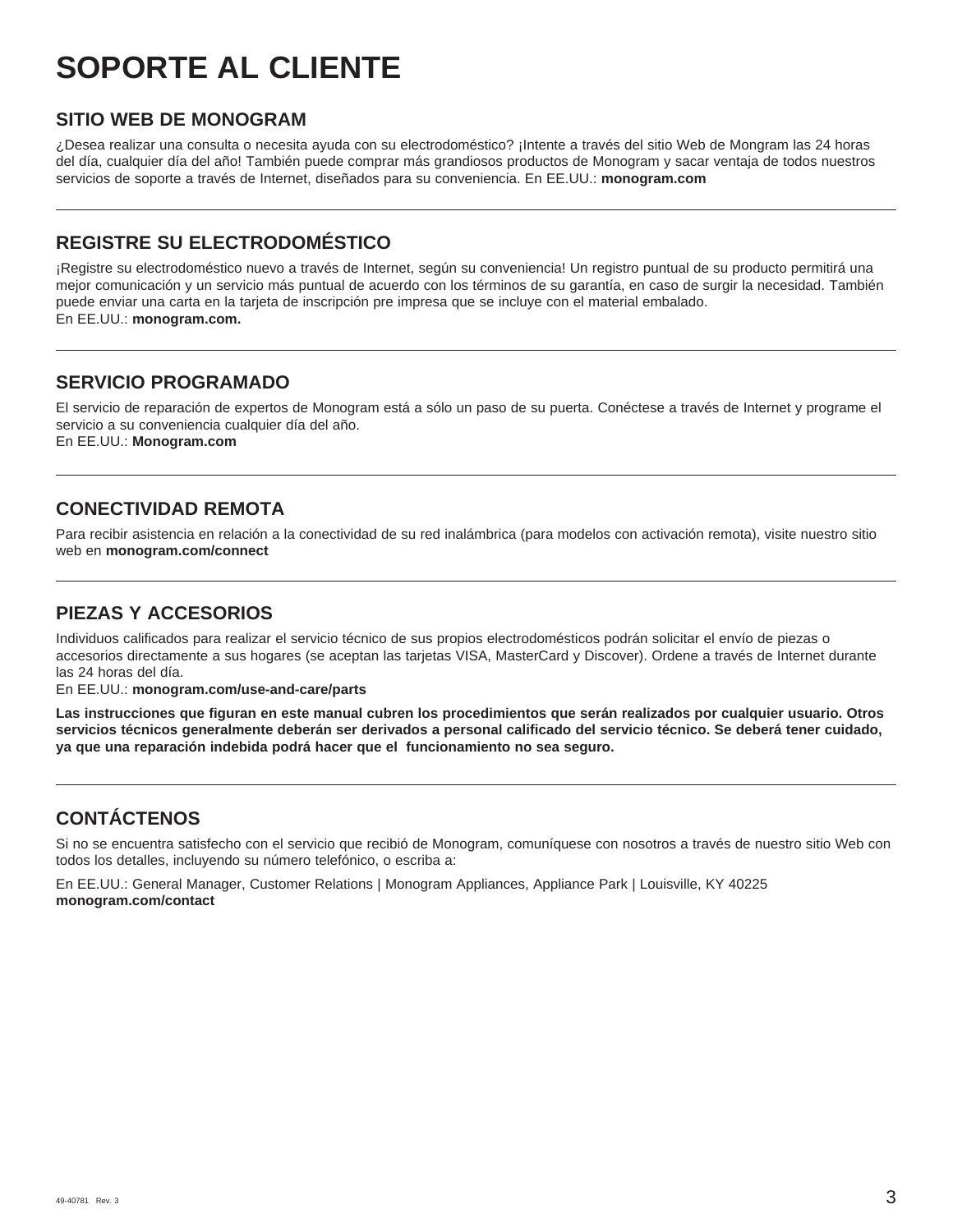# **INFORMACIÓN IMPORTANTE DE SEGURIDAD LEA TODAS LAS INSTRUCCIONES ANTES DE USAR ESTE ELECTRODOMÉSTICO**

#### **ADVERTENCIA Para reducir el riesgo de quemaduras, descargas eléctricas, incendio, lesiones o exposición a energía de microondas excesiva:**

Cuando utilice aparatos eléctricos, se deben seguir las precauciones de seguridad básicas, entre las que se incluyen las siguientes:

- $\blacksquare$  Lea todas las instrucciones antes de utilizar este aparato.
- $\blacksquare$  Lea y siga las precauciones específicas descritas en la sección PRECAUCIONES PARA EVITAR LA POSIBLE EXPOSICIÓN A ENERGÍA DE MICROONDAS EXCESIVA.
- Utilice este aparato solamente para el fin previsto, como se describe en este manual. No utilice químicos ni vapores corrosivos en este aparato. Este horno está específicamente diseñado para calentar, secar o cocinar alimentos y bebidas y no está diseñado para usarse en n laboratorio ni para uso industrial.
- Este electrodoméstico sólo debería ser reparado por personal técnico con calificación. En caso de necesitar una evaluación, reparación o ajuste, comuníquese con el servicio autorizado más cercano.

#### **INSTALACIÓN**

- Instale o ubique este aparato únicamente de acuerdo a las instrucciones de instalación suministradas.
- Este aparato debe contar con una conexión a tierra. Conecte sólo a un tomacorriente con adecuada conexión a tierra. Ver la sección Instrucciones de conexión a tierra.
- Asequirese de colocar la superficie frontal de la puerta a 3 pulgadas o más atrás del extremo superior de la mesada, a fin de evitar caídas accidentales del electrodoméstico durante su uso normal.
- Espacios recomendados: 3 pulgadas a cada lado, 3 pulgadas sobre la parte superior y 1 pulgada en la parte trasera.
- No utilice este aparato si tiene el cable eléctrico o el enchufe dañados, si no funciona bien o si ha sufrido una avería o una caída.
- Mantenga el cable alejado de superficies calientes.
- No permita que el cable eléctrico cuelque sobre el borde de la mesa o del mostrador de encimera.
- No sumerja el cable eléctrico o el enchufe en agua.
- No cubra ni bloquee ninguna apertura de este aparato.
- No almacene este aparato al aire libre. No utilice este producto cerca del agua; por ejemplo, en un sótano húmedo, cerca de una piscina, cerca de un lavabo o lugares similares.
- No monte este aparato sobre el fregadero.

#### **PARA REDUCIR EL RIESGO DE INCENDIO DENTRO DEL HORNO:**

- No cocine excesivamente los alimentos. Vigile cuidadosamente el aparato cuandose coloque papel, plástico u otros materiales combustibles dentro del microondas para facilitar la cocción.
- $\blacksquare$  Quite las tiritas de seguridad (twist-ties) y asas metálicas de los recipientes de papel o plástico antes de colocarlos dentro del microondas.
- No guarde ningún material, a excepción de nuestros accesorios recomendados, en este horno cuando no esté en uso No deje productos de papel, utensilios de cocina ni comida en el horno cuando no esté en uso. El estante del microondas se deberá retirar del horno cuando no se encuentre en uso.
- Si los materiales que se encuentran dentro del horno prenden fuego, mantenga cerrada la puerta del horno, apáguelo y desconecte el cable eléctrico, o corte la energía desde el panel de fusibles o del interruptor de circuitos.
- No opere el horno sin alimentos adentro.

#### **A FIN DE REDUCIR RIESGOS DE QUEMADURAS:**

- Tenga cuidado al abrir envases con comida caliente. Use manijas y aleje el vapor del rostro y las manos.
- Ventile, perfore, o corte envases, bolsas, o bolsas plásticas para evitar la acumulación de presión.
- F Tenga cuidado al tocar el plato giratorio, la puerta, estantes o paredes del horno, los cuales se podrán calentar durante el uso.
- $\blacksquare$  Los líquidos y ciertas comidas calentadas en el horno microondas pueden presentar riesgos de quemaduras, al ser retirados del horno microondas. La posibilidad de quemaduras es mayor en niños pequeños, a los cuales no se les deberá permitir retirar ítems calientes del horno microondas.

# **LEA Y GUARDE ESTAS INSTRUCCIONES**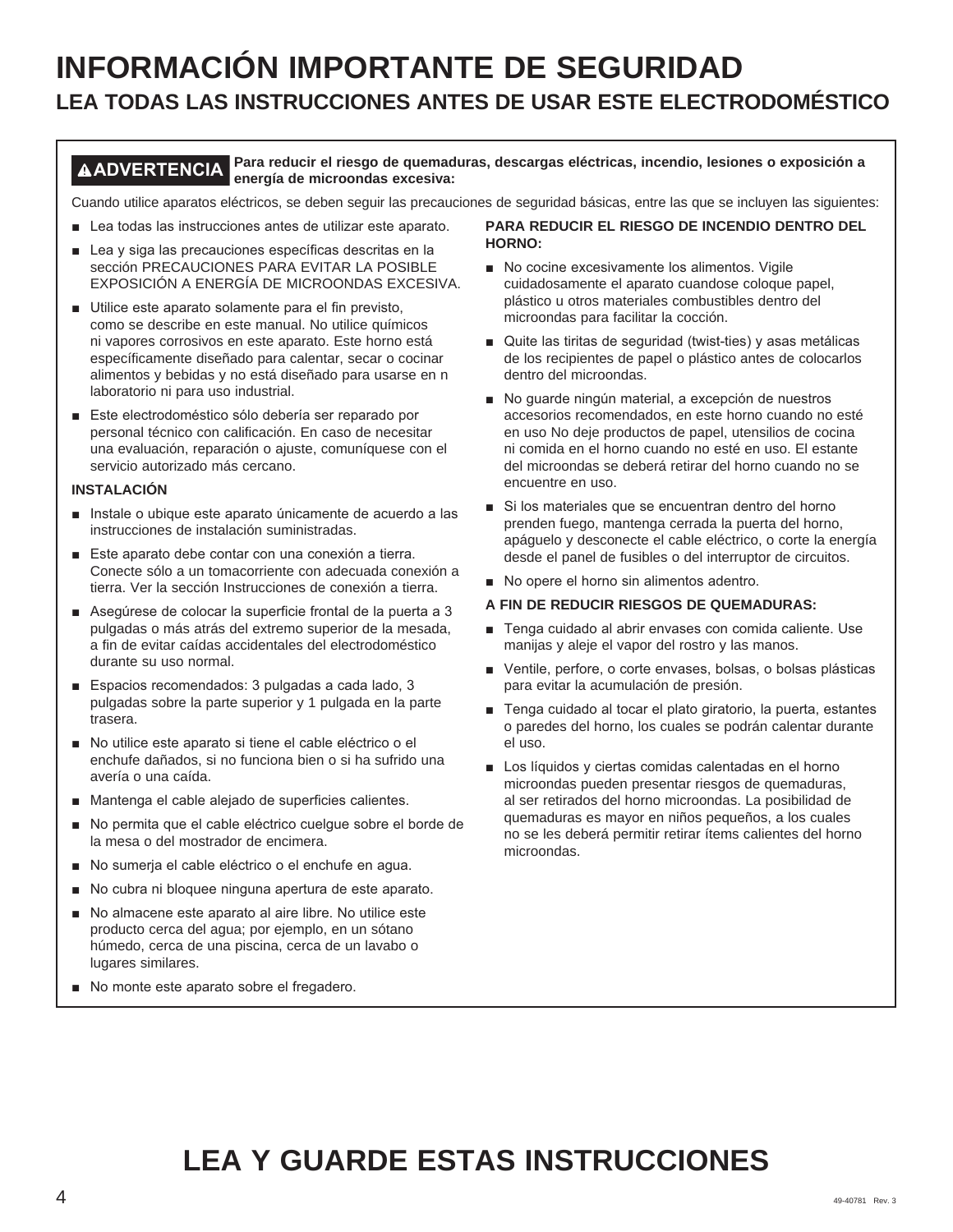### **ADVERTENCIA**

#### **USO**

- Como con cualquier aparato, cuando sea utilizado por niños es necesaria una estrecha vigilancia.
- n No use el horno sin el plato giratorio en su posición. El plato giratorio no deberá tener restricciones, de modo que pueda girar.
- Asequirese de que todos los utensilios usados en el horno microondas sean para uso en el mismo. Se pueden usar la mayoría de las cazuelas de vidrio, platos de cocción, tazas graduadas, tazas para postre, vajillas de cerámica o cubiertos de porcelana que no poseen bordes metálicos o vidriados con un brillo metálico, siguiendo las recomendaciones del fabricante.
- No almacene ningún elemento directamente sobre la superficie del horno de microondas cuando éste se encuentre en funcionamiento.
- $\blacksquare$  Algunos productos tales como huevos enteros y contenedores sellados (por ejemplo, frascos sellados) son propensos a explotar y no deben calentarse en este horno. Tal uso del horno puede resultar en lesiones personales.
- No cocine demasiado las patatas. El deshidratado y incendiarse.
- No cubra las otra parte del horno con papel metálico. Esto ocasionará un sobrecalentamiento del horno microondas/ por convección.
- Cocine a fondo la carne de res o ave la carne de res a por los menos una temperatura INTERNA de 160° F y carne de ave a por lo menos una temperatura INTERNA de 180° F. Cocinar a estas temperaturas generalmente protege contra enfermedades causadas por los alimentos.
- Este horno no fue aprobado ni evaluado para uso en la marina.

#### **LIMPIEZA**

- Mantenga el horno libre de acumulación de grasa.
- No limpie con almohadillas metálicas para fregar. Las piezas podrán quemar la almohadilla y tener contacto con partes eléctricas, involucrando riesgos de descargas eléctricas.
- $\blacksquare$  Al limpiar superficies de puerta y horno que se unen al cerrar la puerta, use sólo jabones o detergentes suaves y no abrasivos, aplicando los mismos con una esponja limpia o tela suave. Enjuague bien.

#### **AGUA SOBRECALENTADA**

- E Líquidos, tales como aqua, café o té, son capaces de sobrecalentarse más allá del punto de ebullición sin parecer que estén hirviendo. No siempre hay burbujeo o hervor visible cuando se saca el recipiente del horno microondas. ESTO PUEDE RESULTAR EN LA EBULLICIÓN REPENTINA DE LÍQUIDOS MUY CALIENTES CUANDO SE MUEVE EL RECIPIENTE O SE INSERTA UNA CUCHARA U OTRO UTENSILIO DENTRO DEL LÍQUIDO.
- Para reducir el riesgo de lesión física:
	- No sobrecaliente el líquido.
	- Revuelva el líquido antes y a la mitad del tiempo de calentamiento.
	- No utilice recipientes con costados rectos y cuellos angostos.
	- Después de calentar el recipiente, déjelo en el horno microondas por un período corto de tiempo antes de sacarlo.
	- Tenga extrema precaución cuando introduzca una cuchara u otro utensilio en el recipiente.

# **LEA Y GUARDE ESTAS INSTRUCCIONES**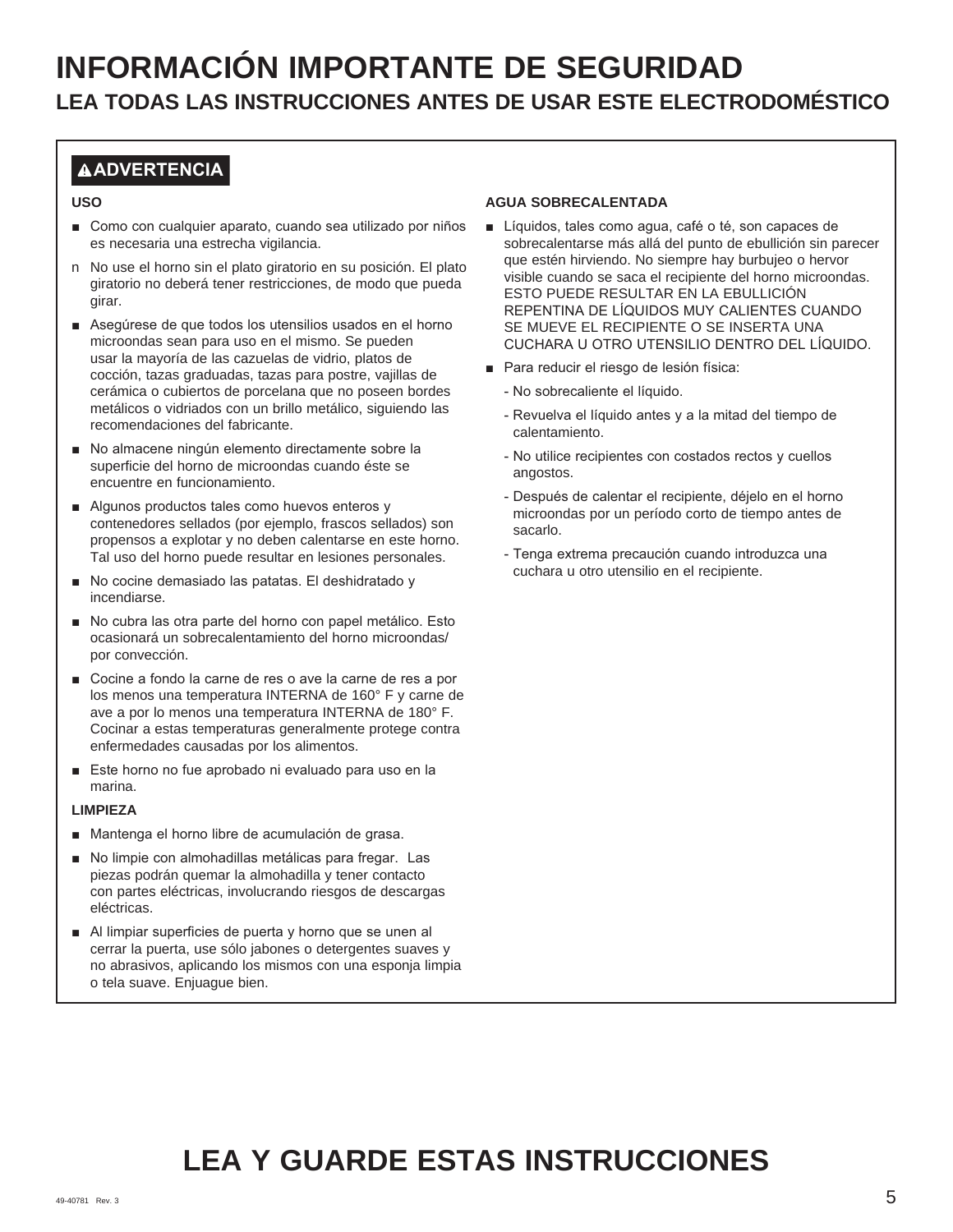# **INFORMACIÓN IMPORTANTE DE SEGURIDAD LEA TODAS LAS INSTRUCCIONES ANTES DE USAR ESTE ELECTRODOMÉSTICO**

# **PRECAUCIONES PARA EVITAR LA POSIBLE EXPOSICIÓN A ENERGÍA DE MICROONDAS EXCESIVA**

- **(a) No intente hacer** funcionar el horno con la compuerta abierta ya que ésto puede provocar exposición peligrosa a la energía de microondas. Es importante no forzar ni dañar los seguros.
- **(b) No coloque** ningún objeto entre la parte frontal del horno y la compuerta, ni permita que se acumulen residuos de producto limpiador o detergente, suciedad o polvo en las superficies de sellado.

**eléctricas.** 

- **(c) No haga funcionar** el horno si se encuentra dañado. Es particularmente importante cerrar bien la compuerta
	- (1) la compuerta (doblada o curvada),
	- (2) las bisagras y pestillos (rotos o flojos),
	- (3) sellos de la compuerta y superficies de sellado.
- **(d) El horno no debe** ser ajustado o reparado por ninguna persona, excepto por personal de mantenimiento calificado.

# **INSTRUCCIONES DE CONEXIÓN A TIERRA ADVERTENCIA El uso inadecuado del enchufe de conexión a tierra puede provocar riesgos de descargas**



Asegúrese de contar con una conexión a tierra adecuada antes de usar.

Este electrodoméstico debe estar conectado a tierra. Si se produjera un cortocircuito, la toma de tierra reduce el riesgo de descarga eléctrica al proveer un cable de escape para la corriente eléctrica.

Este electrodoméstico está

equipado con un cable de corriente que dispone de un hilo para toma de tierra con un enchufe con toma de tierra. El enchufe debe estar conectado a una toma de corriente que esté debidamente instalada y con salida a tierra.

Consulte con un electricista cualificado o un técnico de reparaciones si no entiende completamente las instrucciones sobre la toma de tierra, o si tuviese alguna duda sobre si su aparato está debidamente conectado a tierra.

Si la toma de corriente es un modelo estándar de dos clavijas, es su responsabilidad personal y su obligación el reemplazarla por una toma adecuada para tres clavijas con conexión a tierra.

Bajo ninguna circunstancia debe cortar o quitar la tercera clavija (tierra) del cable de corriente.

No recomendamos el uso de un cable de prolongación con este electrodoméstico. Si el cable de corriente es demasiado corto, haga que un electricista cualificado o un técnico de reparaciones instalen una toma de corriente cerca del electrodoméstico. (Consulte la sección ADVERTENCIA— CABLES DE PROLONGACIÓN.)

Para un mejor funcionamiento, enchufe este electrodoméstico en una toma de corriente exclusiva para evitar parpadeos de luz, fusibles quemados o que salte el diferencial.

### **AVISO: MARCAPASOS**

La mayoría de los marcapasos poseen protección contra interferencias de productos eléctricos, incluyendo microondas. Sin embargo, es aconsejable que los pacientes con marcapasos consulten a sus médicos ante cualquier duda.

# **LEA Y GUARDE ESTAS INSTRUCCIONES**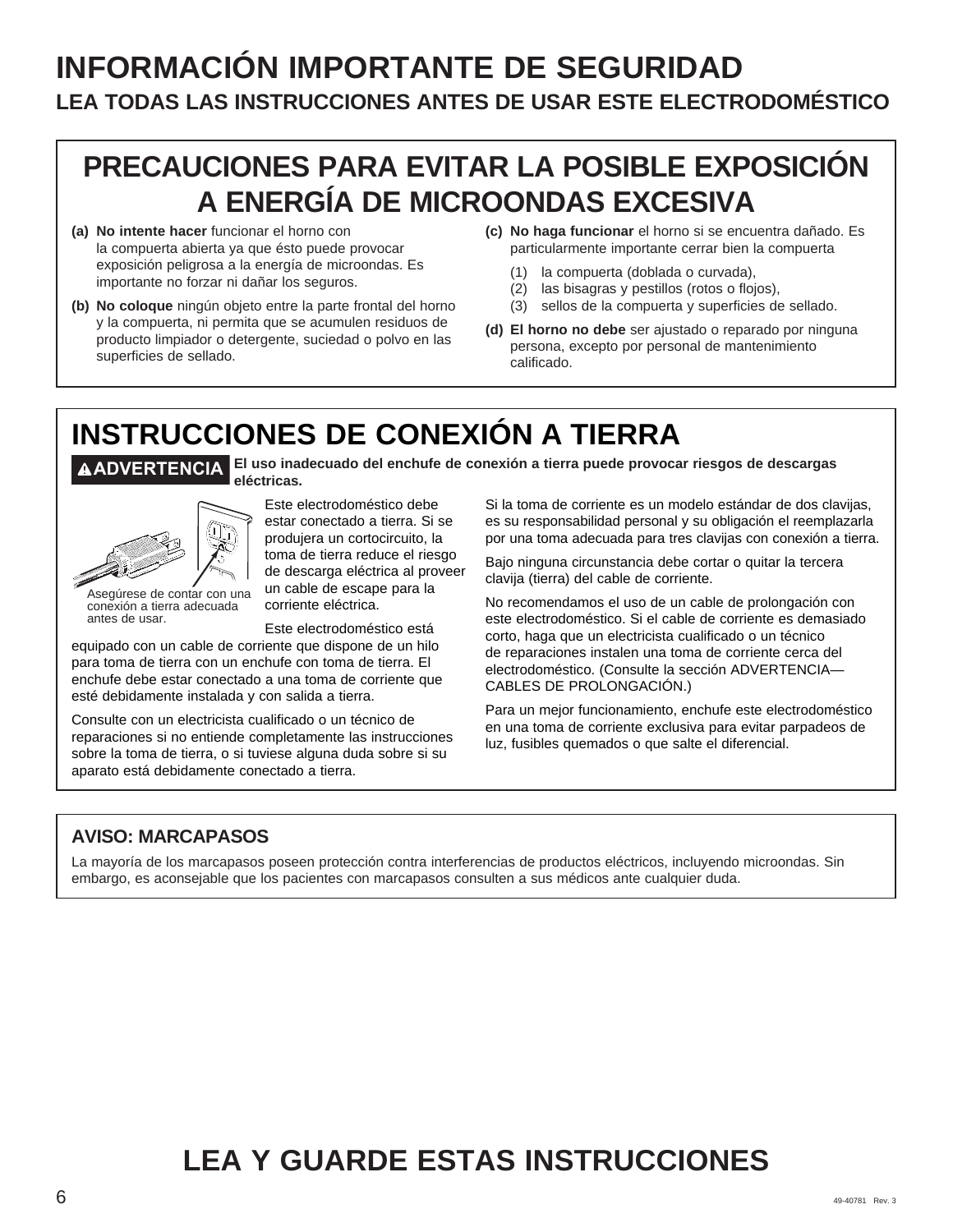# **FUNCIONES DEL HORNO**

### **1100 Watts**



- **1 Pestillos de la Puerta.**
- **2 Ventana con Protector Metálico.**  La pantalla permite que la cocción pueda ser observada mientras se mantienen las microondas dentro del horno.
- **3 Guía de Acciones Convenientes.**
- **4 Pantalla del Panel de Control Táctil.**
- **5 Liberar Pestillos.** Presione liberar pestillos para abrir la puerta.
- **6 Plato Giratorio Extraíble.** El plato giratorio deben estar en la ubicación correcta al usar el horno. El plato giratorio se podrá retirar para la limpieza.

### **ACCESORIOS OPCIONALES**

Disponible con costo adicional a través de su proveedor de Monogram. Elija el Kit de Instalación adecuado a fin de convertir este horno en un horno empotrable en pared. Los Kits de Instalación sólo están disponibles para aquellos modelos que comiencen con las letras "ZEB".

**Para instalaciones de 27"**

Modelo ZEB1227SLSS Kit ZX2127SLSS

#### **Para instalaciones de 30":**

Modelo ZEB1227SLSS Kit ZX2130SLSS

#### **7 Soporte Extraíble del Plato Giratorio.**

El plato giratorio debe estar en la ubicación correcta al usar el horno.

#### **8 Etiqueta de Calificación.**

**NOTA:** La placa de calificación está ubicada en el frente del horno microondas. La ventilación(es) y la luz del horno están ubicadas en las paredes internas del horno microondas.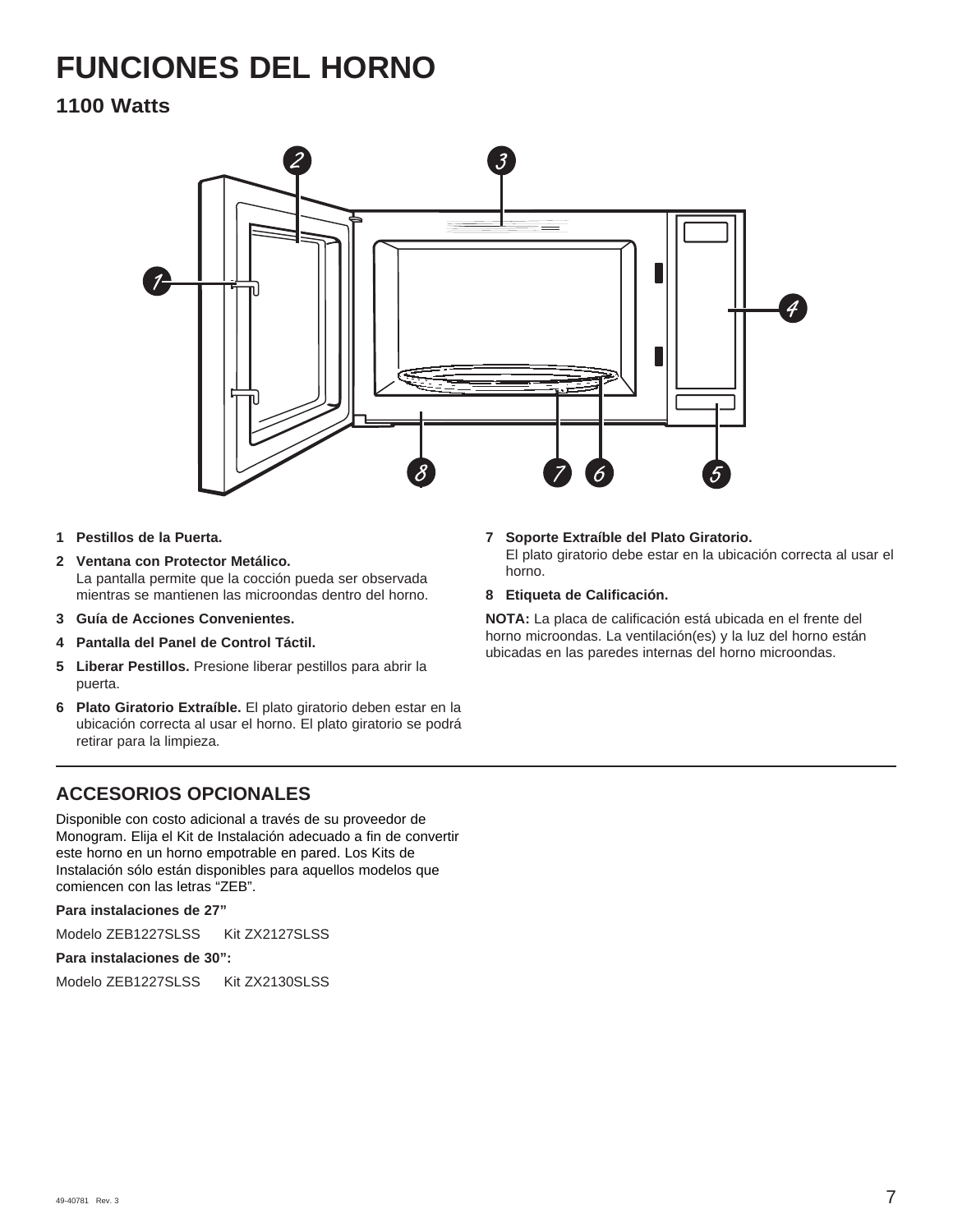# **FUNCIONES DEL HORNO**

### **CONTROLES**

**Puede usar el horno microondas por tiempo o con funciones convenientes.**

| <b>STEAM</b><br>LOCK                                | FIF1.FI<br>1 11 11 1<br>SENSOR AUTO COOK TIME<br>WEIGHT DEFROST | <b>MUTE</b><br><b>TIMER</b>                                                                     |
|-----------------------------------------------------|-----------------------------------------------------------------|-------------------------------------------------------------------------------------------------|
|                                                     | <b>Sensor Cooking</b>                                           |                                                                                                 |
| Healthy<br>Menu                                     | Steam<br>Cook                                                   | Defrost<br><b>Weight/Time</b>                                                                   |
| Reheat                                              | Potato                                                          | Popcorn                                                                                         |
| <b>Beverage</b><br>1<br>4<br>Power<br>Level         | <b>Express Cook</b><br>2<br>3<br>5<br>8<br>Set<br>O.<br>Clock   | Vegetable<br>Add<br><b>30 Sec</b><br>Timer<br>On/Off<br>Cook<br>Time<br>Clock<br><b>Display</b> |
| Cancel<br>Off<br><b>Lock Controls</b><br>Hold 3 Sec | <b>Start</b><br>Pause                                           | Sound                                                                                           |

Las funciones de los botones de control son explicadas en las siguientes páginas.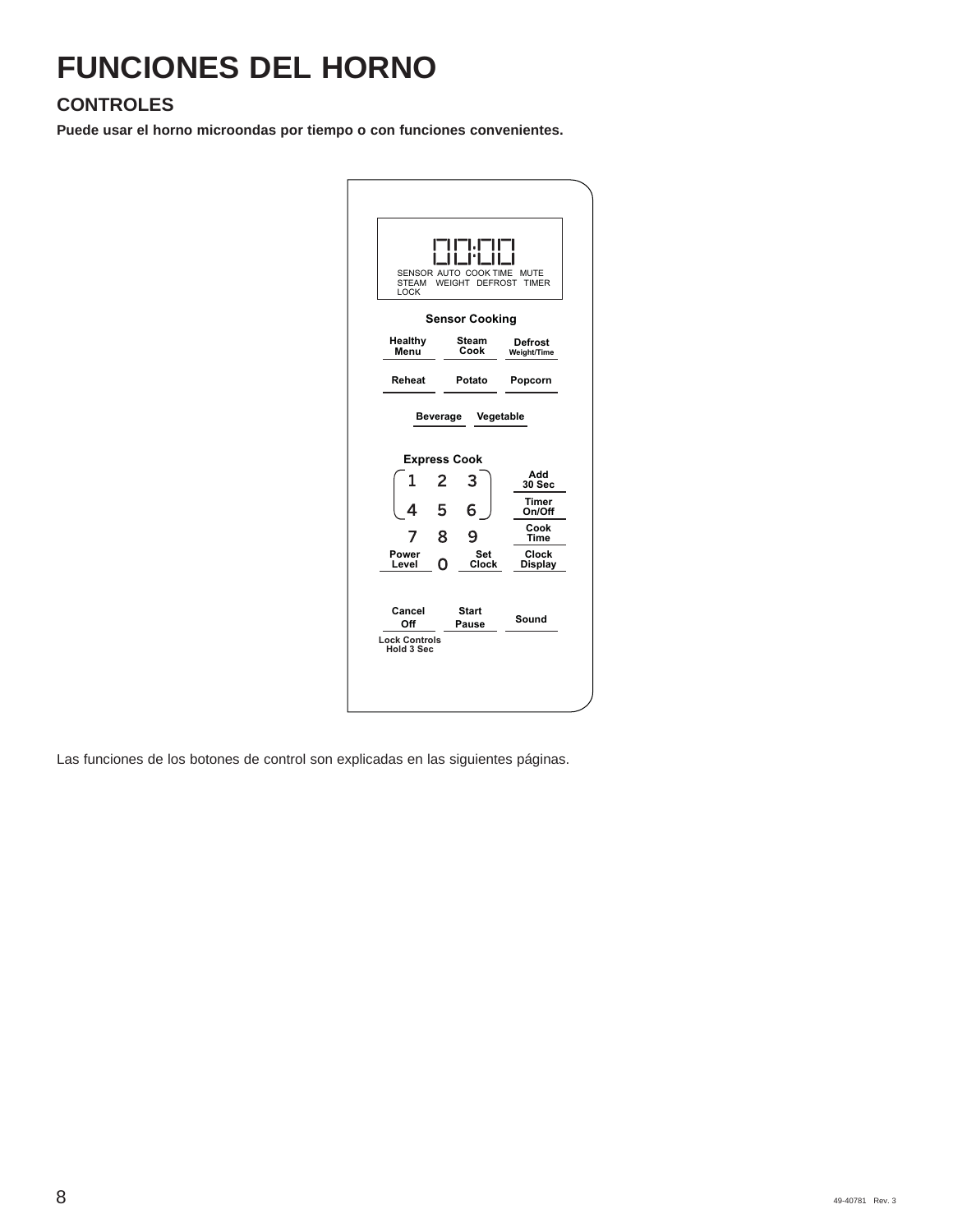# **FUNCIONES DEL HORNO**

### **POTENCIA VARIABLE**

El nivel de potencia se podrá ingresar o modificar de forma inmediata luego de ingresar el tiempo para **Cook Time (Tiempo de Cocción)**. El nivel de potencia también se puede modificar durante la cocción.

- 1. Presione **Cook Time (Cocción Por Tiempo)** y ingrese el tiempo de cocción.
- 2. Presione **Power Level (Nivel de Potencia)** y seleccione el nivel de potencia deseado de 1 a 10.
- 3. Presione el botón **Start/Pause (Iniciar/ Pausar)** para iniciar la cocción.

Los niveles de potencia variables suman flexibilidad a la cocción en el microondas. Los niveles de potencia del horno microondas se pueden comparar con las unidades de superficie de una cocina. Cada nivel de potencia le brinda energía de microondas un cierto porcentaje del tiempo. El Nivel de Potencia 7 es energía de microondas el 70% del tiempo. El Nivel de Potencia 3 es energía el 30% del tiempo. La mayoría de las cocciones se harán en Nivel de potencia 10, lo cual le brinda el 100% de potencia.

Power level 10 (Nivel de potencia 10) hará la cocción más rápido pero será necesario revolver, rotar o dar vuelta la comida con mayor frecuencia. Una configuración inferior hará la cocción más pareja y se necesitará revolver y rotar menos la comida.

Algunas comidas podrán tener mejor sabor, textura o aspecto si se usa una de las configuraciones inferiores. Use un nivel de potencia inferior al cocinar comidas con tendencia a hervir, tales como papas en escalope.

Los períodos de descanso (cuando los ciclos de energía de microondas finalizan) brindan tiempo para que la comida "equipare" o transfiera calor al interior de la comida. Un ejemplo de esto se muestra con el nivel de potencia 3 - el ciclo de descongelamiento. Si la energía del microondas no finalizó el ciclo, la parte externa de la comida se cocinará antes de que el interior esté descongelado.

Estos son algunos ejemplos de usos de diferentes niveles de potencia:

**Nivel de potencia 10:** Pescado, tocino, verduras, líquidos en hervor.

**Medio-Alto 7:** Cocción suave de carne y ave; cazuelas para hornear y recalentar.

**Medio 5:** Cocción lenta y ablandamiento para guisados y cortes de carne menos tiernos.

**Bajo 2 o 3:** Descongelar; hervir a fuego lento; platos delicados.

**Caliente 1:** Mantener la comida caliente; ablandar la manteca.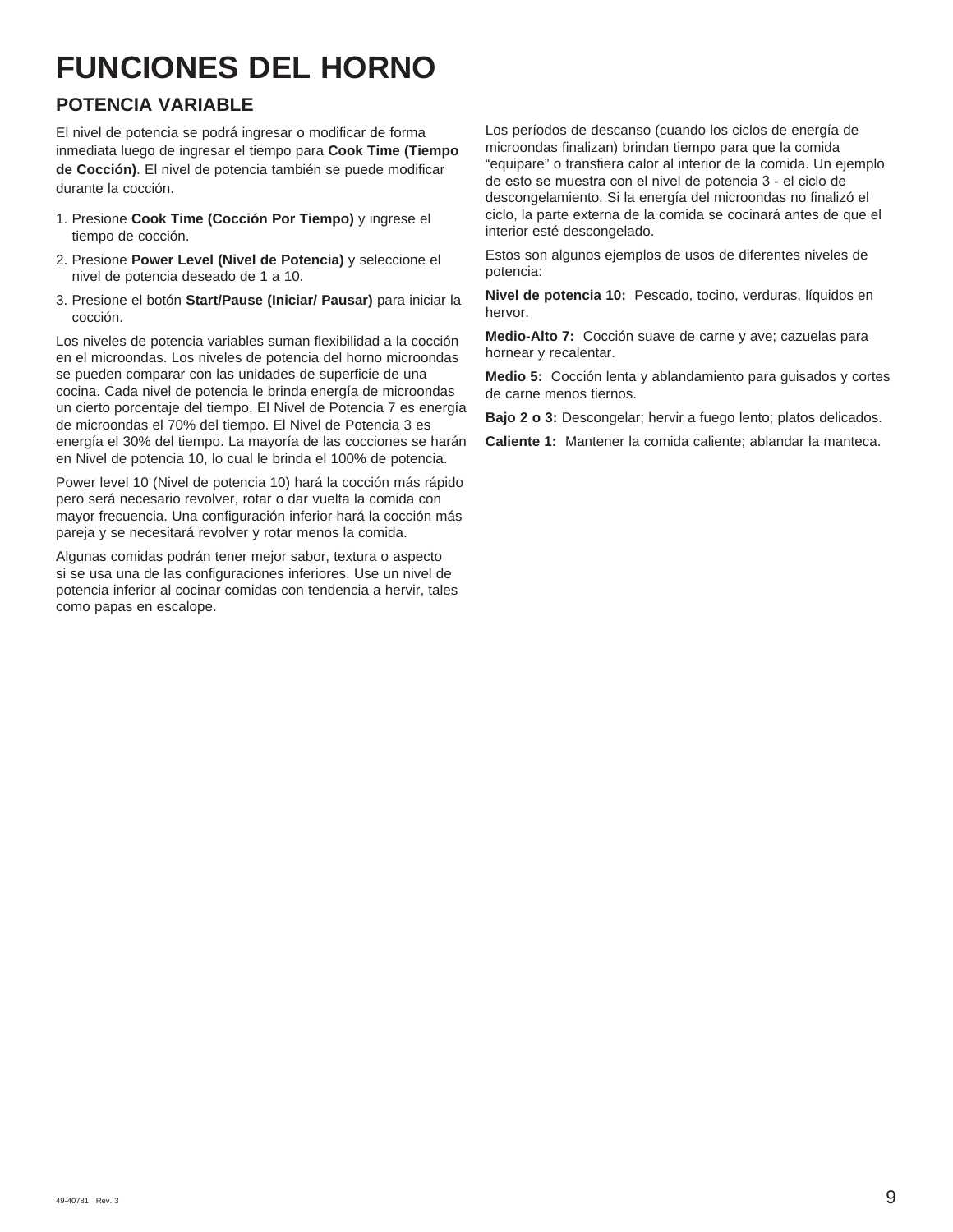# **FUNCIONES DEL TEMPORIZADOR**

### **COOK TIME (COCCIÓN CON TEMPORIZADOR)**

Le permite cocinar en el horno microondas por cualquier tiempo hasta 99 minutos y 99 segundos.

- 1. Presione **Cook Time (Cocción con Temporizador)**.
- 2. Ingrese el tiempo de cocción.
- 3. El nivel de potencia está configurado de forma automática en 10, pero si desea reducir el nivel, presione **Power Level** (Nivel de Potencia) y luego seleccione un nivel de 1 a 9.
- 4. Presione **Start/ Pause (Iniciar/ Pausar).**

### **COCCIÓN EN MÚLTIPLES ETAPAS**

Como máximo 2 etapas pueden ser configuradas para la cocción. En la cocción en etapas múltiples, si una etapa está descongelando, entonces dicha función será colocada en la primera etapa de forma automática.

**NOTA:** La cocción automática no puede trabajar en la cocción en etapas múltiples.

Por ejemplo: si desea cocinar con un 80% de potencia de microondas durante 5 minutos + un 60% de potencia de microondas durante 10 minutos. Las pasos para la cocción son los siguientes:

1. Presione **Time Cook (Cocción con Temporizador),** luego presione "5", "0", "0" para configurar el tiempo de cocción;

Puede abrir la puerta durante Cook Time (Cocción con Tempori zador) para controlar la comida. Cierre la puerta y presione Start/ Pause (Iniciar/ Pausar) para reanudar la cocción.

- 2. Presione **Power (Potencia)** una vez, y luego presione "8" para seleccionar un 80% de potencia de microondas.
- 3. Presione **Time Cook (Cocción con Temporizador)** una vez, y luego presione "1", "0", "0", "0" para configurar el tiempo de cocción;
- **4.** Presione **Power (Potencia)** una vez, y luego presione "6" para seleccionar un 60% de potencia de microondas.
- **5.** Presione **Start//Pause).**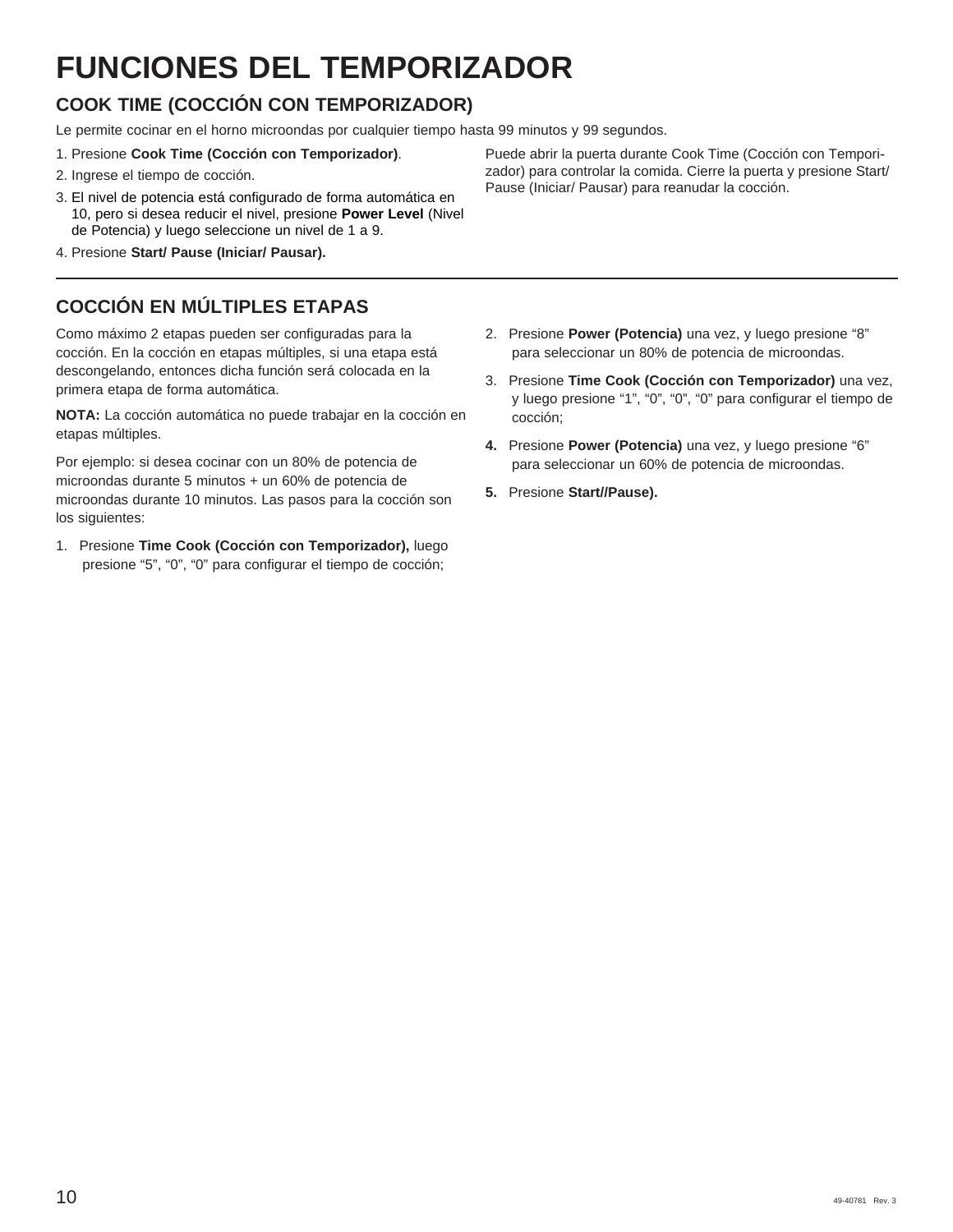# **FUNCIONES DEL TEMPORIZADOR**

### **GUÍA DE COCCIÓN PARA LA COCCIÓN POR TIEMPO**

**NOTA:** Use el nivel de potencia 10 (Alto) a menos que se indique lo contrario.

| Verdura                                                                                            | <b>Cantidad</b>                                                                                                                                 | Tiempo                                                                | <b>Comentarios</b>                                                                                                                                                                                                                                                                                                                                                         |
|----------------------------------------------------------------------------------------------------|-------------------------------------------------------------------------------------------------------------------------------------------------|-----------------------------------------------------------------------|----------------------------------------------------------------------------------------------------------------------------------------------------------------------------------------------------------------------------------------------------------------------------------------------------------------------------------------------------------------------------|
| Espárragos<br>(tallos frescos)<br>(tallos frescos)                                                 | 1 libra.<br>paquete de 10 onzas                                                                                                                 | 5 a 8 min.,<br>Med-High (7)<br>4 a 7 min.                             | En un plato de horneado de vidrio rectangular de 1 $\frac{1}{4}$ , coloque $\frac{1}{4}$ de<br>taza de agua. Gire el plato luego de la mitad del tiempo.<br>En una cazuela de 1 litro.                                                                                                                                                                                     |
| <b>Frijoles</b><br>(verdes frescas)<br>(verdes congeladas)<br>(lima congelada)                     | 1 libra cortada en mitades<br>paquete de 10 onzas<br>paquete de 10 onzas                                                                        | 10 a 14 min.<br>4 a 8 min.<br>4 a 8 min.                              | En una cazuela de 1¼ litro, coloque 1/2 taza de agua.<br>En una cazuela de 1 litro, coloque 2 cucharas soperas de agua.<br>En una cazuela de 1 litro, coloque ¼ de taza de agua.                                                                                                                                                                                           |
| <b>Remolachas</b><br>(frescas, enteras)                                                            | 1 racimo                                                                                                                                        | 16 a 21 min.                                                          | En una cazuela de 2 litros, coloque 1/2 taza de agua.                                                                                                                                                                                                                                                                                                                      |
| <b>Brócoli</b><br>(cortado fresco)<br>(tallos frescos)<br>(congelado, cortado)<br>(tallos frescos) | 1 racimo $(1\% \text{ a } 1\% \text{ libras})$<br>1 racimo $(1\frac{1}{4} a 1\frac{1}{4}$ libras)<br>paquete de 10 onzas<br>paquete de 10 onzas | 5 a 9 min.<br>7 a 10 min.<br>4 a 7 min.<br>4 a 7 min.                 | En una cazuela de 2 litros, coloque 1/2 taza de agua.<br>En un plato de horneado de vidrio rectangular de 2 litros, coloque<br>1/4 de taza de agua. Gire el plato luego de la mitad del tiempo.<br>En una cazuela de 1 litro.<br>En una cazuela de 1 litro, coloque 3 cucharas soperas de agua.                                                                            |
| Repollo<br>(fresco)<br>(rodajas)                                                                   | Media cabeza (aprox. 2<br>libras)                                                                                                               | 6 a 9 min.<br>5 a 9 min.                                              | En una cazuela de 1¼ o 2 litros, coloque ¼ de taza de agua.<br>En una cazuela de 2 o 3 litros, coloque ¼ de taza de agua.                                                                                                                                                                                                                                                  |
| Zanahorias<br>(frescas, en rodajas)<br>(congeladas)                                                | 1 libra<br>paquete de 10 onzas                                                                                                                  | 4 a 8 min.<br>3 a 7 min.                                              | En una cazuela de 1¼, coloque 1/4 taza de agua.<br>En una cazuela de 1 litro, coloque 2 cucharas soperas de agua.                                                                                                                                                                                                                                                          |
| <b>Coliflor</b><br>(cabezas)<br>(frescas, enteras)<br>(congeladas)                                 | Media cabeza<br>Media cabeza<br>paquete de 10 onzas                                                                                             | 7 a 10 min.<br>7 a 14 min.<br>3 a 7 min.                              | En una cazuela de 2 litros, coloque 1/2 taza de agua.<br>En una cazuela de 2 litros, coloque 1/2 taza de agua.<br>En una cazuela de 1 litro, coloque 2 cucharas soperas de agua.                                                                                                                                                                                           |
| Maíz<br>(granos congelados)                                                                        | paquete de 10 onzas                                                                                                                             | $2a6$ min.                                                            | En una cazuela de 1 litro, coloque 2 cucharas soperas de agua.                                                                                                                                                                                                                                                                                                             |
| Elote<br>(fresco)<br>(frozen)                                                                      | 1 a 5 elotes<br>1 elote<br>2 a 6 elotes                                                                                                         | $2-1/4$ a 4 min por elote<br>$3a6$ min.<br>2 a 3 min. per ear         | En un plato de horneado de vidrio rectangular de 2 litros, coloque<br>maíz. Si el maíz tiene cáscara, no use agua; si el maíz ya fue<br>pelado, agregue una taza de 1/4 de agua. Reordene luego de la<br>mitad del tiempo.<br>Coloque un plato de vidrio rectangular de 2 litros. Cubra con un<br>envoltorio plástico ventilado. Reordene luego de la mitad del<br>tiempo. |
| Mezcla de verduras<br>(congelados)                                                                 | paquete de 10 onzase                                                                                                                            | 2 a 6 min.                                                            | En una cazuela de 1 litro, coloque 3 cucharas soperas de agua.                                                                                                                                                                                                                                                                                                             |
| <b>Habas</b><br>(frescas, sin cáscara)<br>(congelados)                                             | 2 libras sin pelar<br>paquete de 10 onzas                                                                                                       | 7 a 9 min.<br>2 a 6 min.                                              | En una cazuela de 1 litros, cologue 1/4 taza de agua.<br>En una cazuela de 1 litro, coloque 2 cucharas soperas de                                                                                                                                                                                                                                                          |
| Papas<br>(frescas, en cubos,<br>blancas)<br>(frescas, entera, dulce<br>o blancas)                  | 4 papas<br>(8 onzas cada uno)<br>$1(8 \text{ onzas})$<br>2 (8 onzas cada uno)<br>3<br>4                                                         | 9 a 11 min.<br>2 a 4 min.<br>6 a 7 min.<br>8 a 9 min.<br>11 a 12 min. | Pele y corte en cubos de 1 pulgada. En una cazuela de 2 litros,<br>coloque 1/2 taza de agua. Mezcle luego de la mitad del tiempo.<br>Perfore con un tenedor de cocina. Coloque en el horno, a 1<br>pulgada de distancia, en orden circular. Deje reposar por 5 minutos                                                                                                     |
| <b>Espinaca</b><br>(fresca)<br>(congelada, cortada o<br>en hojas)                                  | 10 a 16 oz.<br>paquete de 10 onzas                                                                                                              | 3 a 6 min.<br>3 a 6 min.                                              | En una cazuela de 2 litros, coloque la espinaca lavada.<br>En una cazuela de 1 litro, coloque 3 cucharas soperas de agua.                                                                                                                                                                                                                                                  |
| Zapallo<br>(fresco, calabaza y<br>amarillo)<br>(winter, acorn or<br>butternut)                     | 1 libra en rodajas<br>1 a 2 zapallos<br>(aprox. 1 libra cada uno)                                                                               | 3 to 5 min.<br>5 to 9 min.                                            | En una cazuela de 1¼, coloque 1/4 taza de agua.<br>Corte a la mitad y retire las membranas fibrosas. En un plato para<br>hornear de vidrio rectangular de 2 litros, coloque el zapallo con el<br>corte hacia abajo.                                                                                                                                                        |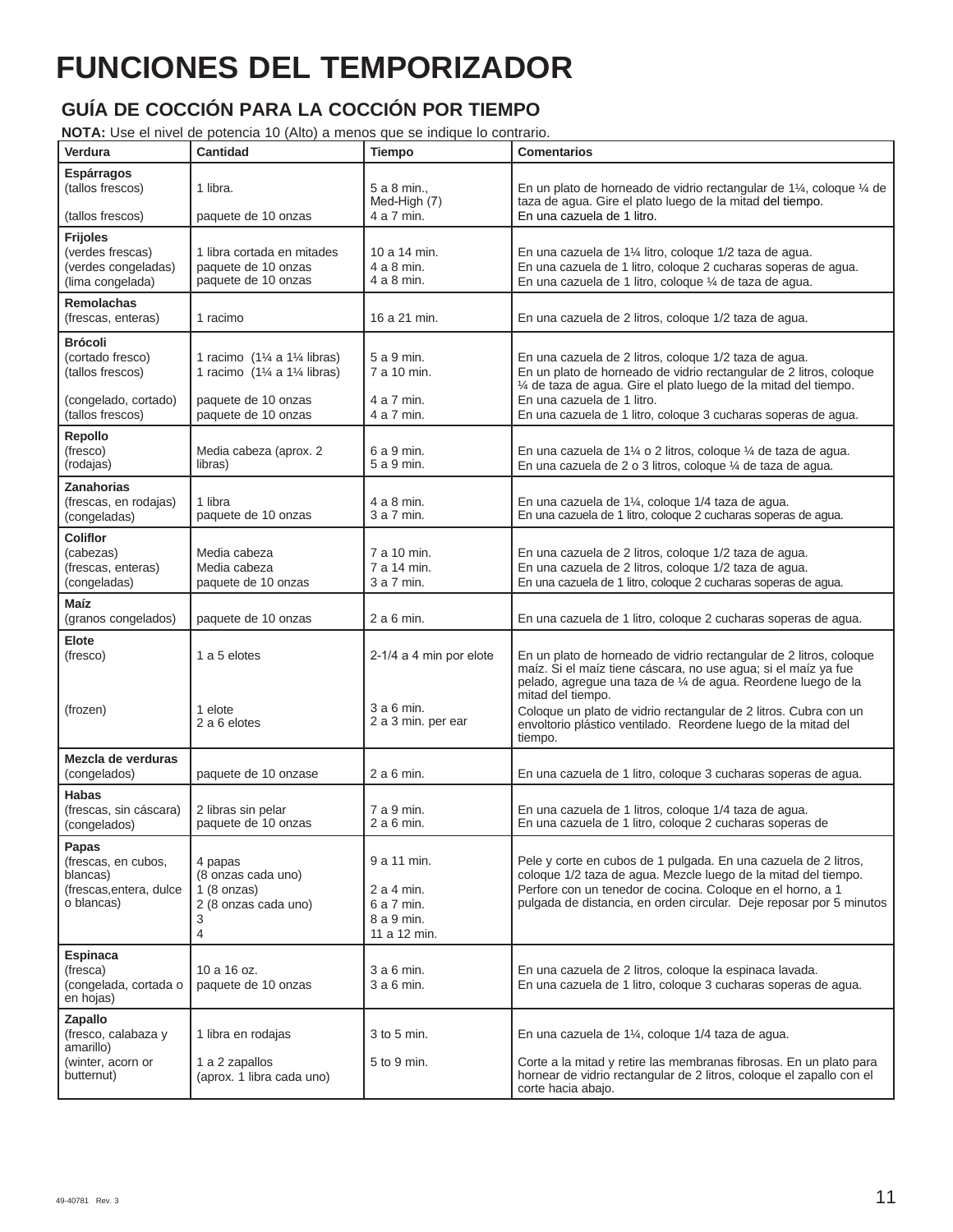# **FUNCIONES DEL AUTOMÁTICA Y TIEMPO**

### **DESCONGELACIÓN POR TIEMPO**

**Time Defrost (Descongelación por Tiempo)** le permite descongelar durante un período de tiempo seleccionado. Consulte los tiempos sugeridos en la Guía de Descongelación. (Weight Defrost (Descongelación por Peso) se explica en la sección Auto Feature (Función Automática).

- 1. Presione **Descongelar (Defrost)** dos veces (la pantalla deberá mostrar Time Defrost (Descongelación por Tiempo)).
- 2. Ingrese el tiempo de descongelación.

#### 3. Presione **Start/ Pause (Iniciar/ Pausar).**

Cuando el horno dé la señal, dé vuelta la comida y separe o reordene los trozos para una descongelación más pareja. Cubra cualquier área caliente con trozos pequeños de papel de aluminio. El horno continuará descongelando si no abre la puerta y da vuelta la comida.

El nivel de potencia se configura de forma automática en 3, pero se puede cambiar. Puede descongelar productos pequeños de forma rápida, incrementando el nivel de potencia luego de ingresar el tiempo. Power level 7 (Nivel de potencia 7) reduce el tiempo de descongelación total aproximadamente a la mitad; power level 10 (nivel de potencia 10) reduce el tiempo total a aproximadamente 1/3. Sin embargo, será necesario prestar mayor atención a la comida que lo usual.

Es posible que se escuchen ruidos de golpes secos durante la descongelación. Esto es normal cuando el horno no está funcionando en el nivel de potencia High (Alto).

#### **Consejos para la Descongelación**

- Las comidas congeladas en papel o plástico se podrán descongelar en el paquete. Los paquetes cerrados se deberán cortar, perforar o ventilar LUEGO de que la comida se haya descongelado parcialmente. Los envases de plástico se deberán descubrir en forma parcial.
- Las comidas de tamaño familiar preempaquetadas se podrán descongelar y cocinar en el horno microondas. Si la comida se encuentra en el envase de papel de aluminio, traslade la misma a un plato para uso seguro en el horno microondas.
- Para una descongelación más pareja de comidas más grandes, tales como asado, use Weight Defrost (Descongelación por Peso). Asegúrese de que las carnes queden totalmente descongeladas antes de cocinar.
- Las comidas que se echan a perder con facilidad no se deberán dejar reposar por más de una hora luego de la descongelación. La temperatura ambiente estimula el desarrollo de bacterias nocivas.
- Una vez descongelada, la comida debería estar fría pero ablandada en todas las áreas. Si aún está un poco congelada, vuelva a colocarla en el horno microondas muy brevemente, o deje reposar la misma por unos pocos minutos.

### **DESCONGELACIÓN POR PESO**

La función de descongelación por peso configura automáticamente los tiempos de descongelación y los niveles de potencia para producir resultados parejos de descongelación con carnes, aves y pescados que pesen hasta seis libras.

- 1. Presione **Descongelar (Defrost)** (la pantalla deberá mostrar Weight Defrost (Descongelación por Peso))
- 2. Usando la guía de conversión, ingrese el peso de la comida. Por ejemplo: presione las teclas 1 y 2 para 1.2 libras (1 libra, 2 onzas).
- 3. Presione Start/ Pause (Iniciar/ Pausar).

(**Time Defrost (Descongelación por Tiempo)** se explica en la sección Time Features (Funciones del Temporizador)).

Hay una guía de cocción ubicada en el frente interior del horno.

- Retire la carne del paquete y coloque la misma en el plato de cocción segura en el microondas.
- Cuando el horno dé la señal, dé vuelta la comida. Retire la carne descongelada o cubra las partes calientes con trozos pequeños de papel de aluminio.
- Luego de descongelar, la mayoría de las carnes necesitan reposar durante 5 minutos para completar la descongelación. Al asar durante tiempo prolongado se debería dejar reposar por unos 30 minutos.

**Si el peso de la comida se expresa el libras y onzas, las onzas se deberán convertir a décimas (.1) de una libra.**

| <b>Onzas</b> | Libras            |
|--------------|-------------------|
| $1 - 2$      | $\cdot$ 1         |
| 3            | $\cdot$           |
| $4 - 5$      | .3                |
| $6 - 7$      | $\cdot$           |
| 8            | $.5\,$            |
| $9 - 10$     | .6                |
| 11           | $\cdot$           |
| $12 - 13$    | $\boldsymbol{.8}$ |
| $14 - 15$    | .9                |

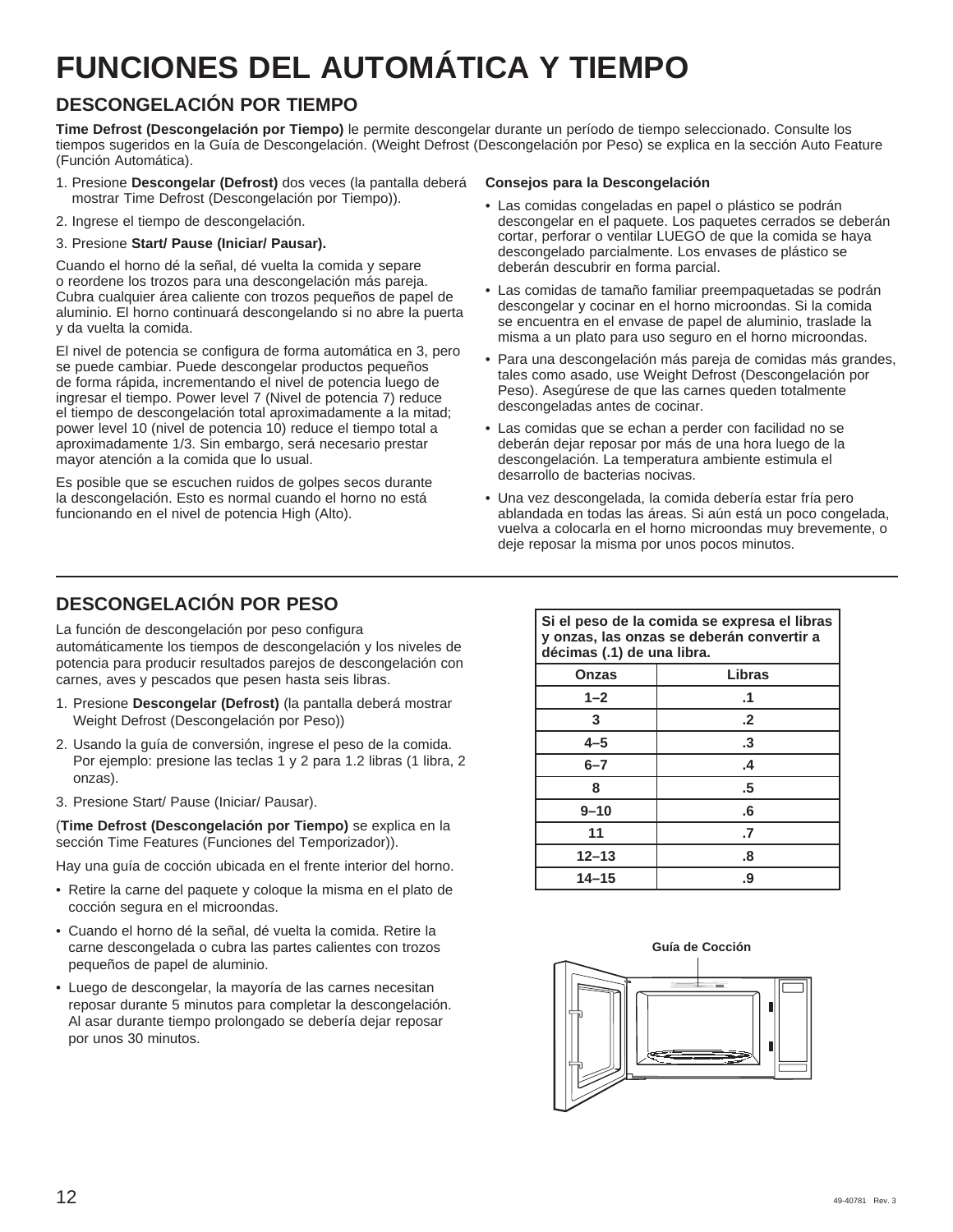# **FUNCIONES DEL AUTOMÁTICA Y TIEMPO**

| <b>GUÍA DE DESCONGELACIÓN</b>                      |                        |                                                                                                                                                                                                                                                                                                                                                                                           |  |
|----------------------------------------------------|------------------------|-------------------------------------------------------------------------------------------------------------------------------------------------------------------------------------------------------------------------------------------------------------------------------------------------------------------------------------------------------------------------------------------|--|
| Comida                                             | <b>Tiempo</b>          | <b>Comentarios</b>                                                                                                                                                                                                                                                                                                                                                                        |  |
| Panes, Tortas                                      |                        |                                                                                                                                                                                                                                                                                                                                                                                           |  |
| Panes, buñuelos o panecillos<br>$(1 + r)$          | $1/4$ de min.          |                                                                                                                                                                                                                                                                                                                                                                                           |  |
| Pastelitos (12 oz. aprox.)                         | 2 a 4 min.             | Reordene luego de la mitad del tiempo.                                                                                                                                                                                                                                                                                                                                                    |  |
| <b>Pescado y Mariscos</b>                          |                        |                                                                                                                                                                                                                                                                                                                                                                                           |  |
| Lomos, congelados (1 lb.)                          | 6 a 9 min.             |                                                                                                                                                                                                                                                                                                                                                                                           |  |
| Mariscos, trozos pequeños<br>$(1$ lb.)             | 3 a 7 min.             | Coloque el bloque en la cacerola. Dé vuelta y separe luego de la primera mitad de tiempo.                                                                                                                                                                                                                                                                                                 |  |
| Fruta                                              |                        |                                                                                                                                                                                                                                                                                                                                                                                           |  |
| Bolsa de plástico-1 o 2                            | $1a5$ min.             |                                                                                                                                                                                                                                                                                                                                                                                           |  |
| (paquete de 10-oz.)                                |                        |                                                                                                                                                                                                                                                                                                                                                                                           |  |
| Carne                                              |                        |                                                                                                                                                                                                                                                                                                                                                                                           |  |
| Tocino (1 lb.)                                     | 2 a 5 min.             | Cologue el paquete cerrado en el horno. Deje reposar por 5 minutos luego de la<br>descongelación.                                                                                                                                                                                                                                                                                         |  |
| Salchichas Tipo Frankfurt<br>$(1$ lb.)             | 2 a 5 min.             | Coloque el paquete cerrado en el horno. Cocine en el horno microondas hasta que las<br>salchichas tipo Frankfort se puedan separar. Deje reposar por 5 minutos, de ser necesario,<br>para completar la descongelación.                                                                                                                                                                    |  |
| Carne picada (1 lb.)                               | 4 a 6 min.             | Dé vuelta luego de la primera mitad de tiempo.                                                                                                                                                                                                                                                                                                                                            |  |
| Asar: bife, cordero, ternera,<br>cerdo             | 9 a 12 min. por<br>lb. | Use el nivel de potencia Warm (Caliente) (1).                                                                                                                                                                                                                                                                                                                                             |  |
| Bistecs, chuletas de cerdo y<br>cordero            | 4 a 8 min. por<br>lb.  | Cologue la carne aún envuelta en el plato de cocción. Dé vuelta luego de la primera mitad<br>de tiempo y cubra las áreas calientes con papel de aluminio. Luego de la segunda mitad<br>del tiempo, separe los trozos con un cuchillo de mesa. Espere hasta que se complete la<br>descongelación.                                                                                          |  |
| Ave                                                |                        |                                                                                                                                                                                                                                                                                                                                                                                           |  |
| Pollo, hervir-freír - cortaar (21/2)<br>a 3 lbs.)) | 14 a 19 min.           | Coloque el pollo envuelto en el plato. Desenvuelva y dé vuelta luego de la primera mitad<br>de tiempo. Luego de la segunda mitad de tiempo, separe los trozos y cologue los mismos<br>en un plato de cocción. Cocine en el horno microondas entre 2 y 4 minutos más, si es<br>necesario. Deje reposar por unos pocos minutos para finalizar la descongelación.                            |  |
| Pollo, entero (2¼ a 3 lbs.)                        | 20 a 24 min.           | Coloque el pollo envuelto en el plato. Luego de la primera mitad de tiempo, desenvuelva<br>y dé vuelta el pollo. Cobra las partes calientes con papel de aluminio. Para completar<br>la descongelación, deje correr agua fría en la cavidad hasta que se puedan retirar los<br>menudos.                                                                                                   |  |
| Gallina de cornualles                              | 7 a 12 min. por lb.    | Coloque la gallina sin desenvolver en el horno con la pechuga hacia arriba. Dé vuelta<br>luego de la primera mitad de tiempo. Deje correr agua por la cavidad hasta que se puedan<br>quitar los menudos.                                                                                                                                                                                  |  |
| Pechuga de pavo (4 a 6 libras)                     | 3 a 8 min. por lb.     | Coloque la pechuga sin desenvolver en el plato para uso seguro en horno microondas con<br>la pechuga hacia abajo. Luego de la primera mitad de tiempo, dé vuelta la pechuga hacia<br>arriba y cubra las partes calientes con papel de aluminio. Descongele durante la segunda<br>mitad del tiempo. Deje reposar entre 1 y 2 horas en el refrigerador para completar la<br>descongelación. |  |

### **COCCIÓN EXPRESS**

Ésta es una forma rápida de configurar el tiempo de cocción entre 1 y 6 minutos.

Presione una de las teclas de **Express Cook (Cocción** 

**Express)** (de 1 a 6) para una cocción de entre 1 y 6 minutos en Power Level 10 (Nivel De Potencia 10). Por ejemplo: presione la tecla 2 para un tiempo de cocción de 2 minutos.

El nivel de potencia se puede modificar mientras se está realizando la cuenta regresiva. Presione **Power Level (Nivel De Potencia)** e ingrese una opción del 1 al 10.

**NOTA:** La función Express Cook (Cocción Express) se aplica sólo con las teclas 1 a 6.

### **AGREGAR 30 SEGUNDOS**

Agregará 30 segundos a la cuenta regresiva cada vez que la tecla se presione. Cada vez que presione se sumarán 30 segundos, hasta 99 minutos y 99 segundos.

El horno comenzará a funcionar de inmediato cuando se presione.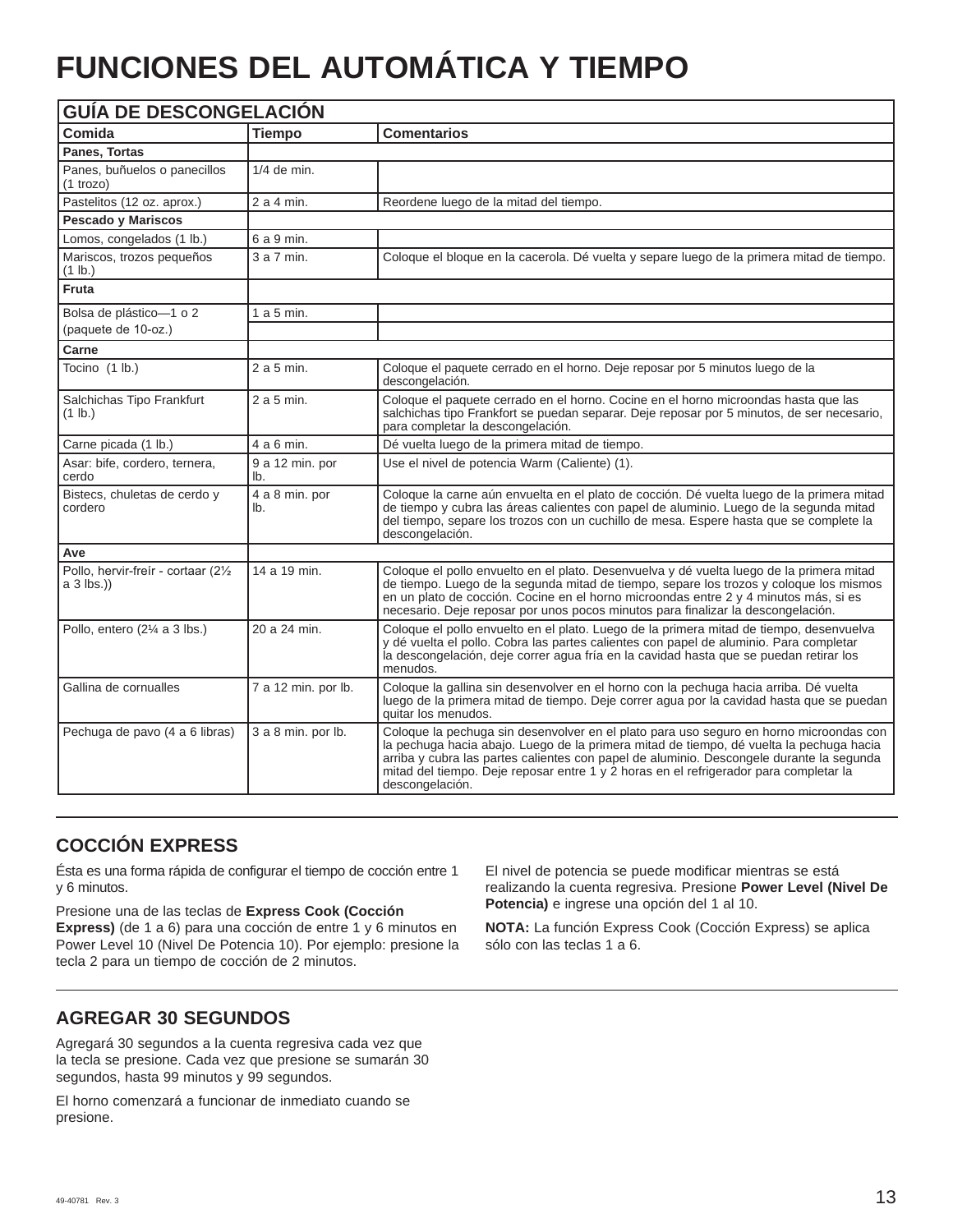# **FUNCIONES DEL SENSOR**

### **SENSOR DE HUMEDAD**

Sensor Features (Funciones del Sensor) detectan la humedad creciente liberada durante la cocción. El horno ajusta de forma automática el tiempo de cocción a diferentes tipos y cantidades de comida.

No use Sensor Features (Funciones del Sensor) dos veces seguidas en la misma porción de comida; esto podrá hacer que la comida se sobrecaliente de forma excesiva o que se queme. Asegúrese de dejar que el horno se enfríe entre 5 y 10 minutos, antes de iniciar la siguiente cocción con sensor.

Si la comida no termina de cocinarse luego de la cuenta regresiva, use Cook Time (Tiempo de Cocción) para adicionar tiempo de cocción.

- Es esencia I contar con envases y cobertores para una mejor cocción con sensor.
- Siempre use envases para uso seguro en el horno microondas y cubra los mismos con tapas o envoltorios de plástico ventilados. Nunca use envases de plástico sellados – pueden impedir la salida de vapor y hacer que la comida se sobrecaliente.
- Asequirese de que la parte exterior de los envases de cocción y el interior del horno microondas estén secos antes de colocar comida en el horno. Las gotas de humedad que se convierten en vapor pueden alterar el funcionamiento del sensor.





Ventilado



Seque los platos de modo que no alteren el funcionamiento del sensor.

### **BEVERAGE (BEBIDA) (FUNCIÓN DEL SENSOR)**

Presione Beverage (Bebida) para seleccionar 1 o 2 tazas (8 a 10 onzas cada una).

**Las bebidas calentadas con la función Beverage (Bebida) pueden quedar muy calientes. Retire el envase con cuidado.** Si la bebida no está lo suficientemente caliente, no vuelva a usar el botón Beverage (Bebida) para continuar calentando la misma. Use el botón Cook Time (Tiempo de Cocción) para continuar calentando.

### **VEGETABLE (VERDURA) (FUNCIÓN DEL SENSOR)**

#### **Use la función Vegetable (Verdura) para cocinar entre 4 y 16 onzas de verduras frescas, congeladas o en lata.**

- 1. Para las verduras frescas, agregue 2 cucharas soperas de agua por porción. Para las verduras congeladas, siga las instrucciones del paquete para agregar agua. Cubra con una tapa o envoltorio de plástico. Coloque las verduras en el horno.
- 2. Presione **Vegetable (Verdura)** una vez para las verduras frescas, dos veces para las verduras congeladas o tres veces para las verduras en lata. El horno se inicia de inmediato. El horno emite una señal cuando se produce vapor y el tiempo restante comienza la cuenta regresiva.

Si abre la puerta mientras se muestra "SC-1" o "SC-2", se visualizará "ERR". Se deslizará hasta que se presione Cancel/ Off (Cancelar/ Apagar).

Si la comida no termina de cocinarse luego de la cuenta regresiva, use Cook Time (Tiempo de Cocción) para adicionar tiempo de cocción.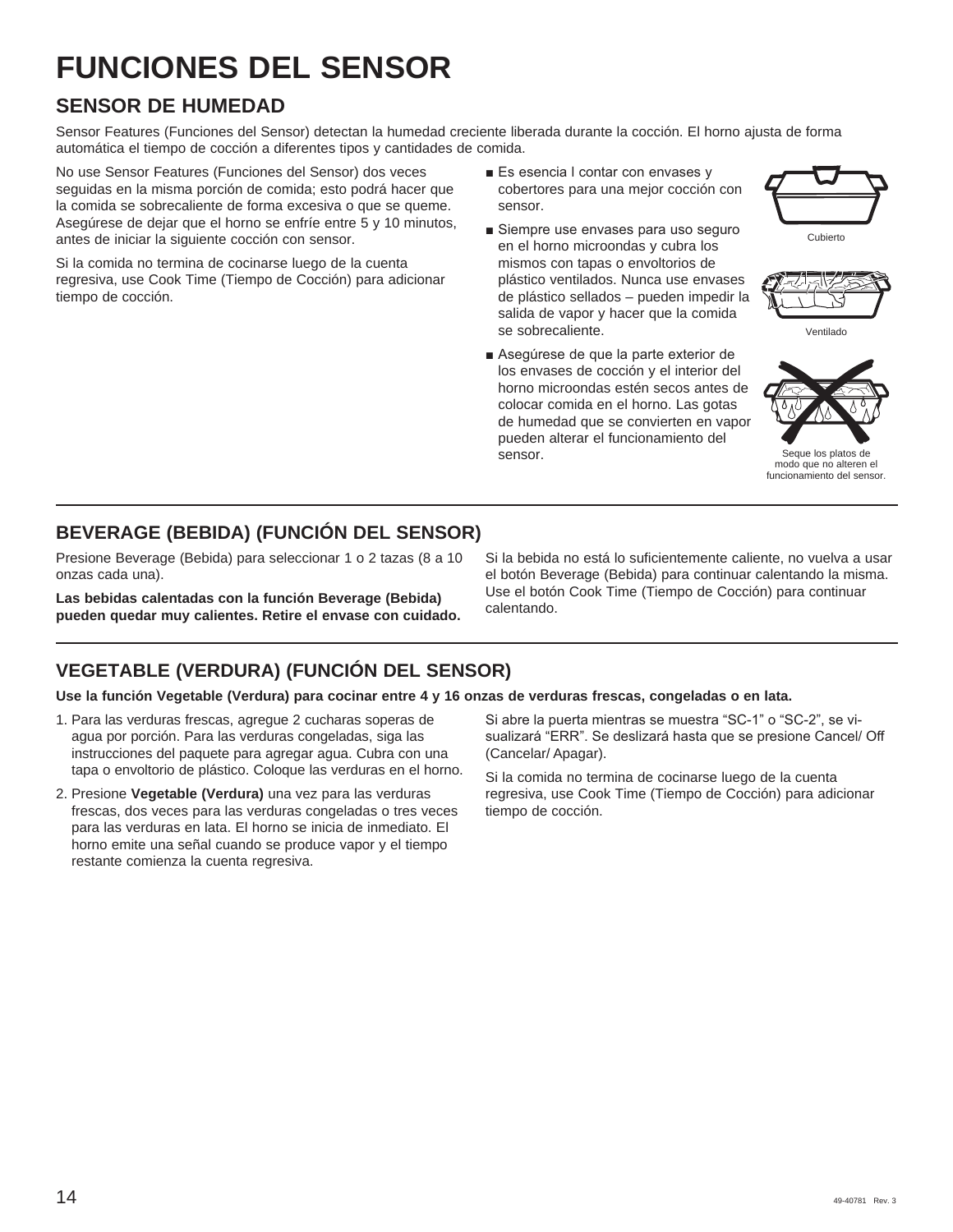# **FUNCIONES DEL SENSOR**

### **REHEAT (RECALENTAR) (FUNCIÓN DEL SENSOR)**

**La función Reheat (Recalentar) vuelve a calentar comidas cocinadas previamente o un plato con restos de comida de entre 8 y 24 onzas.**

- 1. Coloque la comida cubierta en el horno. Presione **Reheat (Recalentar).** El horno se inicia de inmediato.
- 2. El horno emite una señal cuando se produce vapor y el tiempo restante comienza la cuenta regresiva.

**No abra la puerta mientras se visualice "SC-3", ya que aparecerá "ERR". Se visualizará hasta que se presione Cancel/ Off (Cancelar/ Apagar).** 

**Luego de retirar la comida del horno, revuelva, si es posible, para emparejar la temperatura. Si la comida no se calentó lo suficiente, use Cook Time (Tiempo de Cocción) para recalentar durante más tiempo. Las comidas recalentadas podrán tener amplias variaciones de temperatura. Algunas partes de la comida podrán estar extremadamente calientes. Algunas Comidas No Recomendadas para Uso con la Función de Recalentamiento.**

Es mejor usar **Cook Time (Tiempo de Cocción)** para estas comidas:

- Productos con pan.
- Comidas que se deben recalentar sin estar cubiertas.
- Comidas que se deben revolver o girar.
- Comidas que deben tener un aspecto seco o una superficie crocante luego de recalentar.

### **POTATO (PAPA) (FUNCIÓN DEL SENSOR)**

**La función Potato (Papa) cocina 1 o 2 papas (8 onzas cada una).**

- 1. Perfore la piel con un tenedor y coloque las papas en el plato giratorio. Si cocinará tres o más papas, ubique las mismas en un patrón de estrella.
- 2. Presione el botón **Potato** (Papa). La pantalla mostrará POT. Presione el botón **Potato** (Papa) para seleccionar **1** o 2 papas. Luego presione **Start** (Iniciar).

**Si abre la puerta durante el ciclo Potato (Papa) el horno se apagará y la pantalla mostrará ERR. Deberá presionar Cancel/Off (Cancelar/ Apagar) para borrar la pantalla y luego podrá usar el horno nuevamente.** 

**Si las papas aún no están cocinadas de forma satisfactoria, no use el botón Potato (Papa) nuevamente. Use Cook Time (Tiempo de Cocción).**

### **POPCORN (PALOMITAS DE MAÍZ) (FUNCIÓN DEL SENSOR)**

- 1. Si desea cocinar un paquete inferior a 1.75 onzas, o más de 3.5 onzas, entonces use Cook Time (Tiempo de Cocción) y siga las instrucciones que figuran en el paquete.
- 2. Presione Popcorn (Palomitas de Maíz) para seleccionar onzas y luego presione **Start/Pause (Iniciar/ Pausar)**.

Si las palomitas de maíz aún no están cocinadas de forma satisfactoria, use el botón Cook Time (Tiempo de Cocción) para continuar cocinando.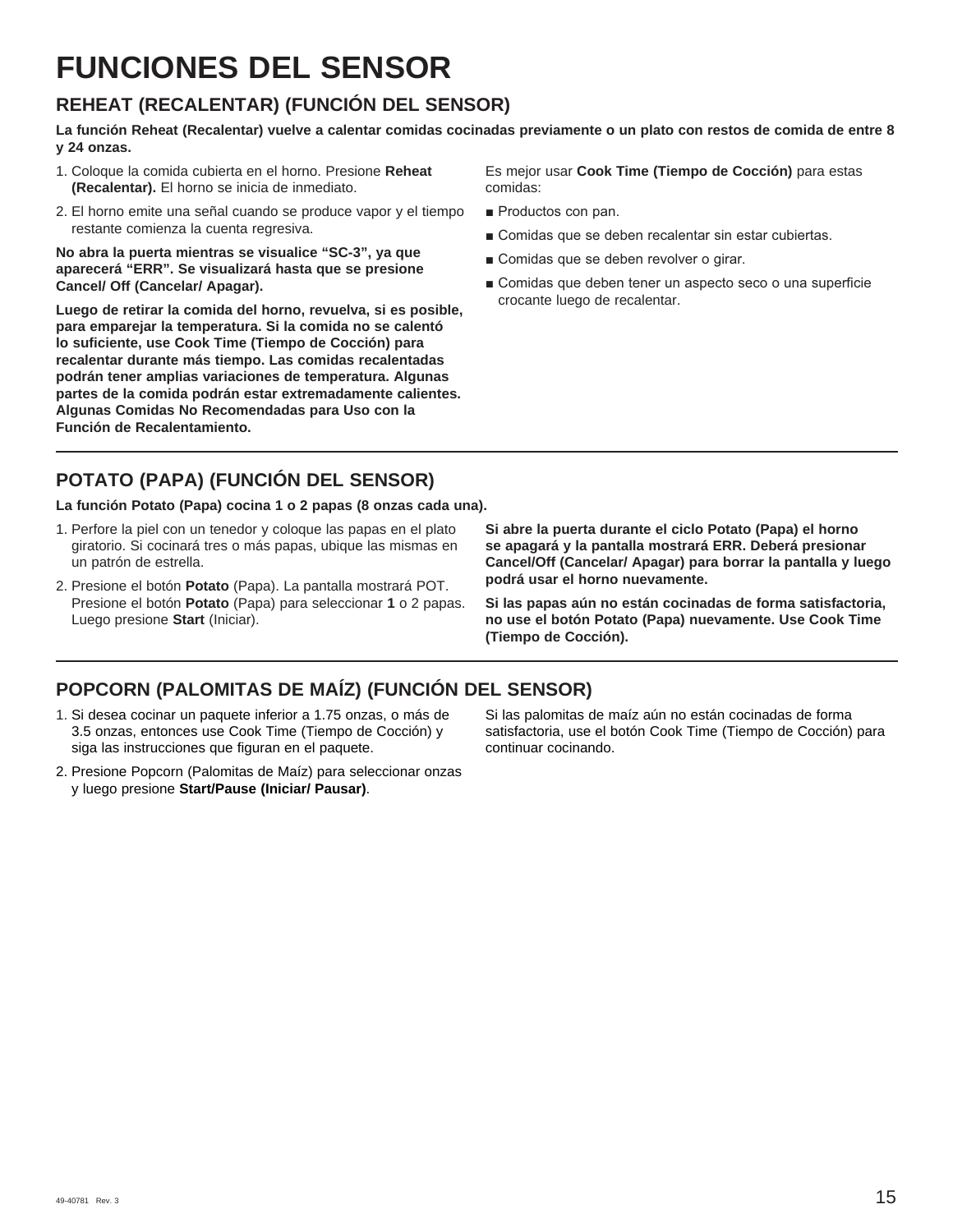# **FUNCIONES DEL SENSOR**

### **HEALTHY MENU (MENÚ SALUDABLE)**

Use la función Healthy Menu (Menú Saludable) para cocinar comidas saludables por porciones o con sensor.

- 1. Coloque la comida en el horno y presione la tecla Healthy Menu (Menú Saludable).
- 2. Ingrese el código de la comida. Consulte Cooking Guide for Healthy Menu (Guía de Cocción del Menú Saludable) para conocer los códigos.
- 3. Ingrese la cantidad de porciones (1 a 4) para los códigos 1 a 3.

 Para el Código 4 a 10, el horno se puede iniciar sin la necesidad de una selección de porciones.

#### 4. Presione **Start/ Pause (Iniciar/ Pausar)**.

Si abre la puerta mientras se visualiza el código de comida de Healthy Menu (Menú Saludable), aparecerá el mensaje "ERR". Se deslizará hasta que se presione Cancel/ Off (Cancelar/ Apagar).

#### **Guía de Cocción para la Función de Menú Saludable**

**NOTA:** Use el nivel de potencia 10 a menos que se indique lo contrario.

| Ingrese el | Elección de    | Configuración por                       |
|------------|----------------|-----------------------------------------|
| Código     | Comida         | <b>Peso</b>                             |
|            | Arroz          | 1 a 4 Porciones                         |
|            |                | (Nivel de Potencia 7 para 1<br>porción) |
| 2          | Avena          | 1 a 4 Porciones                         |
| 3          | Pasta          | 1 a 4 Porciones                         |
| 4          | Espárrago      | Menú del Sensor                         |
| 5          | <b>Brócoli</b> | Menú del Sensor                         |
| 6          | Habas          | Menú del Sensor                         |
|            | Verdes         |                                         |
| 7          | Zanahorias     | Menú del Sensor                         |
| 8          | Guisantes      | Menú del Sensor                         |
|            | Verdes         |                                         |
| 9          | Espinaca       | Menú del Sensor                         |
| 10         | Papa           | Menú del Sensor                         |

### **STEAM COOK (COCCIÓN CON VAPOR)**

Use la función Steam Cook (Cocción con Vapor) para acceder a las opciones para cocinar comidas al vapor por porciones, tazas o con el sensor.

- 1. Coloque la comida en el horno y presione la tecla Steam Cook (Cocción con Vapor).
- 2. Ingrese el código de la comida. Consulte Cooking Guide for Steam Cook (Guía de Cocción para la Cocción con Vapor) para conocer los códigos.
- 3. Ingrese la cantidad de porciones con los códigos S-1 a S-15.
- 4. Presione **Start/ Pause** (Iniciar/ Pausar).

porciones. Si abre la puerta mientras la función Healthy Menu (Menú Saludable) es visualizada, aparecerá "ERR" y se desplazará

hasta que se presione **Cancel/Off** (Cancelar/ Apagar).

Presione **Steam Cook** (Cocción con Vapor) dos veces para acceder a los códigos de cocción con sensor de SS-1 a SS-8. El horno se podrá iniciar sin la necesidad de selección de

#### **Guía de Cocción para la Función de Cocción con Vapor**

**Nota: Use el nivel de potencia 10 a menos que se indique lo contrario.**

| Press Steam Cook ONCE to select Food Code: |                                  |        | <b>Press Steam Cook TWICE to select Food Code:</b> |  |
|--------------------------------------------|----------------------------------|--------|----------------------------------------------------|--|
| $S-1$                                      | Espárragos (1-3 tazas)           | $SS-1$ | Espárragos (1-4 tazas)                             |  |
| $S-2$                                      | Brócoli (1-3 tazas)              | $SS-2$ | Coles de Bruselas (1-4 tazas)                      |  |
| $S-3$                                      | Coles de Bruselas (1-3 tazas)    | $SS-3$ | Zanahorias (1-4 tazas)                             |  |
| $S-4$                                      | Zanahorias (1-3 tazas)           | SS-4   | Coliflor(1-4 tazas)                                |  |
| $S-5$                                      | Coliflor (1-3 tazas)             | $SS-5$ | Papas (1-4 tazas)                                  |  |
| $S-6$                                      | Pechuga de pollo (1-4 porciones) | $SS-6$ | Arroz (1-4 tazas)                                  |  |
| $S-7$                                      | Pescado (1-6 porciones)          | $SS-7$ | Squash (1-4 tazas)                                 |  |
| $S-8$                                      | Judías verdes (1-3 tazas)        | $SS-8$ | Calabacín (1-4 tazas)                              |  |
| $S-9$                                      | Papas (1-3 tazas)                |        |                                                    |  |
| $S-10$                                     | Quinoa (1 tazas)                 |        |                                                    |  |
| $S-11$                                     | Arroz (1 tazas)                  |        |                                                    |  |
| $S-12$                                     | Vieiras (1-4 porciones)          |        |                                                    |  |
| $S-13$                                     | Camarón (1-2 porciones)          |        |                                                    |  |
| $S-14$                                     | Squash (1-3 tazas)               |        |                                                    |  |
| $S-15$                                     | Calabacín (1-3 tazas)            |        |                                                    |  |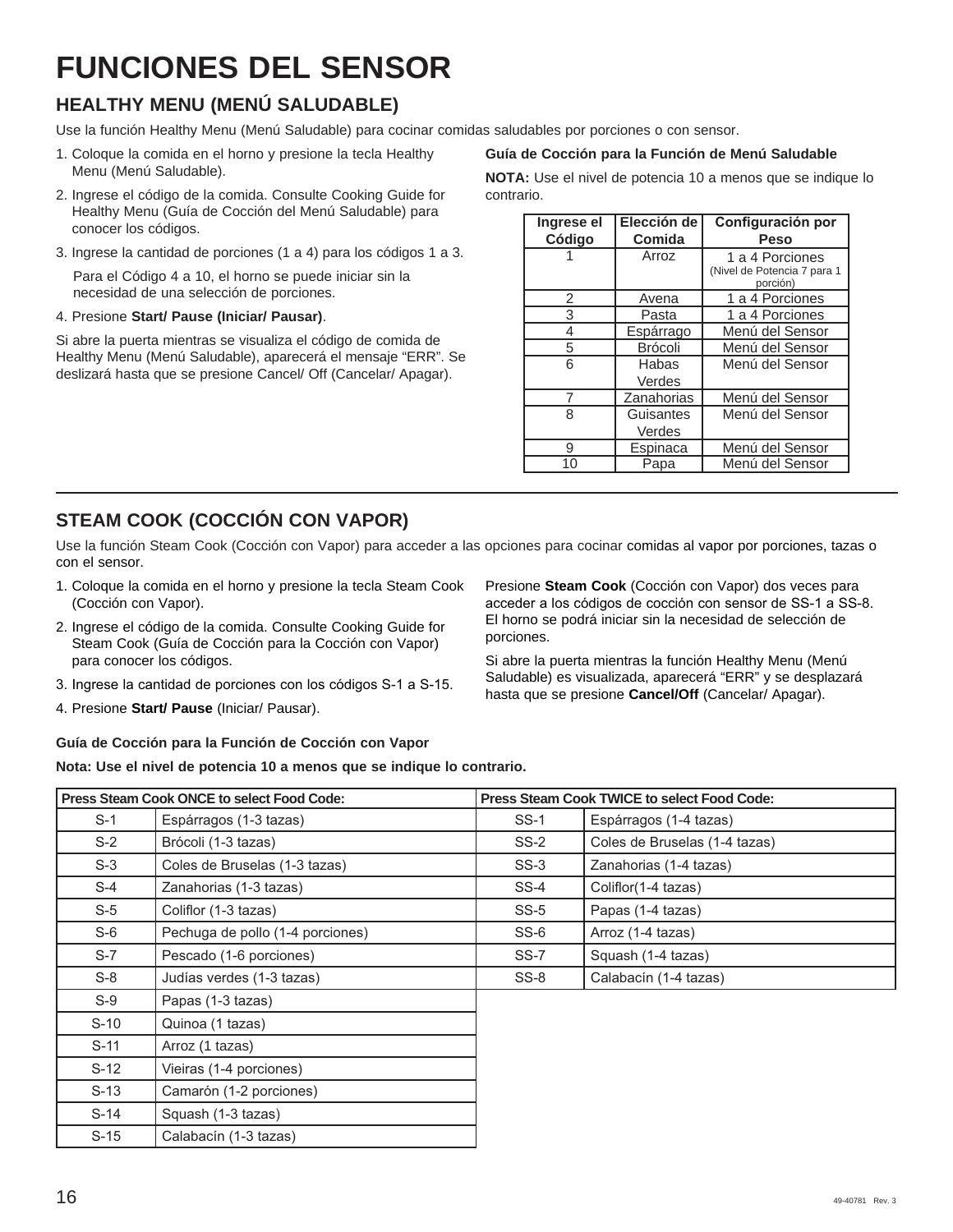# **OTRAS FUNCIONES**

### **RECORDATORIO DE COCCIÓN COMPLETA**

Para recordarle que colocó comida en el horno, este último mostrará "End" (Fin) y emitirá un pitido una vez por minuto hasta que abra el horno o presione el botón **Clear/ Off (Borrar/Apagar).**

### **CONTROLES DE BLOQUEO**

Puede bloquear el panel de control para evitar que el microondas se inicie de forma accidental o sea usado por niños.

Para bloquear o desbloquear los controles, mantenga presionado

### **PANTALLA DEL RELOJ**

Para encender o apagar la pantalla del reloj, presione Clock Display (Pantalla del Reloj). La función Display On/ Off (Pantalla Encendida/ Apagada) no puede ser usada mientras una función de cocción esté en uso.

### **SET CLOCK (CONFIGURAR RELOJ)**

Presione para ingresar la hora del día o para completar la hora del día mientras cocina con microondas.

Cancel/ Off (Cancelar/ Apagar) durante unos tres segundos. Cuando el panel de control esté bloqueado, en la pantalla se visualizará "LOC".

- 1. Presione **Set Clock (Configurar Reloj).**
- 2. Ingrese la hora del día.
- 3. Presione **Start (Iniciar)** o **Set Clock (Configurar Reloj).**

### **START/PAUSE (INICIAR/ PAUSAR)**

Además de iniciar muchas funciones, **Start/ Pause (Iniciar/ Pausar)** le permite dejar de cocinar sin abrir la puerta ni borrar la pantalla. Presione **Start/ Pause (Iniciar/ Pausar)** nuevamente para reiniciar el horno.

### **TIMER ON/OFF (TEMPORIZADOR ENCENDIDO/ APAGADO)**

**Timer On/ Off (Temporizador Encendido/ Apagado)** funciona como un temporizador por minutos y puede ser usado en cualquier momento, incluso cuando el horno está funcionando.

- 1. Presione **Timer On/Off (Temporizador Encendido/ Apagado).**
- 2. Ingrese el tiempo de cuenta regresiva que desee.
- 3. Presione **Timer On/Off (Temporizador Encendido/ Apagado)** para comenzar.

Cuando el tiempo concluya, el temporizador emitirá una señal. Para apagar la señal del temporizador, presione **Timer On/Off (Temporizador Encendido/ Apagado)**. Una vez que la señal del temporizador se apague, la pantalla regresará a cualquier cuenta regresiva de cook/defrost (cocción/descongelación) o a la pantalla con la hora del día. El botón Cancel/Off (Cancelar/ Apagar) no apagará la señal del temporizador.

La pantalla muestra la cuenta regresiva del Temporizador, incluso cuando el horno está en funcionamiento.

### **SOUND (SONIDO)**

Usted puede apagar todos los pitidos, presionando el botón Sound (Sonido) de modo que en la pantalla se visualice MUTE (Mudo). Presionar el botón Sound (Sonido) nuevamente quitará MUTE (Mudo) de la pantalla y activará todos los pitidos nuevamente.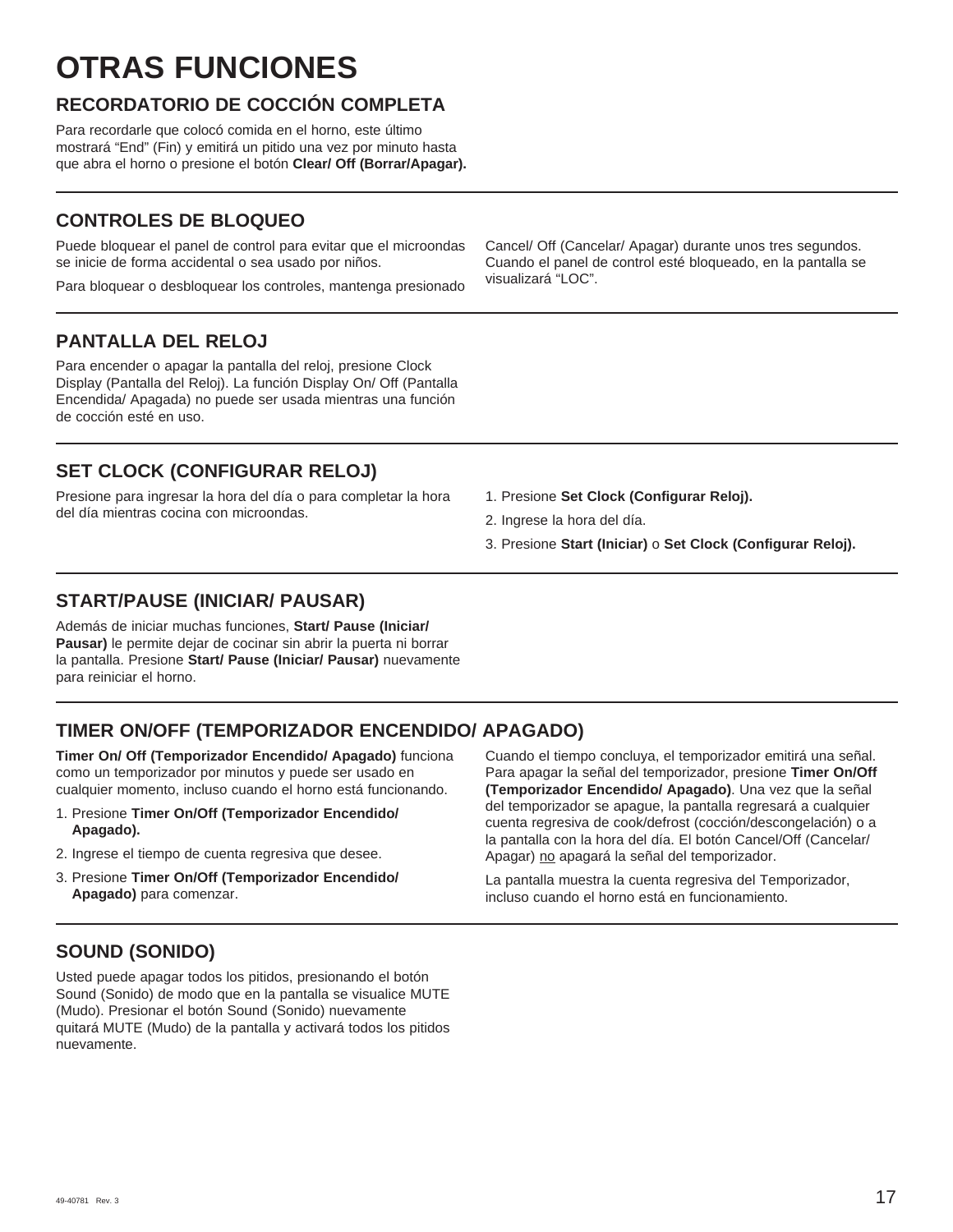# **TÉRMINOS DEL MICROONDAS**

### **ARCO ELÉCTRICO**

Arco eléctrico es el término que se usa para definir la producción de chispas en el horno microondas. Los arcos eléctricos son producidos por:

- Metal o papel de aluminio en contacto con el costado del horno.
- Papel de aluminio no moldeado a la comida (los extremos doblados actúan como antenas).
- Metales, tales como precintos, pinchos de ave, o platos con rebordes dorados.

### **TAPA**

Las tapas retienen la humedad, permiten calentar de forma más pareja y reducen el tiempo de cocción.

- Toallas de papel reciclable que contengan pequeños trozos de metal. Toallas de papel reciclable que contengan pequeños trozos de metal.
- Platos o vajillas con bordes metálicos o con una capa de brillo metálico.

Ventilar los envoltorios de plástico o tapas con papel para alimentos permite la salida de vapor excesivo.

### **SHIELDING**

En un horno normal, usted cubre las pechugas de pollo o comidas asadas para evitar que se doren en exceso. Al cocinar en el horno microondas, deberá usar pequeñas tiras de papel de aluminio para cubrir partes pequeñas, tales como puntas de alas y patas de aves, que se podrían cocinar antes que las partes grandes.

### **TIEMPO DE INACTIVIDAD**

Al cocinar con hornos regulares, las comidas asadas o las tortas se pueden dejar hasta finalizar la cocción o el tiempo programado.

El tiempo en espera es especialmente importante en la cocción en el horno microondas. Se debe observar que una torta cocinada en un horno microondas no se coloca en un estante de refrigeración.

### **VENTILACIÓN**

Luego de cubrir un plato con un envoltorio plástico, este último se ventila dando vuelta un extremo de modo tal que el vapor pueda salir.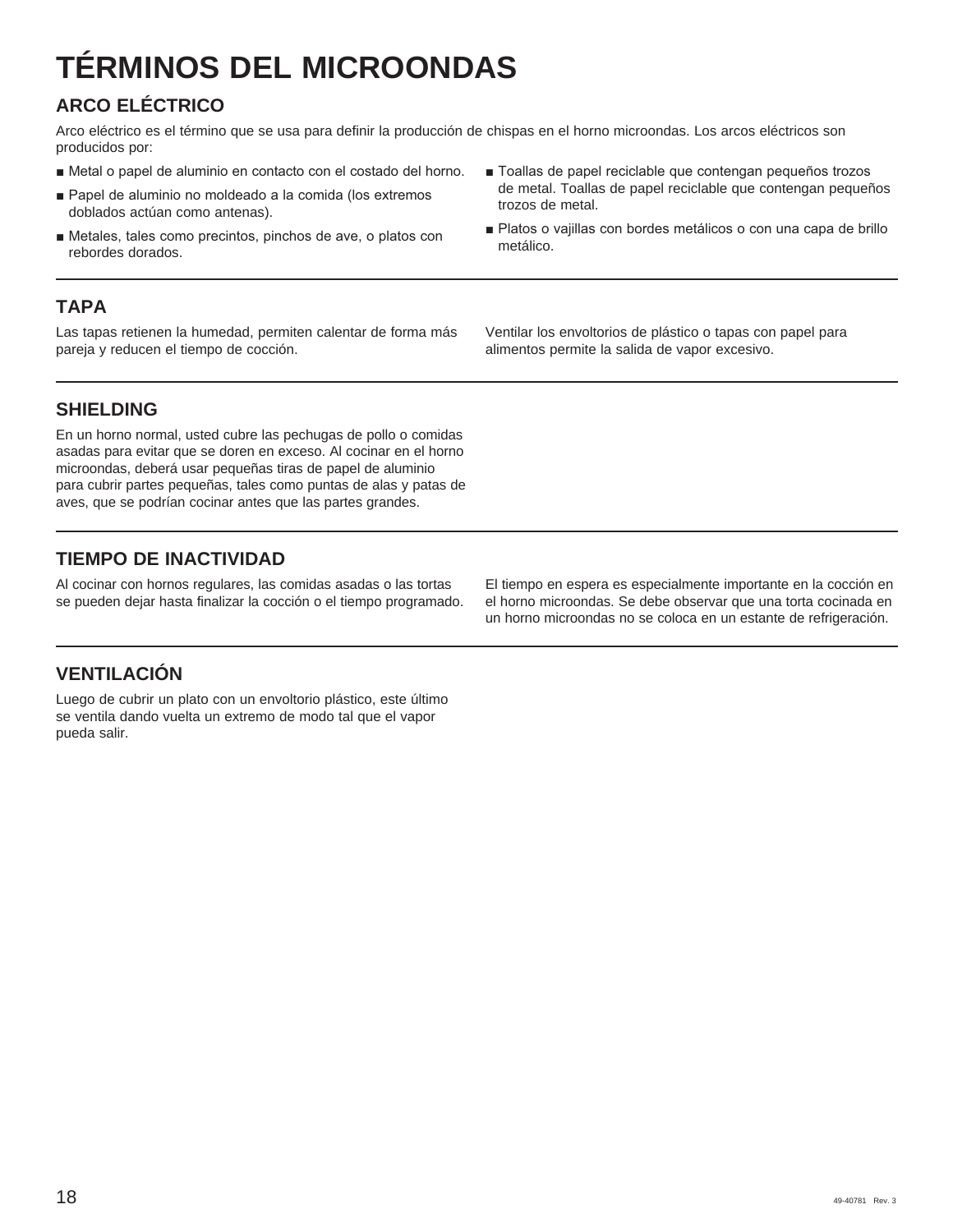# **CUIDADO Y LIMPIEZA**

### **CONSEJOS ÚTILES**

Una limpieza completa de forma ocasional con una solución de bicarbonato y agua mantiene el interior fresco.

### **CÓMO LIMPIAR EL INTERIOR**

#### **Paredes, Piso, Ventana Interior, Partes Metálicas y Plásticas de la Puerta**

Algunas salpicaduras se pueden eliminar con una toalla de papel; otras pueden requerir una tela húmeda. Elimine salpicaduras de grasa con una tela con jabón, y luego enjuague con una tela húmeda. No use limpiadores abrasivos ni utensilios puntiagudos sobre las paredes del horno.

Para limpiar la superficie del horno y la superficie del horno que se une al cerrar, use sólo jabones suaves y no ásperos o detergentes con una esponja o tela suave.

Enjuague con una tela húmeda y seca.

Nunca use un limpiador para hornos comerciales en ninguna parte de su horno microondas.



### **CÓMO LIMPIAR EL ÁREA EXTERIOR**

No use limpiadores que contengan amoníacos o alcohol en el horno microondas. El amoníaco o el alcohol pueden dañar el aspecto del horno microondas.

#### **Cubierta Superior**

Limpie el área exterior del horno microondas con una tela con jabón. Enjuague con una tela húmeda y luego seque. Limpie la ventana con una tela húmeda.

#### **Panel de Control y Puerta**

Limpie con una tela húmeda. Seque totalmente. No use espráis limpiadores, grandes cantidades de agua y jabón, objetos abrasivos o puntiagudos sobre el panel, ya que lo pueden dañar. Algunas toallas de papel también pueden rayar el panel de control.

#### **Superficie de la Puerta**

Es importante mantener el área limpia donde la puerta se selle contra el horno microondas. Use sólo detergentes suaves y no abrasivos con una esponja limpia o tela suave. Enjuague bien.

**Plato Giratorio y Soporte Giratorio Extraíbles**

Para evitar roturas, no coloque el plato giratorio en agua luego de cocinar. Lave el mismo cuidadosamente con agua tibia y jabón o en el lavavajillas. El plato giratorio y el soporte se pueden romper en caso de caída. Recuerde

Asegúrese de que el control del horno esté apagado antes de

que no se debe usar el horno si el plato giratorio y el soporte no se encuentran en su lugar.

limpiar cualquier parte del horno.



#### **Cable de Corriente**

Si el cable se ensucia, desenchufe y lave con una tela húmeda. En caso de manchas difíciles de quitar, se podrá usar agua con jabón, pero asegúrese de enjuagar con una tela húmeda y de secar completamente antes de conectar el cable en el tomacorriente.

#### **Acero Inoxidable (en algunos modelos)**

No use virutas de acero; éstas dañarán la superficie.

Para limpiar la superficie de acero inoxidable, use una tela caliente y húmeda con un detergente suave adecuado para superficies de acero inoxidable. Use una tela limpia, caliente y húmeda para eliminar el jabón. Seque con una tela limpia y seca. Siempre friegue la superficie en la dirección del veteado.

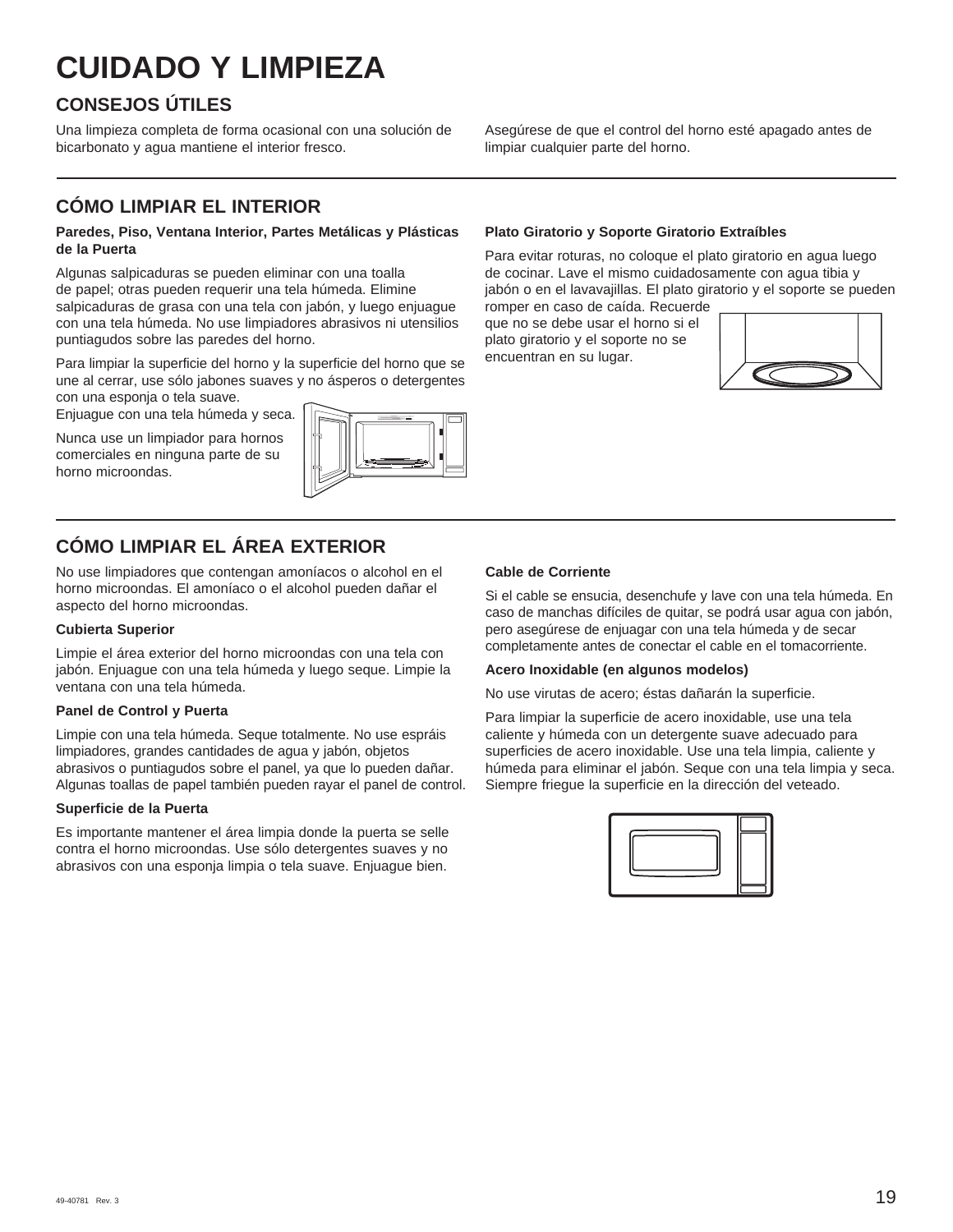# **SOLUCIÓN DE PROBLEMAS**

¡Ahorre tiempo y dinero! Primero revise los cuadros que aparecen en las siguientes páginas y es posible que no necesite solicitar reparaciones.

| Problema                                                                      | <b>Causas Posibles</b>                                                                                                                                                                                                                                        |
|-------------------------------------------------------------------------------|---------------------------------------------------------------------------------------------------------------------------------------------------------------------------------------------------------------------------------------------------------------|
| El horno no se enciende                                                       | Es posible que un fusible de su hogar se haya quemado o que el disyuntor se haya desconectado. Reemplace<br>el fusible o reinicie el disyuntor.                                                                                                               |
|                                                                               | Desenchufe el horno microondas; luego vuelva a enchufarlo.                                                                                                                                                                                                    |
|                                                                               | Asegúrese de que el cable de 3 patas del horno esté completamente insertado en el tomacorriente.                                                                                                                                                              |
| El panel de control está                                                      | La puerta no está cerrada de forma segura.                                                                                                                                                                                                                    |
| iluminado, pero el horno aún no<br>se inicia                                  | La tecla Start/ Pause (Iniciar/ Pausar) no se presionó luego de ingresar la configuración de la cocción.                                                                                                                                                      |
|                                                                               | Otra selección ya fue ingresada en el horno y el botón Cancel/ Off (Cancelar/ Apagar) no se presionó para<br>cancelar la misma.                                                                                                                               |
|                                                                               | Asegúrese de haber ingresado el tiempo de cocción luego de presionar Cook Time (Tiempo de Cocción).                                                                                                                                                           |
|                                                                               | Se presionó Cancel/ Off (Cancelar/ Apagar) de forma accidental. Reinicie el programa de cocción y presione<br>Start/ Pause (Iniciar/ Pausar).                                                                                                                 |
|                                                                               | Asegúrese de haber ingresado el peso de la comida luego de seleccionar Defrost Weight (Descongelación<br>por Peso).                                                                                                                                           |
|                                                                               | El horno fue pausado de forma accidental. Presione Start/ Pause (Iniciar/ Pausar) para reiniciar el programa<br>de cocción.                                                                                                                                   |
| "ERR" aparece en la pantalla                                                  | Al usar un programa de Cocción con Sensor, la puerta fue abierta antes de que se pudiera detectar el vapor.<br>"ERR" se deslizará hasta que se presione Cancel/ Off (Cancelar/ Apagar).                                                                       |
|                                                                               | No se detectó vapor en una cantidad de tiempo máxima. Use Cook Time (Tiempo de Cocción) para calentar<br>durante más tiempo.                                                                                                                                  |
| "LOC" (bloqueado) aparece en la<br>pantalla                                   | El panel de control fue bloqueado. (Cuando el panel de control está bloqueado, aparece una "LOC"). Mantenga<br>presionada la tecla Cancel/ Off (Cancelar/Apagar) por unos tres segundos para desbloquear el panel de<br>control.                              |
| La cantidad de comida es<br>demasiado grande para<br>recalentar con el sensor | Sensor Reheat (Recalentar con Sensor) es para porciones simples de comidas recomendadas. Use Cook<br>Time (Tiempo de Cocción) para grandes cantidades de comida.                                                                                              |
| En la pantalla se visualiza<br>"FOOD" (comida).                               | El control detectó que la puerta no fue abierta (no fue colocada comida/ bebida dentro).                                                                                                                                                                      |
| En la pantalla se visualiza "PF"                                              | Se produjo un corte de corriente. Presione Cancel/ Off (Cancelar/ Apagar) para borrar la pantalla.                                                                                                                                                            |
| "F3" aparece en la pantalla                                                   | Una tecla fue activada durante más de 60 segundos. Presione Cancel/Off (Cancelar/ Apagar) para borrar la<br>pantalla. Esto puede suceder en caso de haber líquido sobre el panel de control. Seque el panel de control<br>completamente luego de su limpieza. |

### **COSAS QUE SON NORMALES DE SU HORNO MICROONDAS**

- Cosas que son Normales de su Horno Microondas
- Reflejo de luz alrededor de la puerta o la cubierta exterior.
- Luz del horno tenue y cambio del sonido del pitido en niveles de potencia que no son altos.
- Ruido de golpes secos mientras el horno está en funcionamiento.
- Se podrán observar interferencias de TV/ radio mientras usa el horno microondas. De forma similar a la interferencia causada por otros electrodomésticos pequeños, esto no indica que exista un problema con el horno microondas. Enchufe el horno microondas en un circuito eléctrico diferente, aleje la radio o la TV tanto como sea posible del horno microondas, o controle la posición y la señal de la antena de la TV/ radio.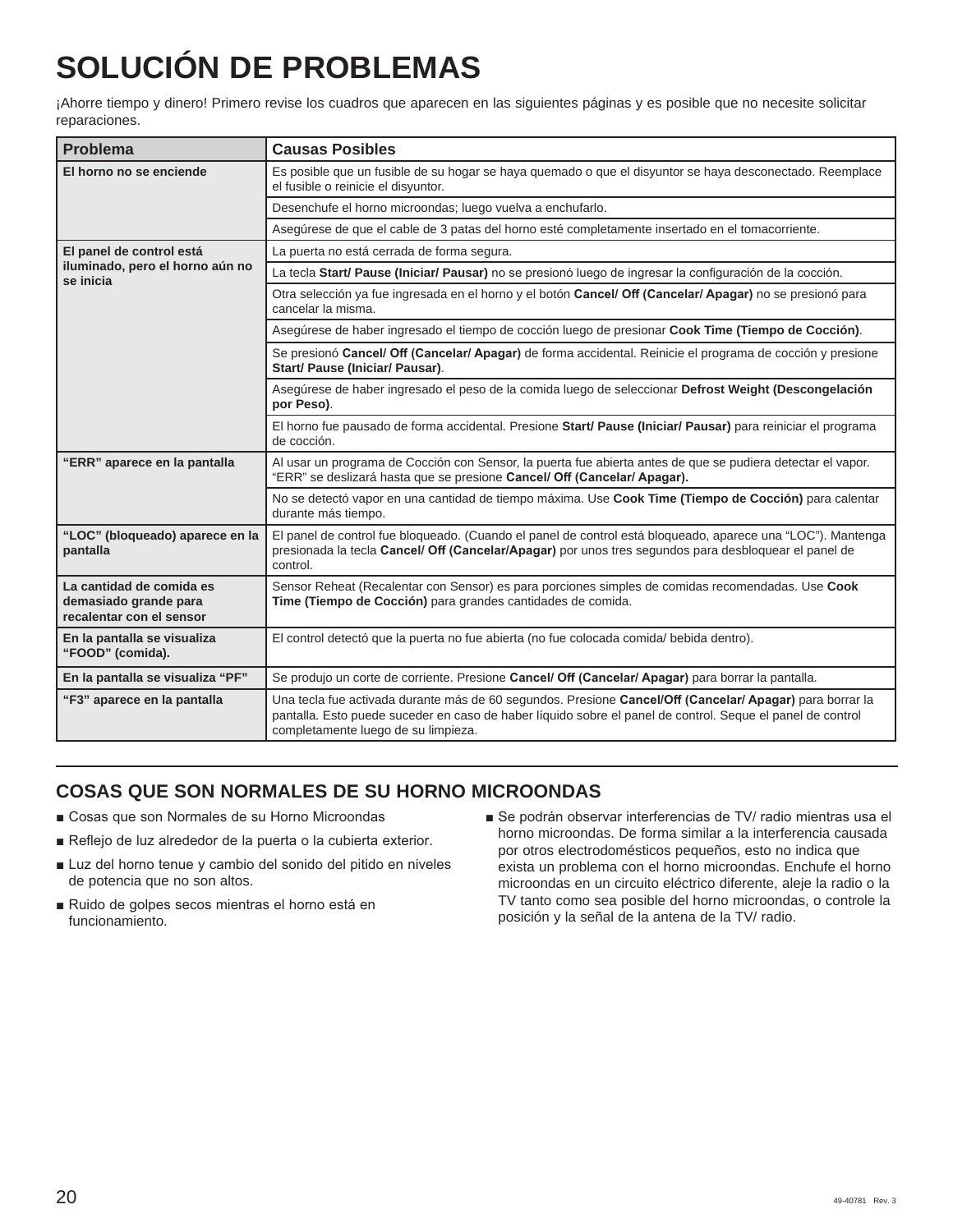# **NOTAS**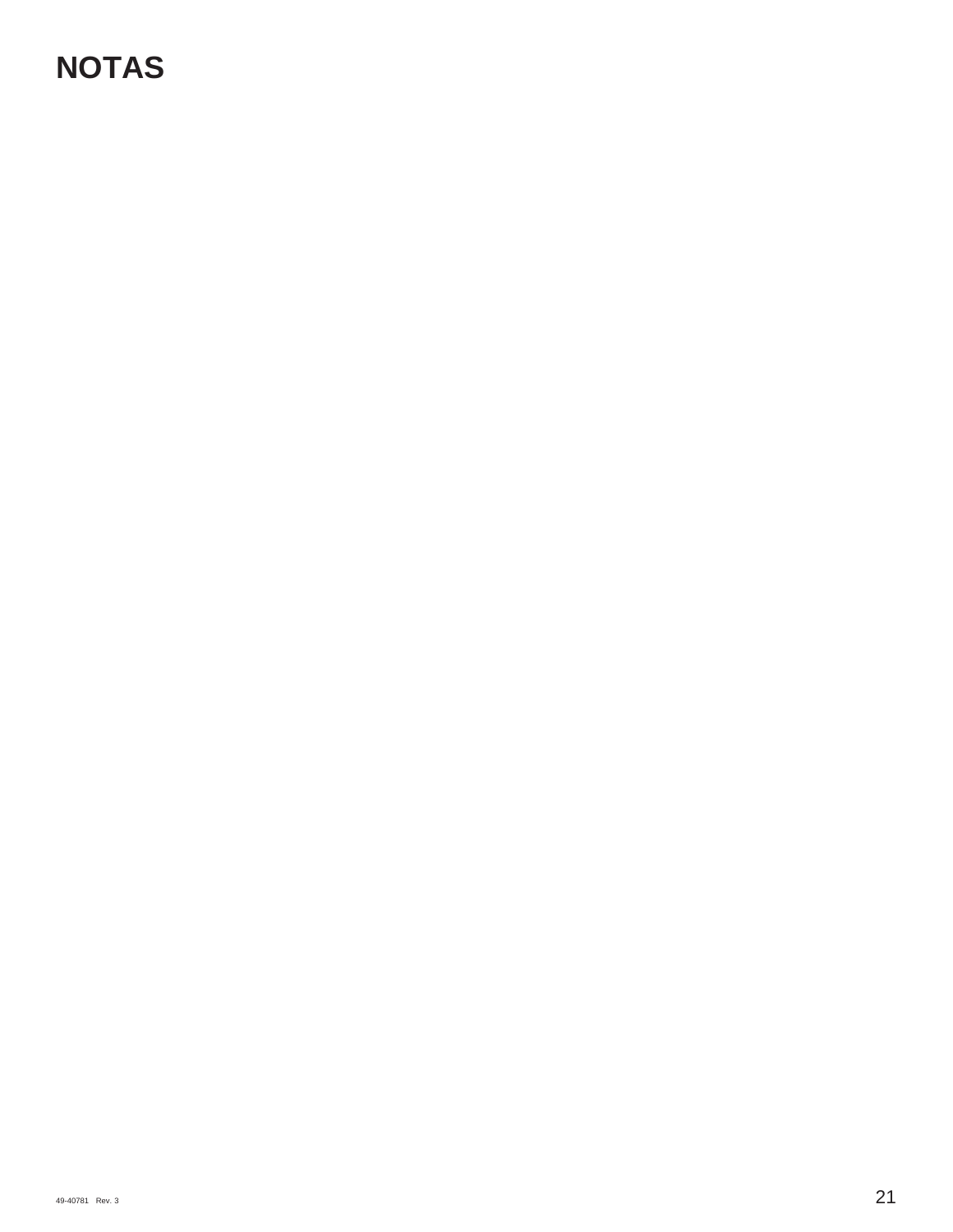# **NOTAS**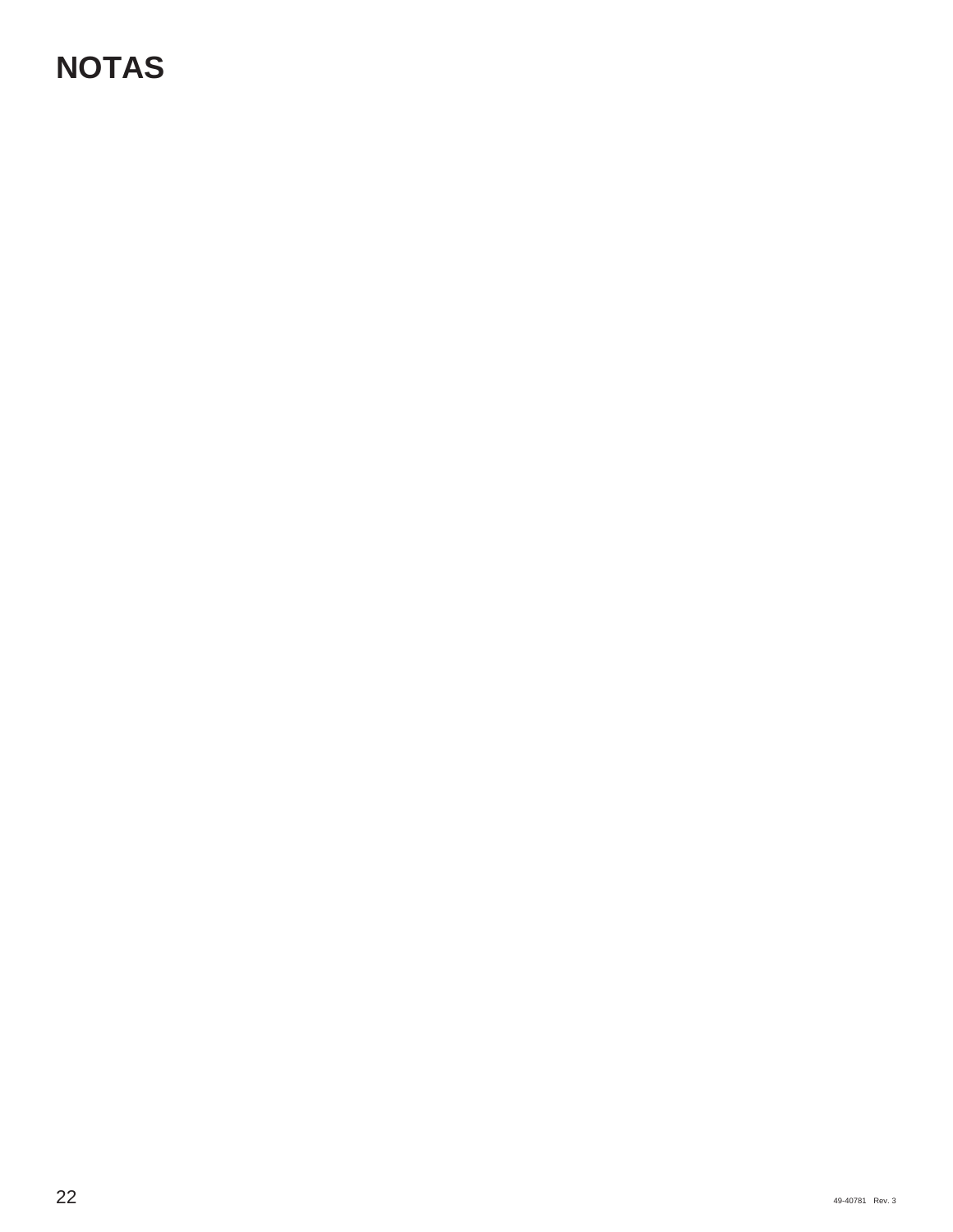# **GARANTÍA LIMITADA DE MONOGRAM**

#### **Monogram.com**

Todo el servicio de garantía es provisto por nuestros Centros de Servicio de Fábrica, o por un técnico autorizado de Customer Care® (Servicio al Cliente).Para programar el servicio a través de Internet, visítenos en **monogram.com/contact**. En Canadá, visite **monogram.ca.**

| Por el Período de                             | Monogram Appliances reemplazará                                                                                                                                                                                                                                                                                                                                                                 |
|-----------------------------------------------|-------------------------------------------------------------------------------------------------------------------------------------------------------------------------------------------------------------------------------------------------------------------------------------------------------------------------------------------------------------------------------------------------|
| Garantía limitada por<br>dos años             | Por el período de dos años desde la fecha de compra original, Monogram reemplazará cualquier<br>parte del horno microondas que falle debido a un defecto en los materiales o la fabricación.<br>Durante esta garantía limitada de dos años, Monogram también proveerá, sin costo, todo el<br>trabajo y los costos del servicio relacionados con el reemplazo de la parte que presente defectos. |
| Garantía limitada del<br>tercer al quinto año | Del tercer al quinto año desde la fecha de compra original, Monogram reemplazará el tubo<br>magnetrón, si el mismo presenta fallas debido a un defecto en los materiales o la fabricación.<br>Durante esta garantía limitada del tercer al quinto año, usted será responsable por el costo de<br>cualquier trabajo o reparación en el hogar.                                                    |

### **Qué no cubrirá Monogram:**

- Visitas de servicio técnico a su hogar para enseñarle a usar el producto.
- Instalación, entrega o mantenimiento inadecuados.
- Producto no accesible para brindar el servicio requerido.
- Falla del producto o daño sobre el producto si se produce un abuso, uso inadecuado (por ejemplo: arco eléctrico en una cavidad de la rejilla o metal/ papel de aluminio), o uso diferente para el cual fue diseñado o uso comercial.
- Reemplazo de fusibles de la casa o reinicio de disyuntores.
- Daños al producto causados por accidente, incendio, inundación o causas de fuerza mayor.
- Daños incidentales o consiguientes provocados por posibles defectos en este aparato.
- Daños luego de la entrega.

#### **EXCLUSIÓN DE GARANTÍAS IMPLÍCITAS**

Su única y exclusiva alternativa es la reparación del producto, como se indica en esta Garantía Limitada. Las garantías implícitas, incluyendo garantías implícitas de comerciabilidad o conveniencia sobre un propósito particular, se limitan a un año o al período más corto permitido por la ley.

Esta garantía se extiende al comprador original y a cualquier dueño subsiguiente de productos comprados para uso hogareño dentro de EE.UU. Si el producto se encuentra en un área donde no se encuentra disponible un proveedor autorizado del servicio técnico, usted será responsable por el costo de un viaje o se le podrá requerir que traiga el producto a una ubicación Autorizada del Servicio Técnico. En Alaska, la garantía excluye el costo de envío o llamadas del servicio a su hogar. Algunos estados no permiten la exclusión o limitación de daños fortuitos o consecuentes. Esta garantía le da derechos legales específicos y es posible que tenga otros derechos legales que varían entre un estado y otro. Para conocer cuáles son sus derechos legales, consulte a la oficina de asuntos del consumidor local o estatal o al Fiscal de su estado.

**Garantías Extendidas:** Adquiera una garantía extendida de Monogram y conozca los descuentos especiales que están disponibles mientras su garantía aún está vigente. Visite **Monogram.com** o comuníquese al 800.444.1845 para conocer más sobre cómo hacer su adquisición.

> **Garante: GE Appliances,** *a* **Haier** *company,* **Louisville KY, 40225 Garante en Canadá: MC COMMERCIAL INC, Burlington, ON, L7R 5B6**